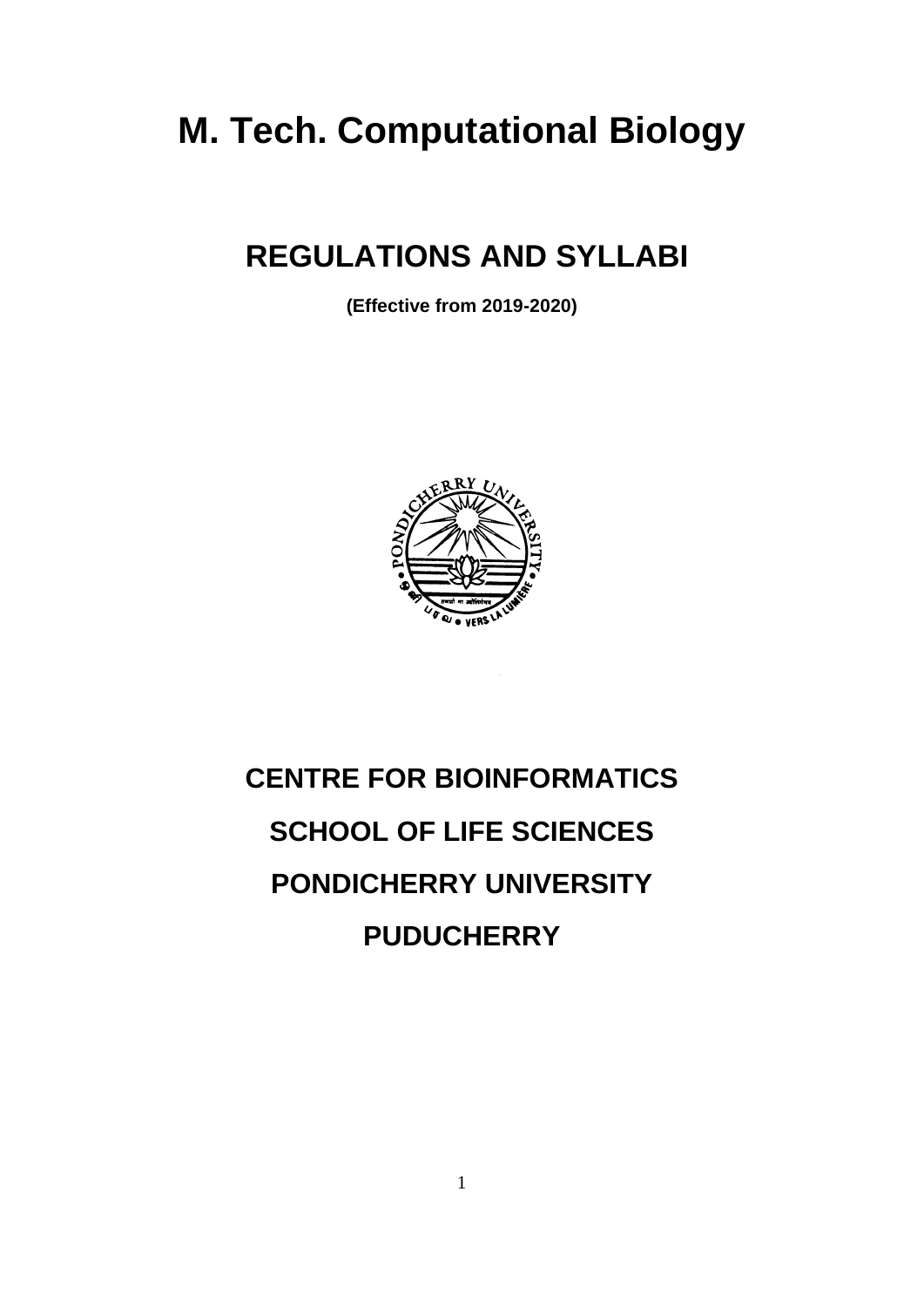# **Pondicherry University School of Life Sciences Centre for Bioinformatics**

# **Master of Technology in Computational Biology**

# **Program Objectives**

The main objective of the program is to make the student to develop and apply data-analytic mathematical modelling and computational simulation techniques to biological systems. To train the students to develop the algorithm and implement to solve biology problem by computer programming and to do the experiments in wet labs.

# **Program Outcomes**

By end of the program, the students will be able:

- $\triangleright$  To use the experimental methods to solve the biological problem using computational algorithms including database design and implementation,
- $\triangleright$  To implement the computational methods to analyze large collections of complex biological data to make new predictions or discover new concepts of biology
- ➢ Capable of using critical thinking and research methods to be applied on computational biology problems.
- ➢ Gain an opportunity to participate in cutting edge research by the assignment of research project that spans over two semesters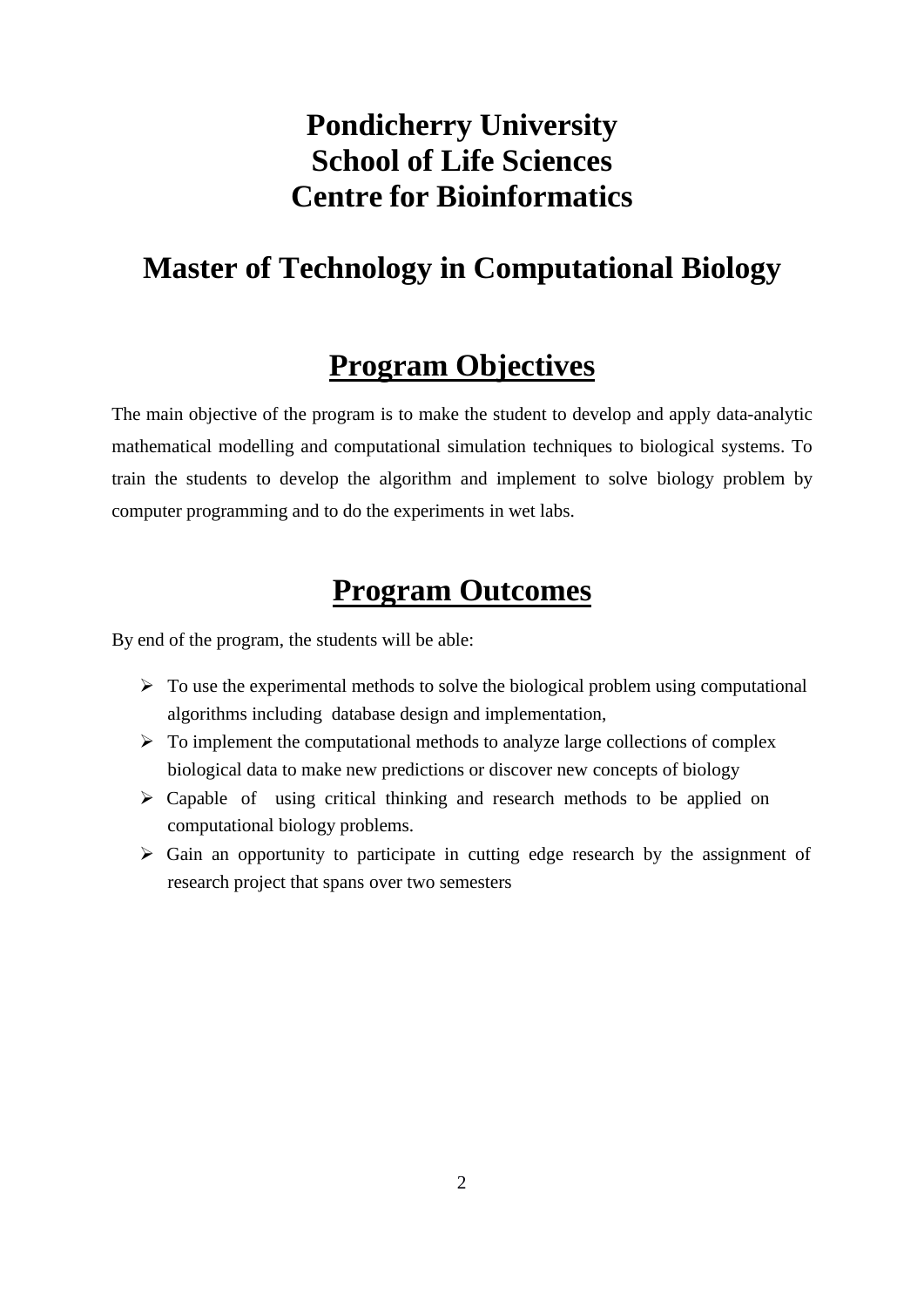### **Eligibility for M. Tech. Computational Biology**

Minimum of 55% of marks in Master's degree in Bioinformatics/computational biology/Physics/Chemistry/ Mathematics/ Statistics/ Computer Science/ all branches in Life sciences (Biotechnology/ Biochemistry/ Microbiology/ Plant Biology/ Botany/ Animal Biology/ Zoology)

#### (or)

Minimum of 55% of marks in B. Tech. /B.E degree in Industrial Biotechnology, Biotechnology, Pharmaceutical Technology, Food Technology, Bioinformatics, Chemical Engineering, Leather, Bioengineering, Information Technology, Information Science, Computer Science and Engineering, Electrical and Electronics Engineering, Electronics and Communication Engineering, Mechanical Engineering, Biomedical Engineering, Electronics and Instrumentation Engineering.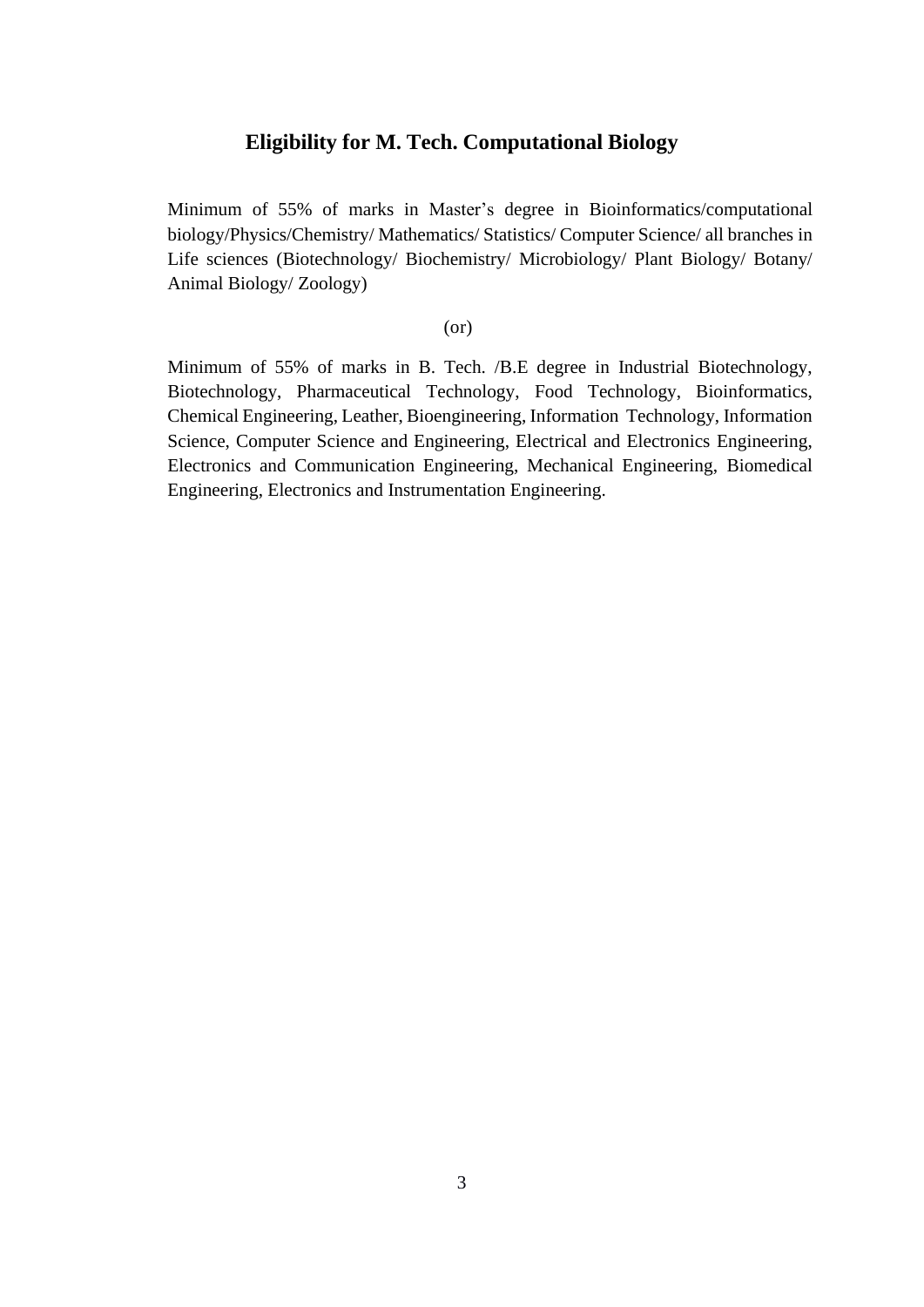## **PONDICHERRY UNIVERSITY SCHOOL OF LIFE SCIENCES CENTRE FOR BIOINFORMATICS**

**SYLLABUS FOR M. Tech. Computational Biology**

**(Academic Year 2019-2020)**

### **List of Hard-Core Courses for M. Tech. Computational Biology**

| <b>Course Code</b>  | <b>Course Title</b>                           | H/S | <b>Credits</b> | Pg. No. |
|---------------------|-----------------------------------------------|-----|----------------|---------|
| <b>Semester I</b>   |                                               |     |                |         |
| <b>CBIO 611</b>     | <b>Bioinformatics and Sequence Analysis</b>   | H   | 3              | 7       |
| <b>CBIO 612</b>     | <b>Fundamentals of Biostatistics</b>          | H   | 3              | 9       |
| <b>CBIO 613</b>     | Design and Analysis of Algorithm              | H   | 3              | 11      |
| <b>CBIO 614</b>     | Programming in $C++$                          | H   | 3              | 13      |
| <b>CBIO 615</b>     | <b>Basics of Cell and Molecular Biology</b>   | H   | 3              | 14      |
|                     | Lab                                           |     |                |         |
| <b>CBIO 651</b>     | Cell and Molecular Biology                    | H   | $\mathbf{1}$   | 20      |
| <b>CBIO 652</b>     | Programming in C++                            | H   | $\mathbf{1}$   | 21      |
| <b>CBIO 653</b>     | <b>Bioinformatics And Sequence Analysis</b>   | H   | 1              | 22      |
|                     | <b>Total Credits</b>                          |     | 18             |         |
| <b>Semester II</b>  |                                               |     |                |         |
| <b>CBIO 621</b>     | Algorithms in Computational Biology           | H   | 3              | 24      |
| CBIO 622            | Programming in Java and Biojava               | H   | 3              | 26      |
| <b>CBIO 623</b>     | Drug Discovery and IPR                        | H   | 3              | 28      |
| <b>CBIO 624</b>     | Genomics and Proteomics                       | H   | 3              | 30      |
| <b>CBIO 625</b>     | <b>Structural Biology</b>                     | H   | 3              | 32      |
|                     | Lab                                           |     |                |         |
| <b>CBIO 654</b>     | Structural Biology                            | H   | $\mathbf{1}$   | 38      |
| <b>CBIO 655</b>     | Programming in Java and Biojava               | H   | 1              | 39      |
|                     | <b>Total Credits</b>                          |     | 17             |         |
| <b>Semester III</b> |                                               |     |                |         |
| <b>CBIO 711</b>     | <b>Biomolecular Simulations</b> <sup>\$</sup> | H   | 3              | 41      |
| <b>CBIO 712</b>     | <b>Systems Biology</b>                        | H   | 3              | 43      |
| <b>CBIO 713</b>     | Data Mining and Data Warehousing              | H   | 3              | 45      |
| <b>CBIO 714</b>     | Metabolism and Immunology                     | H   | 3              | 47      |
| <b>CBIO 751</b>     | <b>Project</b> (Phase $- I$ )                 | H   | $\overline{2}$ | 52      |
|                     | Lab                                           |     |                |         |
| <b>CBIO 752</b>     | <b>Biomolecular Simulations</b>               | H   | 1              | 53      |
| <b>CBIO 753</b>     | Data Mining and Data Warehousing              | H   | $\mathbf{1}$   | 54      |
|                     | <b>Total Credits</b>                          |     | 16             |         |
| <b>Semester IV</b>  |                                               |     |                |         |
| <b>CBIO 721</b>     | Genetic Engineering (rDNA Technology)         | H   | 3              | 57      |
| <b>CBIO 722</b>     | <b>Molecular Evolution</b>                    | H   | 3              | 59      |
| <b>CBIO 755</b>     | <b>Project</b> (Phase $-$ II)                 | H   | 6              | 66      |
|                     | <b>Total Credits</b>                          |     | 12             |         |

\*30 Hrs for 2 Credit paper (24 Lectures + 6 Tutorials)

\*45 Hrs for 3 Credit paper (36 Lectures + 9 Tutorials)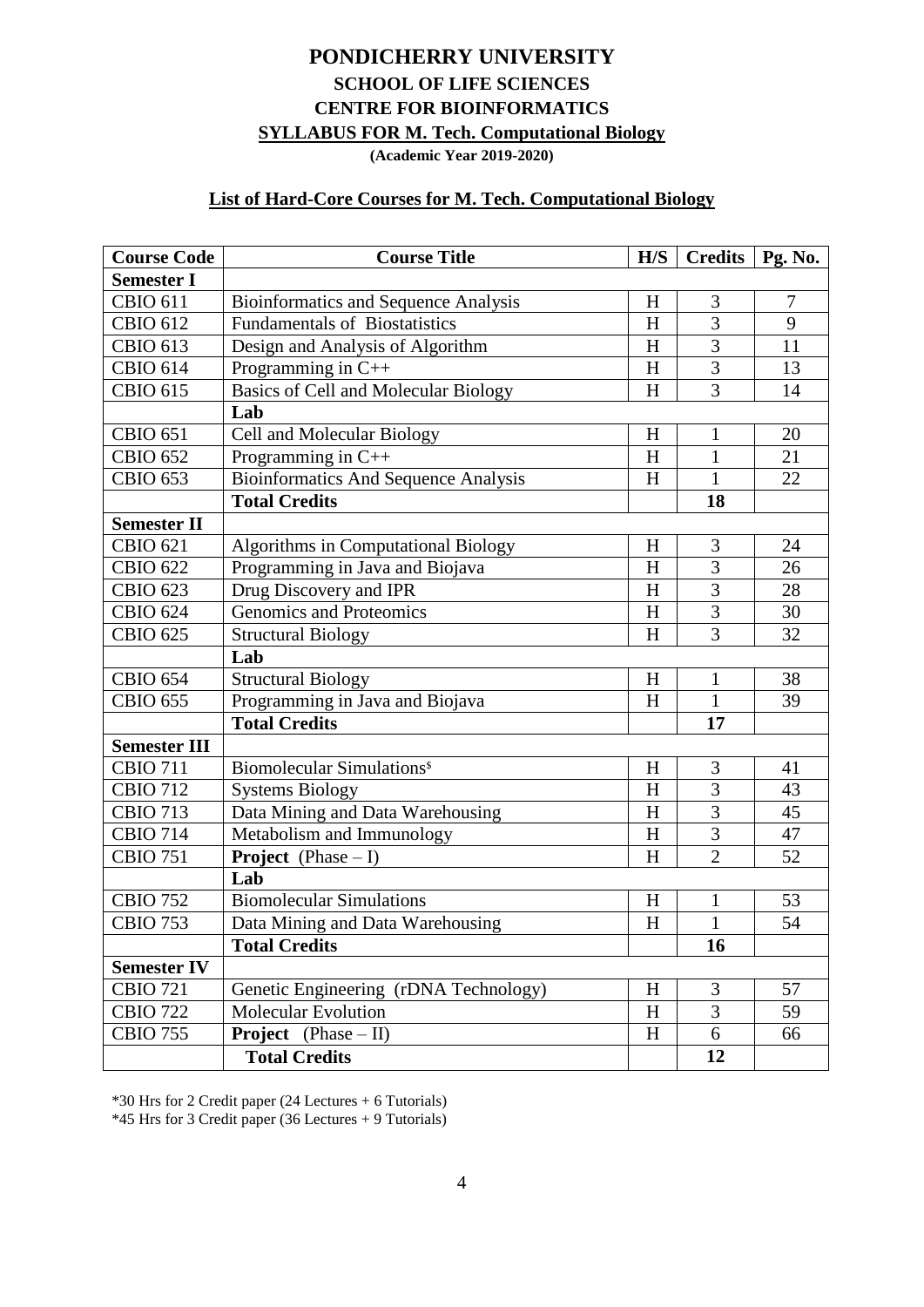### **PONDICHERRY UNIVERSITY SCHOOL OF LIFE SCIENCES CENTRE FOR BIOINFORMATICS**

### **List of Soft-Core Courses for M. Tech. Computational Biology**

**(Academic Year 2019-2020)**

| <b>Course Code</b>  | <b>Course Title</b>                                      | S | <b>Credits</b> | Pg. No |
|---------------------|----------------------------------------------------------|---|----------------|--------|
| <b>Semester I</b>   |                                                          |   |                |        |
| <b>CBIO 616</b>     | Physical Sciences for Biologists #                       | S | 3              | 16     |
| <b>CBIO 617</b>     | Introductory Biology *                                   | S | $\overline{2}$ | 18     |
| <b>Semester II</b>  |                                                          |   |                |        |
| <b>CBIO 627</b>     | Mathematics for Biosciences #                            | S | 3              | 34     |
| <b>CBIO 628</b>     | <b>Big Data Analytics</b>                                | S | $\overline{2}$ | 35     |
| <b>CBIO 629</b>     | <b>Research Methodology</b>                              | S | $\overline{2}$ | 36     |
| <b>Semester III</b> |                                                          |   |                |        |
| <b>CBIO 715</b>     | <b>Biophysical Techniques</b>                            | S | $\overline{2}$ | 49     |
| <b>CBIO 716</b>     | Perl Programming for Biologists                          | S | $\overline{2}$ | 51     |
|                     |                                                          |   |                |        |
| Lab                 |                                                          |   |                |        |
| <b>CBIO-754</b>     | Programming for Biologists<br>Perl                       | S | 1              | 55     |
| <b>Semester IV</b>  |                                                          |   |                |        |
| <b>CBIO 723</b>     | <b>Biomedical Informatics and Translational Research</b> | S | $\overline{2}$ | 60     |
| <b>CBIO 724</b>     | <b>Next Generation Sequencing</b>                        | S | $\overline{2}$ | 62     |
| <b>CBIO 725</b>     | <b>Functional Plant Genomics</b>                         | S | $\overline{2}$ | 64     |

# CBIO-616 and CBIO-627 are prerequisite for <sup>\$</sup> CBIO-711.

\*Students with Mathematical and Physical Science background are expected to choose CBIO-617 as compulsory papers.

- 30 Hrs for 2 Credit paper (24 Lectures + 6 Tutorials)
- 45 Hrs for 3 Credit paper (36 Lectures + 9 Tutorials)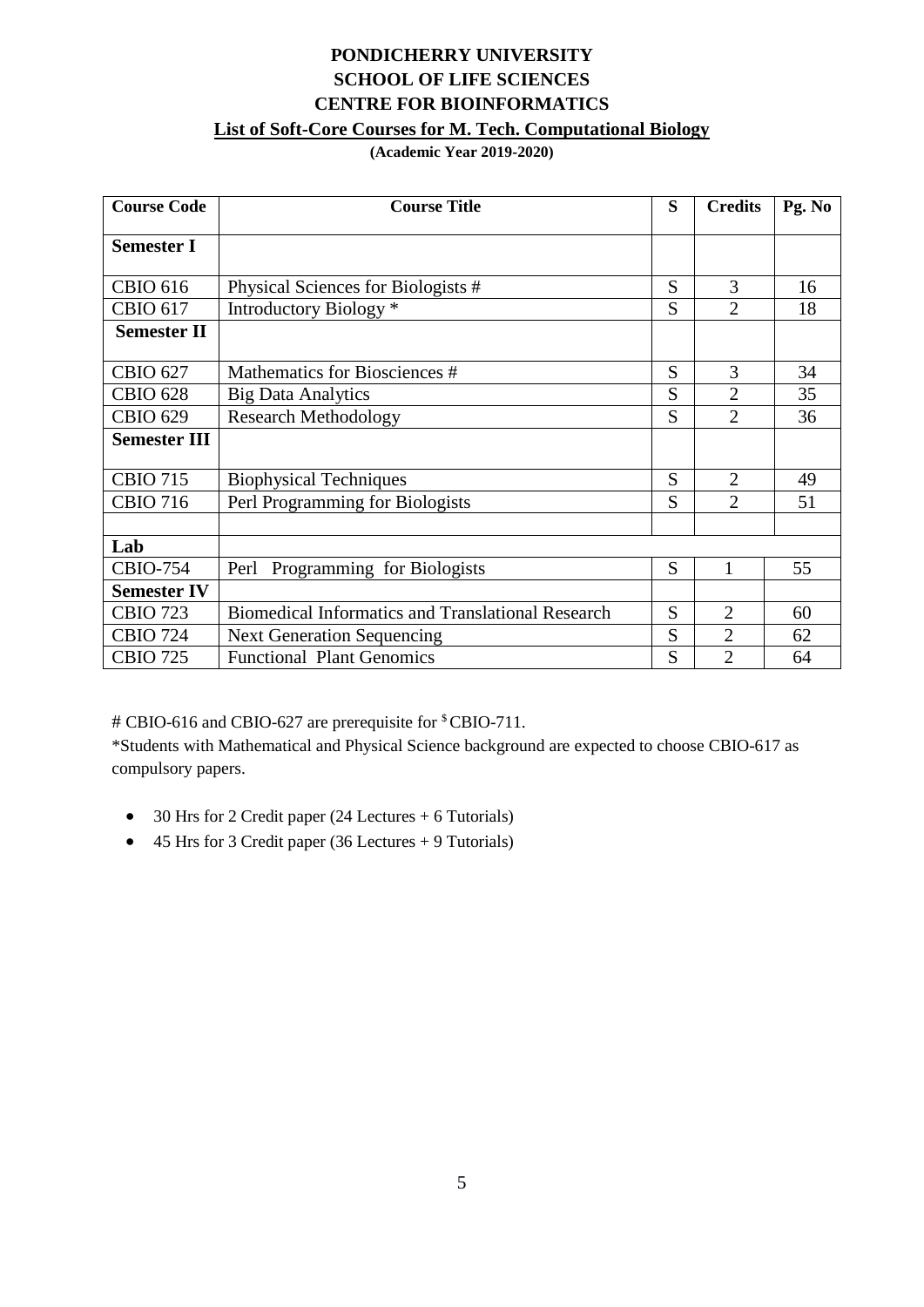# **Semester I**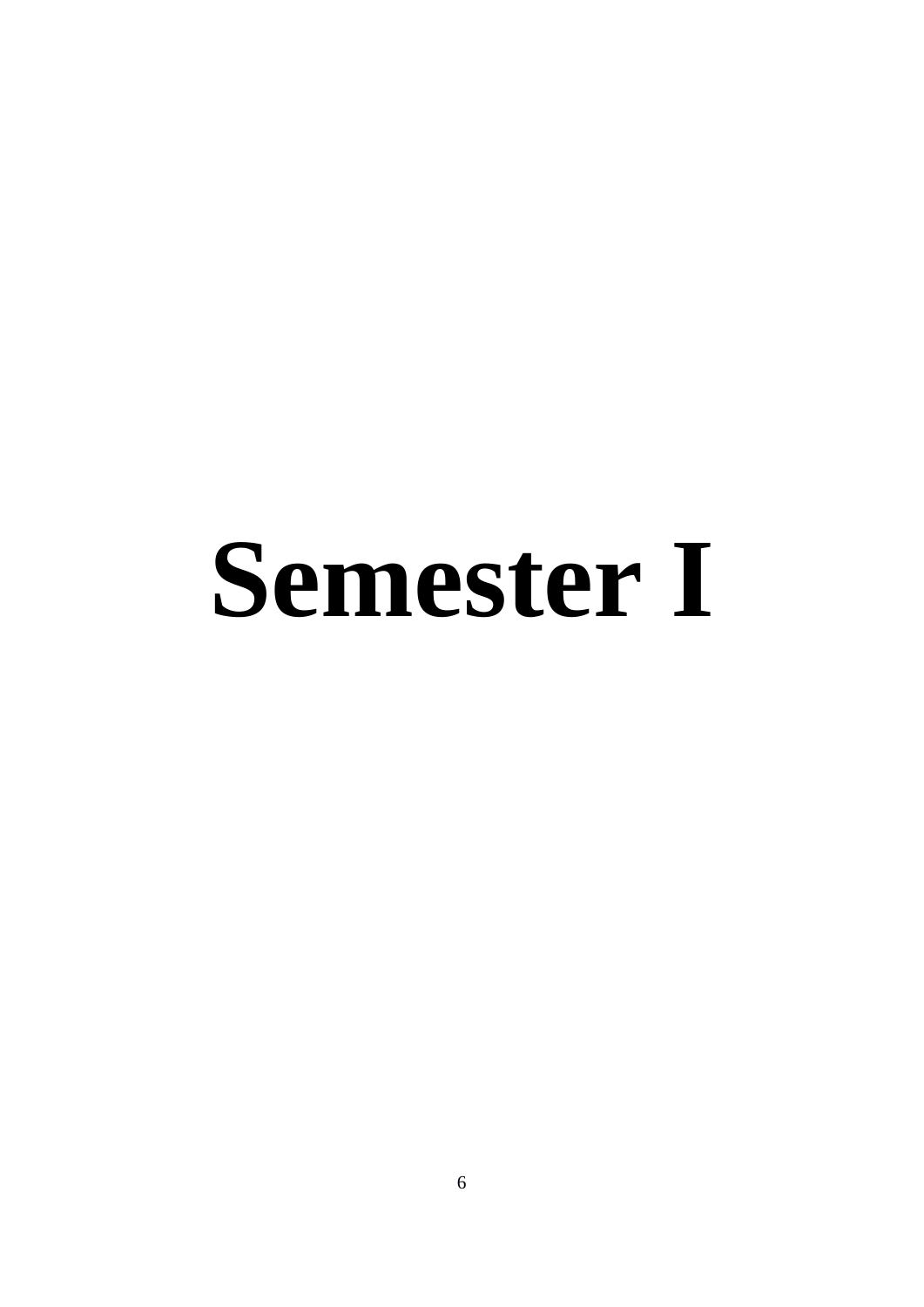### **CBIO 611- BIOINFORMATICS AND SEQUENCE ANALYSIS**

*COURSE OBJECTIVES: The process of subjecting a DNA, RNA or peptide sequence to any of the wide range of analytical methods to understand its features, function, structure, or evolution will be explored by sequence alignment and searches against biological databases.*

### **Total Credits: 3 Total: 45 Hrs.**

**Introduction to Primary Databases:** Types of Biological data- Genomic DNA, cDNA, rDNA, ESTs, GSSs; Primary Databases -Nucleotide sequence databases-GenBank, EMBL, DDBJ, Protein Sequence Databases- UniProtKB, UniProt, TrEMBL, Swiss-Prot, UniProt Archive-UniParc, UniProt Reference Clusters-UniRef, UniProt Metagenomic and Environmental Sequences-UniMES. Literature Databases- PubMed, PLos, BioMed Central.

#### **Unit II 9 Lectures**

**Introduction to Secondary or Derived Databases**- PDB, CSD, MMDB, SCOP, CATH, FSSP, CSA, KEGG ENZYME, BRENDA; Sequence motifs Databases:-Prosite, ProDom, Pfam, InterPro; Composite Databases-NRDB, Genome Databases- Viral genome database (ICTV db), Bacterial Genome database (GOLD, MBGD), Organism specific database (OMIM/OMIA, SGD, WormBase, PlasmoDB, FlyBase, TAIR), Genome Browsers (Ensembl, VEGA, NCBI map viewer, UCSC Genome Browse). Bioinformatics Database search engines:-Text-based search engines (Entrez, DBGET/LinkDB).

**File formats, sequence patterns and profiles:** Sequence file formats – GenBank, FASTA, ALN/ClustalW2, PIR; Basic concept and definition of sequence patterns, motifs and profiles, various types of pattern representations viz. consensus, regular expression (Prosite-type)and sequence profiles; Sequence similarity based search engines (BLAST and FASTA); Pattern based search using MeMe and PRATT); Motif-based search using ScanProsite and eMOTIF; Profile-based database searches using PSI-BLAST and HMMer.

#### **Unit IV** 9 Lectures

**Sequence Analysis and predictions:** Nucleic acid sequence analysis- Reading frames; Codon Usage analysis; Translational and transcriptional signals, Splice site identification, Gene prediction methods and RNA fold analysis; Protein sequence analysis-Compositional analysis, Hydrophobicity profiles, Amphiphilicity detection, Moment analysis, Transmembrane prediction methods, Secondary structure prediction methods.

**Sequence Analysis:** Basic concepts of sequence similarity, identity and homology, definitions of homologues, orthologues, paralogues and xenologues. **Scoring matrices:** basic concept of a scoring matrix, Matrices for nucleic acid and proteins sequences, PAM and BLOSUM series, matrix derivation methods and principles. **Pairwise sequence alignment** – Basic concepts of sequence alignment, gap penalties, Needleman and Wunsch, Smith and Waterman algorithms for pairwise alignments and application in Nucleic acid and protein

### **Unit III** 9 Lectures

### **Unit V** 9 Lectures

### **Unit I** 9 Lectures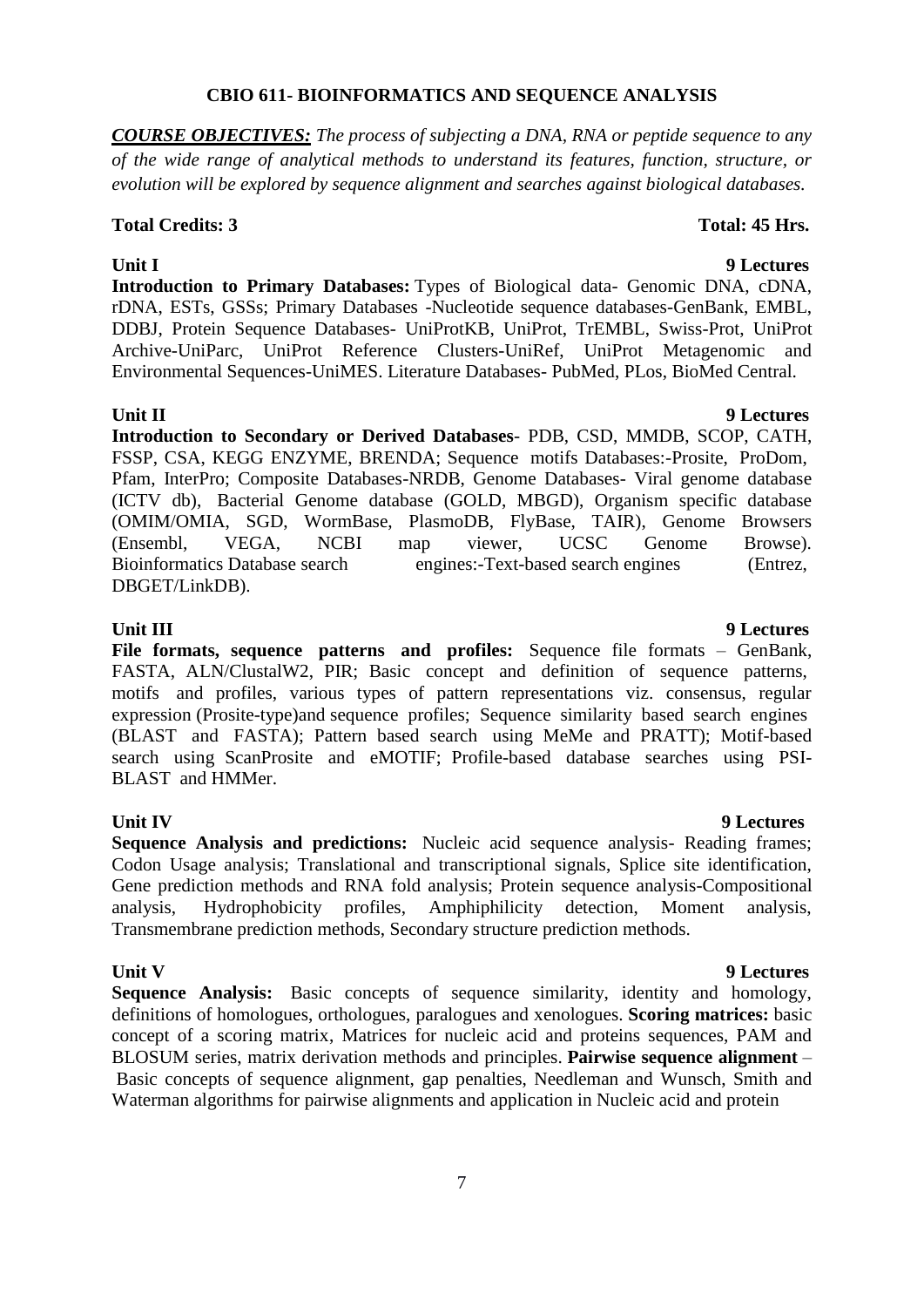sequences alignments. Multiple sequence alignments (MSA)– need and basic concepts of various approaches for MSA (e.g. progressive, hierarchical etc.). Algorithm of CLUSTALW and PileUp and application, concept of dendrogram and its interpretation, Use of HMMbased Algorithm for MSA (e.g. SAM method).

### **Text books:**

- 1. Bioinformatics: Sequence and Genome Analysis by Mount D., Cold Spring Harbor Laboratory Press, New York. 2004
- 2. Bioinformatics- a Practical Guide to the Analysis of Genes and Proteins by Baxevanis, A.D. and Francis Ouellellette, B.F., Wiley India Pvt Ltd. 2009
- 3. Introduction to Bioinformatics by Teresa K. Attwood, David J. Parry-Smith. Pearson Education. 1999

### **References:**

- 1. Near real-time processing of proteomics data using HADOOP by Hillman et al., (2014) Mary ann Liebert, Inc- Big Data. 2 (1): BD44- BD49.
- 2. Curating Big Data Made Simple: Perspectives from Scientific Communities by SoweSulayman K. and ZettsuKoji(2014).Big Data. 2 (1): 23-33.
- 3. The quantified self: Fundamental Disruption in Big Data Science and Biological Discovery by Melanie Swan (2013) Mary ann Liebert, Inc. Big data , 1(2): BD85-99.

*COURSE OUTCOME: The development of high-throughput production of gene and protein sequences have exponentially increased and therefore students will gain knowledge on the databases and tools available today for understanding the structure and functions of these sequences.*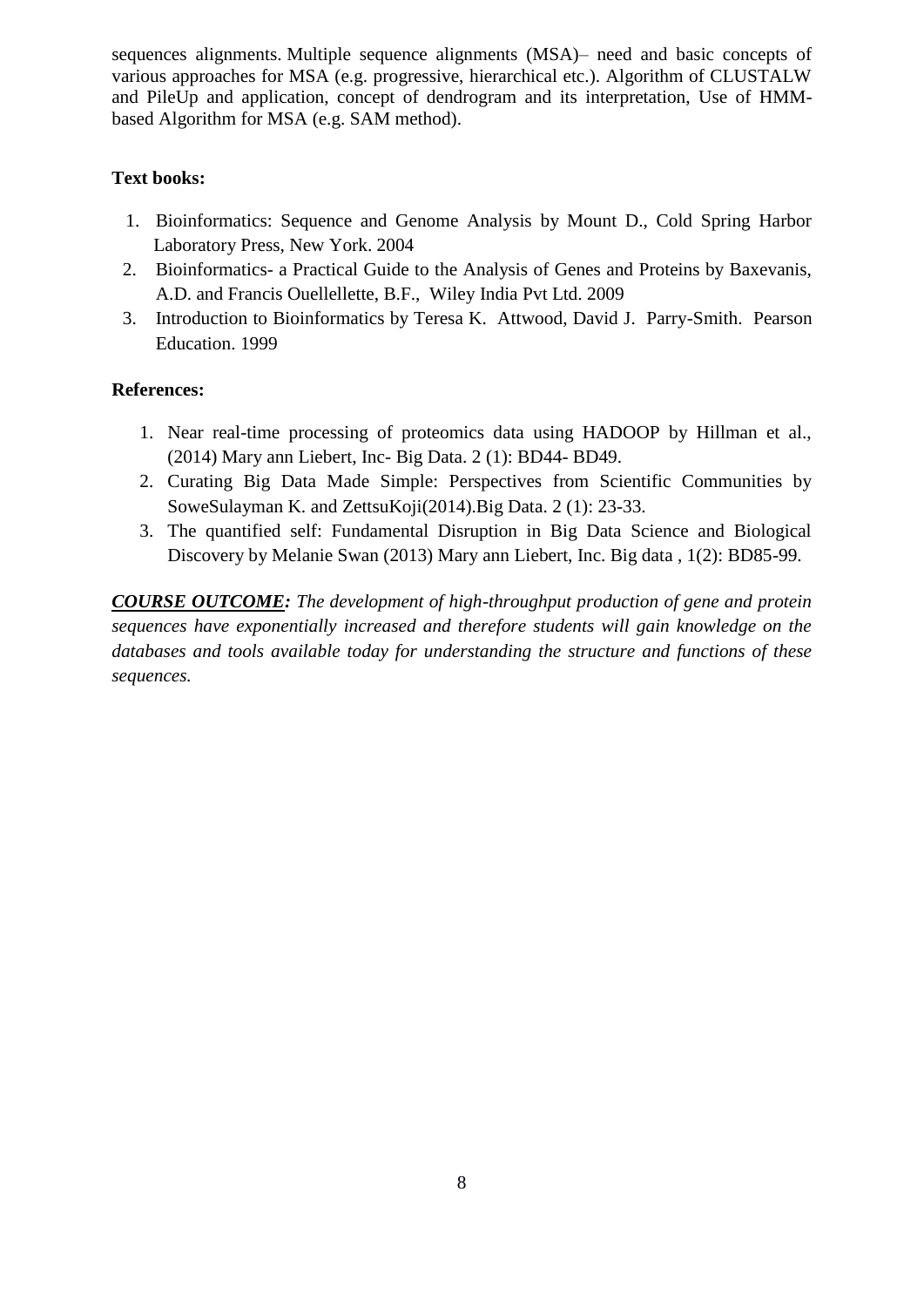#### 9

### **CBIO 612- FUNDAMENTALS OF BIOSTATISTICS**

*COURSE OBJECTIVES: To understand the basic principles of statistical theory and methods and to apply them for analyzing the data related to biological system and draw the conclusions* 

### **Total Credits: 3 Total: 45 Hrs.\***

### **Unit I** 9 Lectures

**Review of Basic statistical measures:** Numerical description of data, Measures of central tendency, Measuring variations in data, Standard deviation and its significance, Percentiles, Quartiles, Box Plots. Correlation and regression, and their applications in biological data analysis

### **Unit II 9 Lectures**

**Probability theory:** Classical and modern definition of probability, Sample space and events, Axioms of probability, Sample space having equally likely outcomes, Conditional probability, Independent events, Bayes formula and its application to Biology, Random Variables- Types of Variables, Expected Value, Variance.

### **Unit III** 9 Lectures

**Discrete and Continuous Distribution:** Binomial distribution, Poisson distribution, Poisson approximation to Binomial distribution, Hypergeometric distribution, Joint distribution of two variables, Normal and Standard normal distribution, Normal approximation to Binomial (Poisson).

**Unit IV** 9 Lectures **Sampling Distributions and Estimation:** Statistic, Distribution of sample mean, sample variance, central limit theory, Biased and unbiased estimator, Confidence interval, Population mean, Population variance.

### **Unit V** 9 Lectures

**Tests of Hypotheses**: Formulation of Hypothesis- Simple and Composite, Type I and Type II errors, Power of a test, Significance of a test, P-value, Testing for Normality, Parametric and non-parametric tests- t-test, Analysis of Variance (ANOVA), Chi-square test, Mann-Whitney U test, Wilcoxon signed-rank test, Kruskal-Wallis test,

### **Text Books:**

- 1. Biostatistics (9th Ed.), Wayne W. Daniel, John Wiley & Sons, 2018.
- 2. Biostatistical Analysis (5<sup>th</sup> edition), Jerrold H. Zar, Pearson, 2018

### **Reference Books:**

- 1. Statistical Methods (1st Ed.), N. G. Das, Tata McGraw-Hill, 2017.
- 2. Fundamentals of Biostatistics (6th Ed.), Bernard Rosner, Thomson Brooks/Cole, 2015.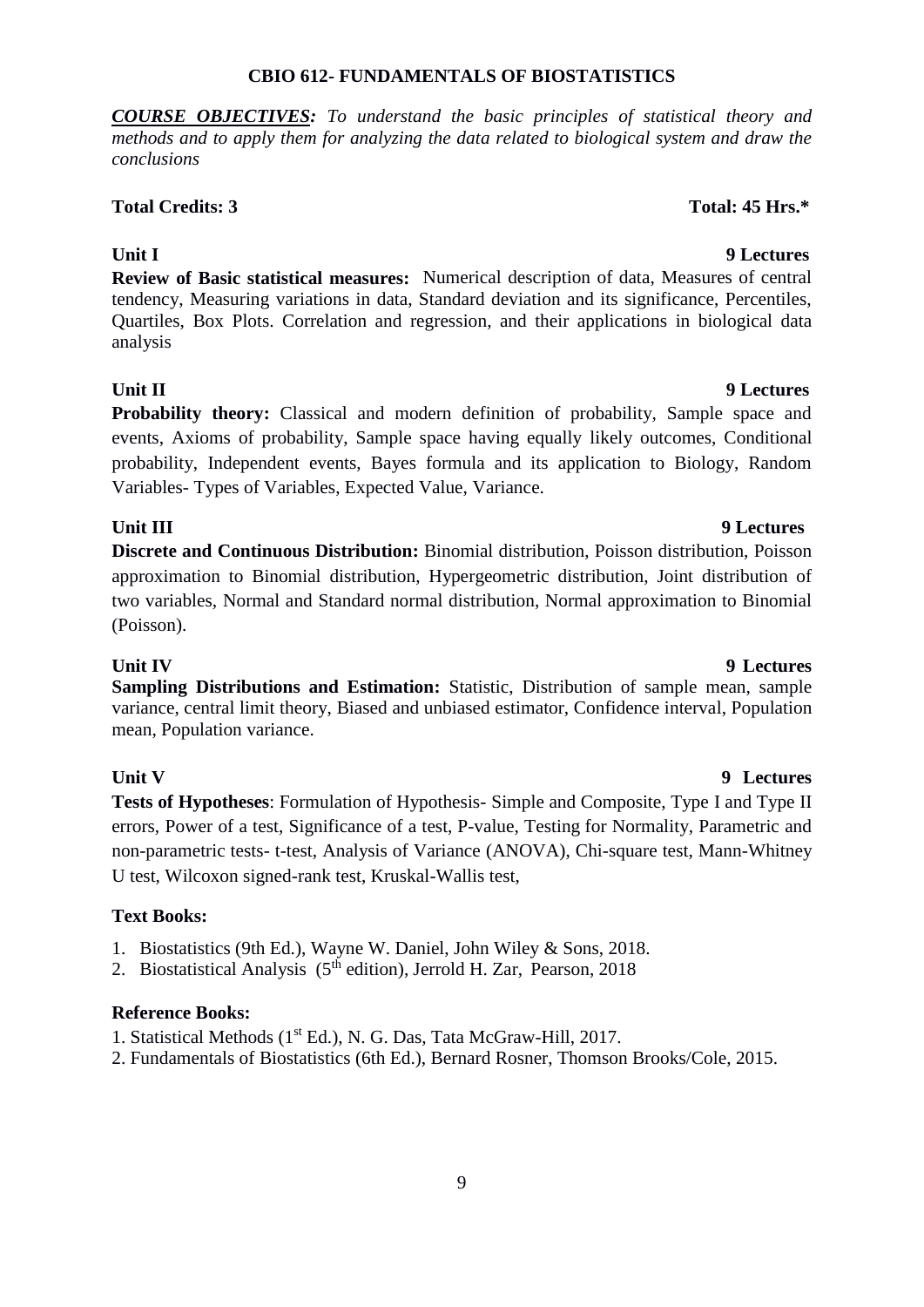### *COURSE OUTCOME*

*Have better understanding about the principles of biostatistics Knowledge about the applications of various statistical methods Ability to perform and interpret statistical analyses with real biological data.*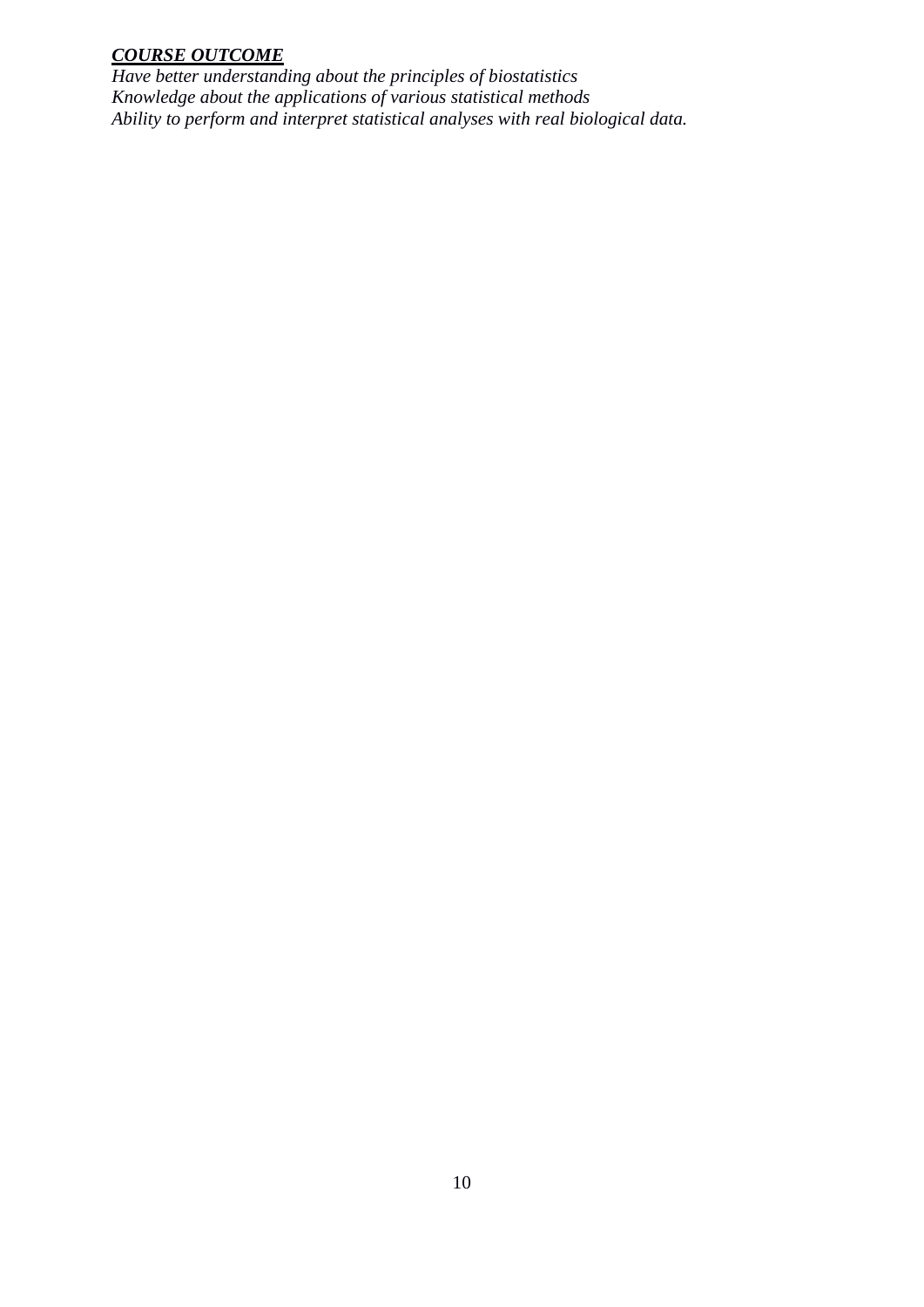### **CBIO 613 - DESIGN AND ANALYSIS OF ALGORITHM**

*COURSE OBJECTIVES: This course concentrates on studying algorithmic design techniques and methods for analyzing algorithms. To design and implement the appropriate algorithm on biological domain.* 

### **Total Credits: 3** Total: 45 Hrs<sup>\*</sup>

**Algorithm Analysis:** Analyzing algorithms-Designing algorithms-Asymptotic notation-Standard notations and common functions-The substitution method-The recursion tree method-The master method -Basics of time complexity estimates, General norms for running time calculation.

### **Unit 2 9 lectures**

**Divide and Conquer**: General method, applications-Binary search, Quick sort, Merge sort, Strassen's Matrix Multiplication. Greedy method: General method, applications-Job sequencing with deadlines, 0/1 knapsack problem, Minimum cost spanning trees, Single source shortest path problem.

### **Unit 3 9 lectures**

**Dynamic Programming:** General method, applications-Matrix chain multiplication, Optimal binary search trees, 0/1 knapsack problem, All pairs shortest path problem, Traveling sales person problem, Reliability design.

**Unit 4** 9 lectures **Searching and Traversal Techniques:** Efficient non-recursive Tree Traversal Algorithms, DFS, BFS of Graphs, AND/OR graphs, game trees, Bi-Connected components, Search Trees-Balanced search trees-AVL trees, representation, Operations-insertion, deletion and searching,

B-Trees-B-Tree of order m, Operations- insertion, deletion and searching.

**Unit 5** 9 lectures **Backtracking and Branch and Bound:** General method (Backtracking), Applications-nqueen problem, sum of subsets problem, graph coloring, Hamiltonian cycles. General method (Branch and Bound), Applications - Traveling sales person problem.

### **Text Books:**

- 1. Computer Algorithms/C++, E.Horowitz, S.Sahani and S.Rajasekharan, Galgotia Publishers pvt. Limited.1998
- 2. Data Structures and Algorithm Analysis in C++, 2nd Edition, Mark Allen Weiss, Pearson Education. 1997
- 3. Introduction to Algorithms, 2nd Edition, T.H.Cormen, C.E.Leiserson, R.L.Rivest, and C.Stein, PHI Pvt.Ltd./ Pearson Education. 2001

### **Unit 1 9 lectures**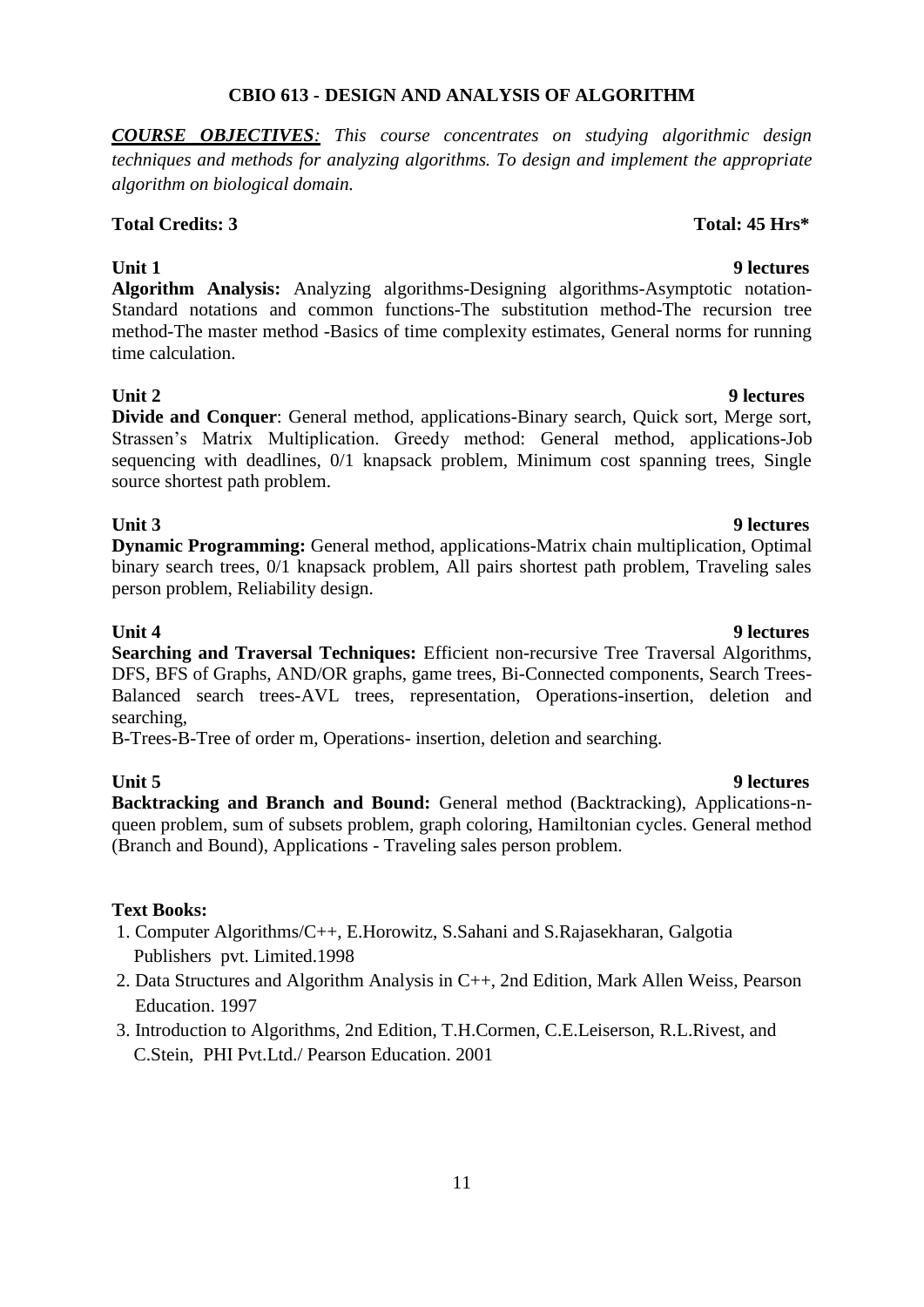#### **Reference Books:**

- 1. Design and Analysis of algorithms, Aho, Ullman and Hopcroft, Pearson Education, 2nd edition, 2013.
- 2. Introduction to the Design and Analysis of Algorithms, A.Levitin, Pearson Education, 2nd edition, 2011.
- 3. Data Structures And Algorithms in C++, 3rd Edition, Adam Drozdek, Thomson, 3rd edition, 2011.
- 4. Algorithm Design: Foundations, Analysis and Internet examples, M.T.Goodrich and R.Tomassia, John Wiley and sons, 2nd edition, 2006

*COURSE OUTCOME: Learn to apply divide and conquer strategy, greedy methods, dynamic programming and backtracking for design of various algorithms. Analyze the running time of algorithms using asymptotic notations and using Recursion.*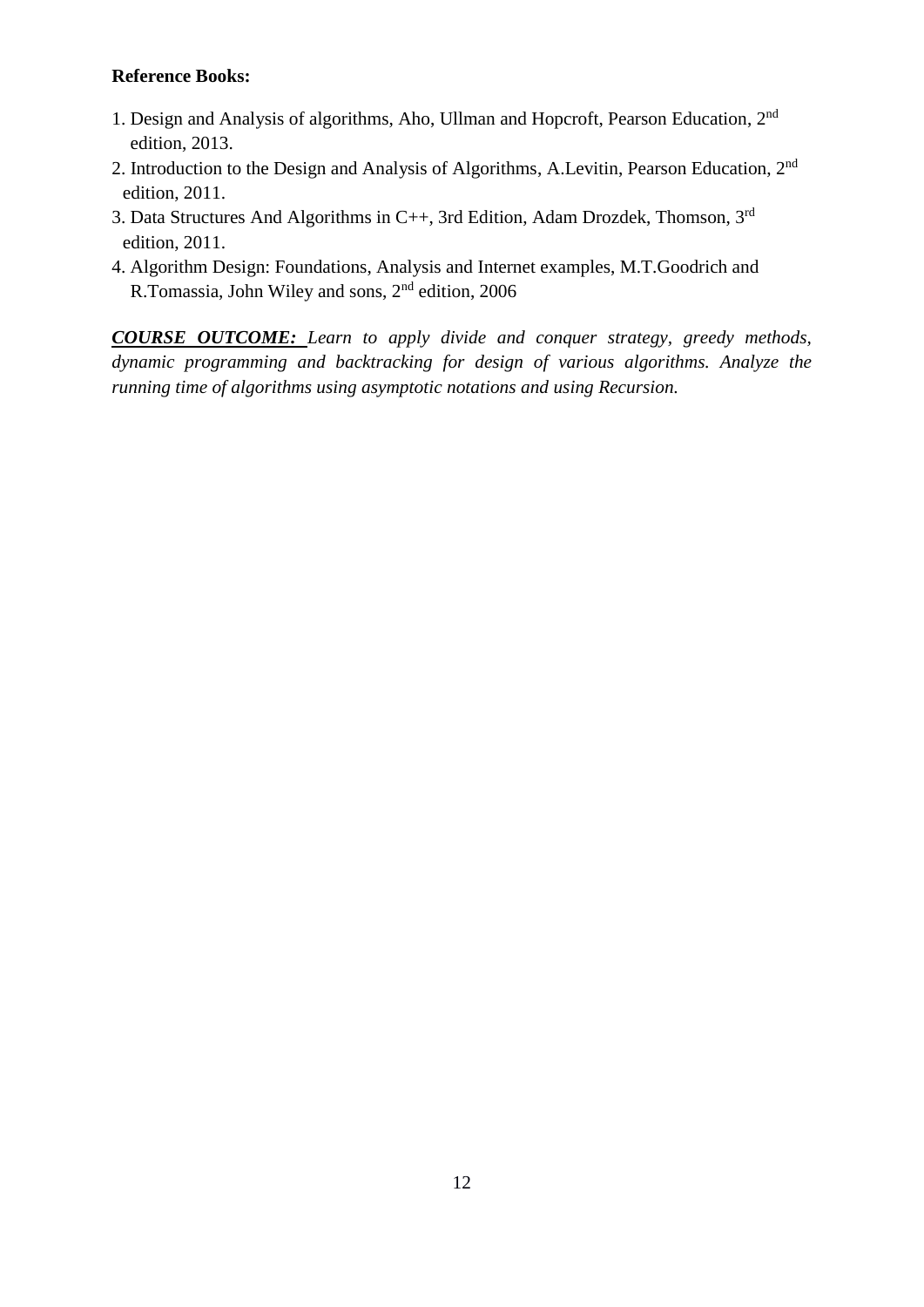### **CBIO 614 - PROGRAMMING IN C++**

*COURSE OBJECTIVES: To train the students in writing programs in C++ language and to introduce them to the concepts of procedural and object-oriented approach of C++.*

### **Total Credits: 3 Total: 45 Hrs\*.**

**C++ programming basics:** Compilation of C++ programs – Input and output statements – integer, float, and character variables – arithmetic operations and built-in library functions.

**Procedural concept – decision making, functions and structures:** Loops and decision making statements – structures and unions – arrays and strings – user defined functions.

**Unit 2** 9 lectures

**Unit 3 9 lectures**

**Pointers and file handling:** Pointer concept – pointers and arrays – pointers and functions – pointers to pointers – File handling – Reading and Writing the data from file.

**Object Oriented Programming:** Object oriented concepts – working with objects and classes in  $C_{++}$  – scope resolution operator – constructors – destructors – overloading of constructors and operators – string class.

**Inheritance:** Concept of inheritance – base class and derived class – overriding of member functions – abstract class – public and private inheritance – Levels of inheritance and multiple inheritance – inheritance and graphic shapes – virtual function and friend function.

### **Text Books:**

- 1. Object Oriented Programming using  $C++$  (4<sup>th</sup> Ed.) by Lafore, R. Sams Publishers. 2008
- 2. C++: The Complete Reference, 4th Edition by Herbert Schildt, McGraw Hill Education (2017)

### **Reference Books:**

1. Sams Teach yourself C++ in 24 Hours by J Liberty and R Cadenhead, Pearson publisher (2012)

*COURSE OUTCOME: On successful completion of the course students will get themselves familiarize with coding for biological problems in C++ language.*

# **Unit 1** 9 lectures

### **Unit 4** 9 lectures

### **Unit 5** 9 lectures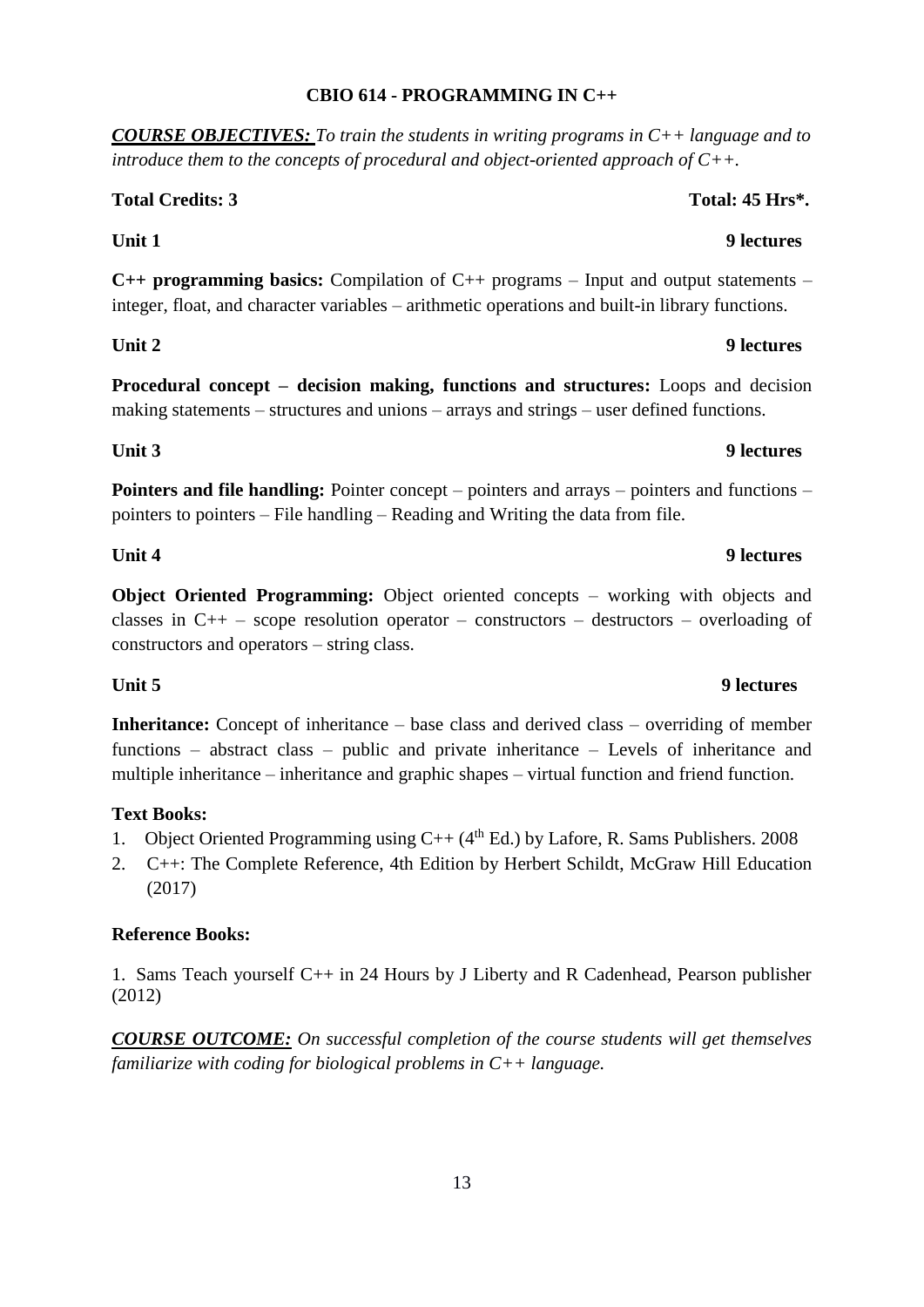### **CBIO 615 -BASICS OF CELL AND MOLECULAR BIOLOGY**

*COURSE OBJECTIVES: Students will understand the structure and purpose of basic components of different cells with their functions in detail.*

### **Total Credits: 3 Total: 45 Hrs.\***

### **Unit 1** 9 Lectures

**Structural organization of cells:** Cell theories, properties and classes of cells- Prokaryotes and eukaryotes, Cell specialization- cell types, totipotency, Origin of multicellularity, evolution of life. Biomolecular composition of cells- Macromolecules: Lipids, Carbohydrates, Nucleic Acid and water. Structures outside the cell membrane- cell wall, capsule, flagella, fimbria and their motility.

**Structure and functions of Biomembranes:** Structures (Models) and functions- properties, thermodynamics and transport types-passive, active and co-transport, pumps, membrane selectivity-electrolytes and non-electrolytes, creation of membrane- Artificial membrane (liposomes). Signal transduction mechanisms- stimuli (ligands, mechanical forces, osmolarity, temperature and light), receptors (GPCRs, tyrosine kinases, acetylcholinesterase) and second messengers (calcium, lipid messengers and nitric oxide) with reference to major pathways.

**Structure and functions of Mitochondria and Chloroplast: U**ltra-structure, origin and replication, Functions- cellular respiration (Glycolysis, oxidation of pyruvic acid, Fate of pyruvate under aerobic and anaerobic conditions, TCA cycle and energy conversion- Electron transport and oxidative phosphorylation (Translocation of Protons and the Establishment of a proton-motive force; machinery for ATP formation (Chemiosmotic theory). Regulation and dysfunctions of mitochondrial intermediary products. An overview of photosynthetic Metabolism, Absorption of light, Photosynthetic units and reaction centers, Photophosphorylation, Carbon-dioxide fixation.

**Cytoskeleton and their functions:** Peroxisomes, Lysosomes, Cytoskeleton – components of Cytoskeleton, Microtubules, Intermediate filaments, Microfilaments. Endoplasmic reticulum, Golgi complex, Types of vesicles.

**Flow of genetic information:** Structure of DNA, Experimental evidence to prove DNA as genetic material. Mechanism of DNA replication, transcription and translation in both prokaryotes and eukaryotes. Protein synthesis – Ribosomes, enzymes, Protein processing. Cell cycle and regulation.

### **Text Book:**

- 1. Cell and Molecular Biology Concepts and Experiments by Gerald Karp. Wiley International Student Version. 2008
- 2. Cell and Molecular Biology by De Robertis and De Robertis. Saunders College, Philadelphia, USA. 2002
- 3. Molecular Biology of the cell  $(4<sup>th</sup> Ed.)$  by Bruce Alberts. Garland publishing Inc. 2002

### **Unit 3** 9 Lectures

# **Unit 2** 9 Lectures

### **Unit 4 9 Lectures**

#### **Unit 5 9 Lectures**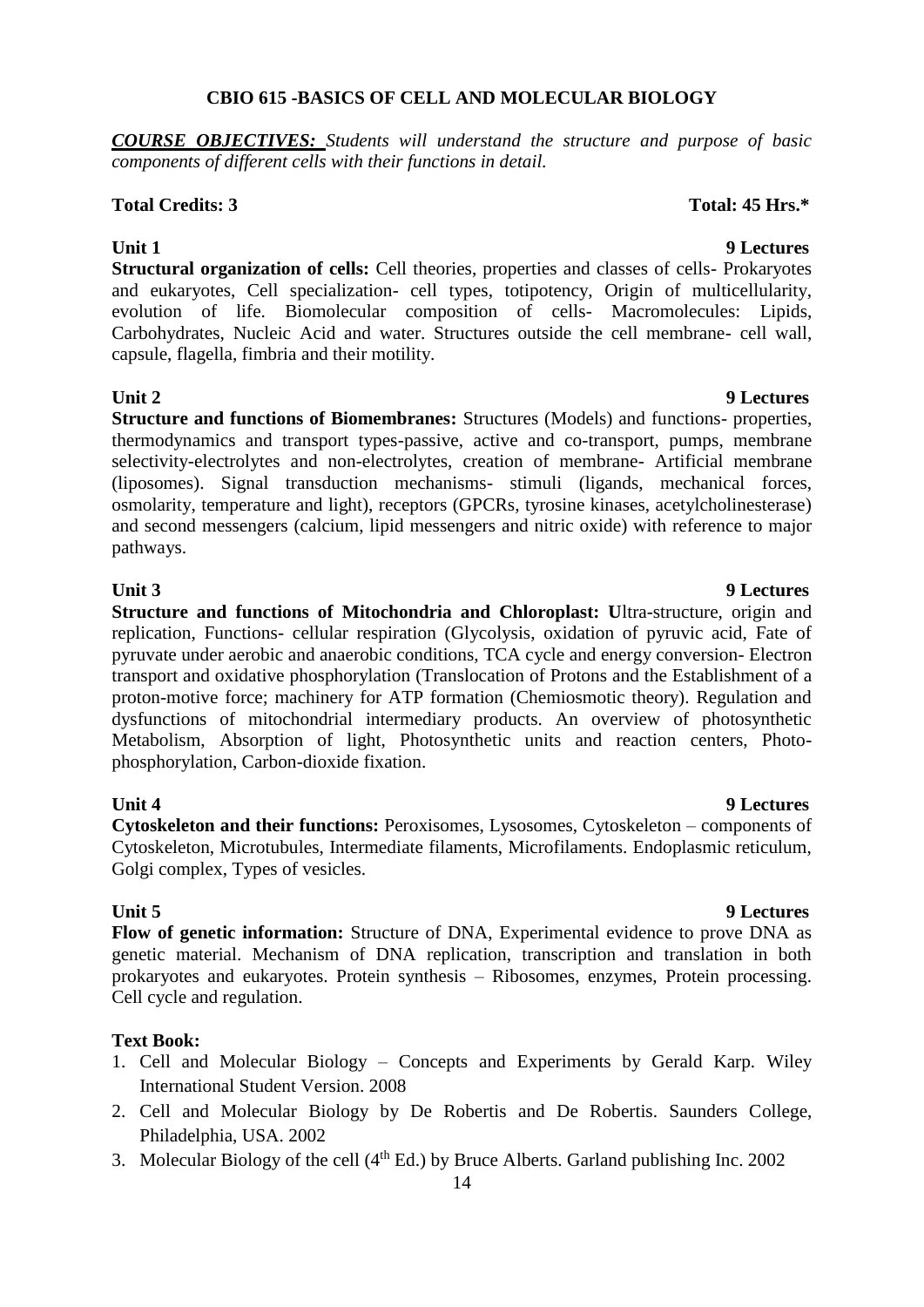### **Reference materials:**

- 1. Genes VIII (8<sup>th</sup>Ed.) by Lewin, B. Pearson Education International. 2004
- 2. Concepts of Biology ( $2<sup>nd</sup> Ed$ .) by Sylvia S. Mader. McGraw Hill Publishers, 2011.
- 3. Principles of Gene Manipulation  $(7<sup>th</sup> Ed.)$  An Introduction to Genetic Engineering by S.B. Primrose, university of California Press. 2006

*COURSE OUTCOME: At the end of the course, the students will be able to explain the purpose of the structural organization and functional differences between the prokaryotic and eukaryotic cells along with explaining the mechanism of DNA replication and the process of synthesis and regulation of genetic elements.*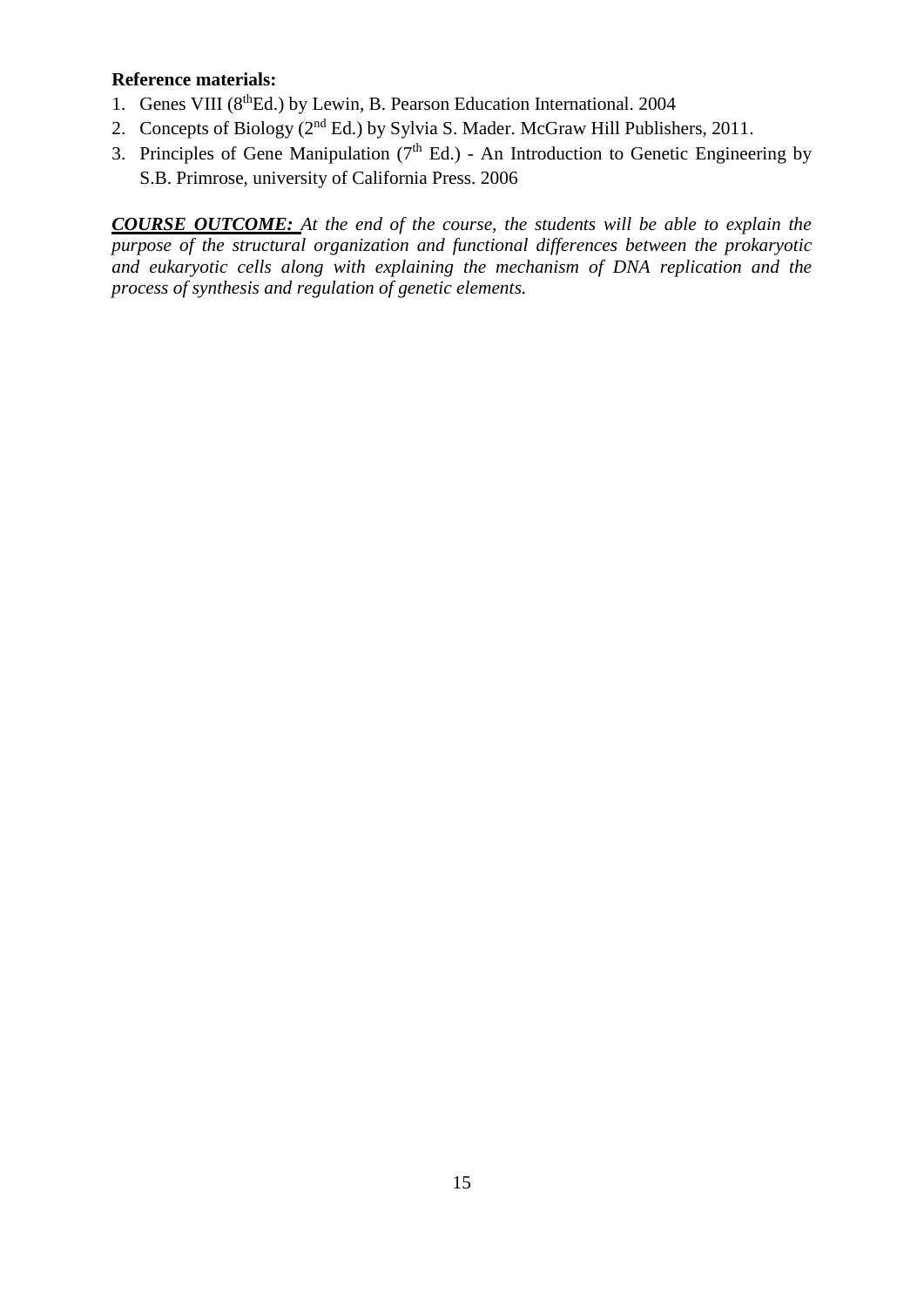#### **CBIO 616- PHYSICAL SCIENCES FOR BIOLOGISTS**

*COURSE OBJECTIVES: The main objective of this course is to help the students to understand the basic concept of fundamental physics and their applications in biology.*

#### **Total Credits: 3** Total: 45 Hrs\*

#### **Unit 1: 9 Lectures**

**Classical Mechanics:** Types of Motion**:-**Uniform, projectile, circular and relative motions, Newton's Laws of Motion, Law of Gravitation, **Work and energy**:- work energy theorem, conservative / non-conservative forces, energy conservation, power, Linear momentum and collisions (elastic and inelastic), impulse, momentum theorem, **Rigid body rotation**:- angular velocity and acceleration, rotational kinetic energy, inertia, torque, dynamics of rotation, **Angular Momentum**:- conservation of angular momentum, translation and rotation, Statics Oscillatory motion.

**Quantum Mechanics:** Black body radiation, photoelectric effect, Bohr's Model of Hydrogen atom, De Broglie's Hypothesis, Harmonic wave function, wave packets, Heisenberg uncertainty principle, Eigen states and eigen values, Pauli Exclusion Principle, Schrodinger equation.

**Thermodynamics:** Continuum Model, System (closed, isolated), State functions & variables, Adiabatic & diathermal boundary walls, Equilibrium, Process, equation of state. Heat, Zeroth Law of Thermodynamics, Heat Conduction Equation, The First Law of Thermodynamics, Work, Entropy, The Second Law of Thermodynamics:- reversibility and irreversibility, free and isothermal expansions, Heat Capacity, Isothermal and reversibleadiabatic expansion of an Ideal Gas , Enthalpy, Change of state, Latent heat and Enthalpy, Carnot cycle, Gibbs and Helmholtz free energy, The Third Law of Thermodynamics.

**Introduction to inorganic chemistry:** Atomic Structure - Elements and compounds, atoms and molecules-definition, Classical atomic models - J. J. Thomson, E. Rutherford, N. Bohr. Electronic configuration- aufbau principle - Pauli exclusion principle - Hund's rule- Modern periodic table, periodicity. Chemical bonds - ionic bonding - covalent bonding - Coordinate covalent bonding. Overlap of  $\sigma$  and  $\pi$  orbitals – hybridization, resonance, Bond properties, Molecular geometry.

**Unit5 9 Lectures Introduction to Organic chemistry:** Carbon and its compounds, Position of Carbon in periodic table, tetra covalency of carbon, functional groups. **Stereochemistry**: Concept of isomerism, types of isomerism, optical isomerism, elements of symmetry, molecular chirallity, enantiomers, stereogenic centres, optical activity, properties of enantiomers, chiral and achiral molecules with two stereogenic centres, distereoisomers, mesocompounds, resolution of enantiomers. Relative and absolute configurations, sequence rules, D & L R & S systems of nomenclature. **Heteroaromatics:** Five / six membered hetero aromatics and analogues, Nucleic acid bases, Structure, electron rich electron deficient heterocycles.

#### 16

### **Unit4 9 Lectures**

### **Unit 2: 9 Lectures**

### **Unit 3: 9 Lectures**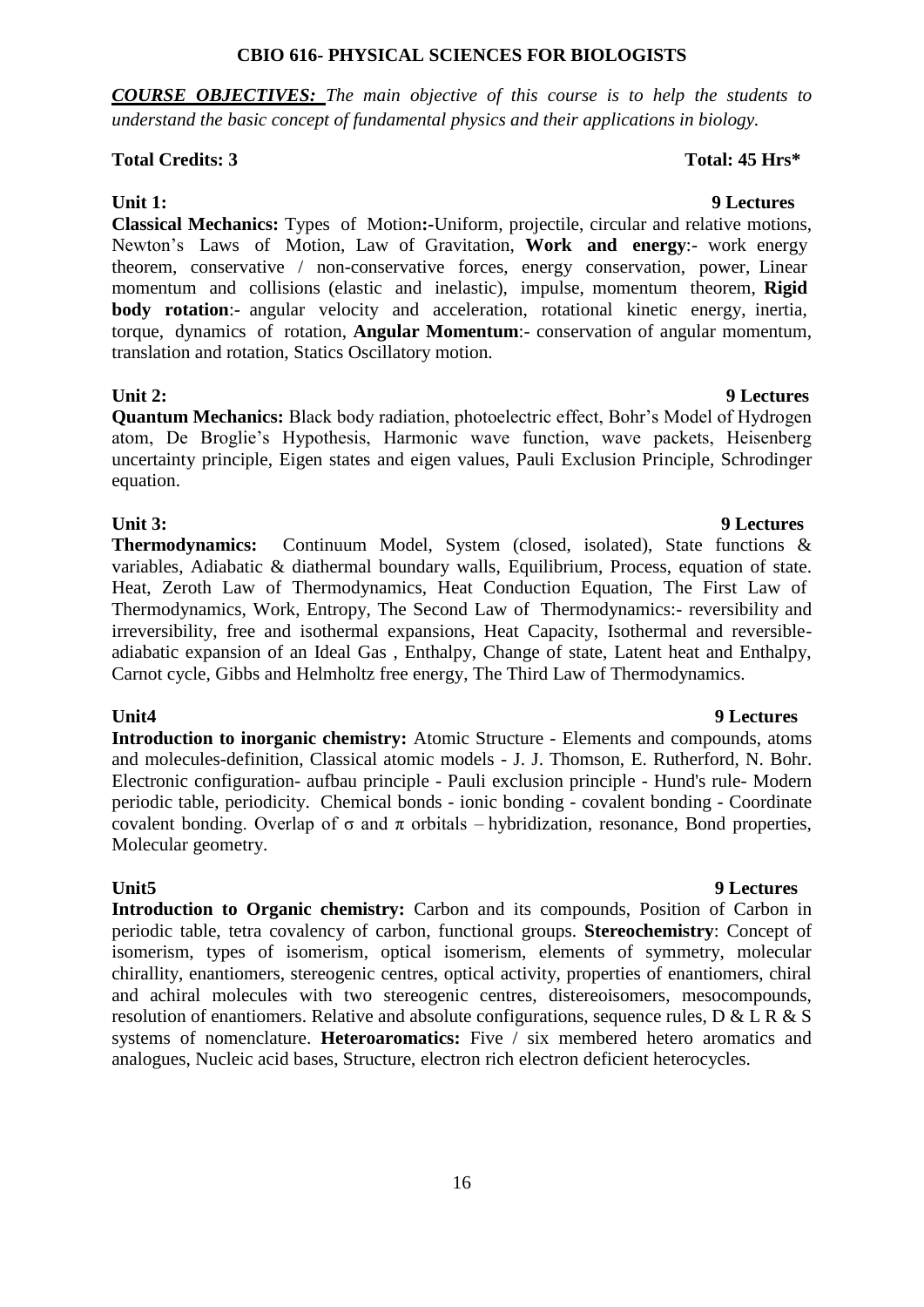### **Text Books:**

- 1. Physics for Scientists and Engineers (6th Ed.) by Raymond A. Serway, John W. Jewett, Thomson Brooks/Cole. 2004
- 2. Fundamental Principles of Physical Chemistry (Prutton, Carl F.; Maron, Samuel H.),1949.
- 3. Organic Chemistry by Morrison and Boyd Sixth Edition. 1992

#### **Reference Books:**

- 1. Physics for Scientists and Engineers by Paul A. Tipler, Gene P. Mosca. Freeman Company. 2007
- 2. Fundamentals of Physics by Resnick, Halliday and Walker. 2013
- 3. Chemistry, The Central Science, 10th edition, Theodore L. Brown; H. Eugene LeMay, Jr.; and Bruce E. Bursten. 2006
- 4. Selected Topics in Inorganic Chemistry, Wahid U. Malik, G. D. Tuli and R.D. Madan .1993
- 5. Chemistry<sup>3</sup> Introducing inorganic, organic and physical chemistry, Andrew Burrows, John Holman, Andrew Parsons, Gwen Pilling, Gareth. 2013
- 6. Organic Chemistry by Paula Yurkanis Bruice, Prentice Hall. 2010 Heterocyclic chemistry at a glance, John A. Joule and Keith Mills.2007

*COURSE OUTCOME: Students gained the knowledge of concept of fundamental physics and their application s in biology.*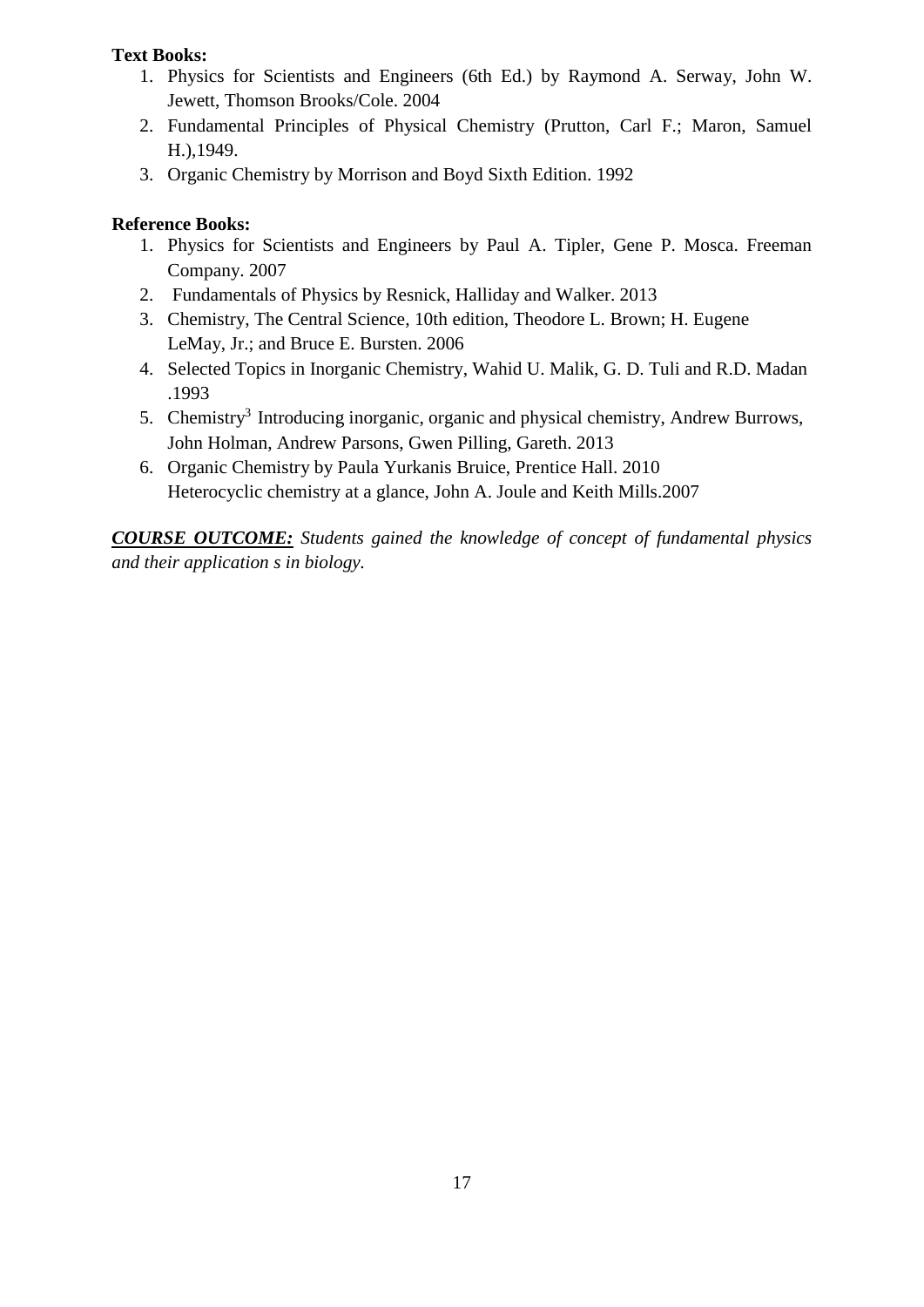### **CBIO 617 - INTRODUCTORY BIOLOGY**

*COURSE OBJECTIVES: Biology is the study of organic life, through the complex evolutionary and regulatory processes of cells, organisms, populations, communities, and ecosystems. Students must be comfortable considering the fundamental concepts that weave through these levels of organization.*

### **Total Credits: 2 Total: 30 Hrs.\***

### **Unit I** 6 Lectures

**Diversity of Life forms:** Diversity of living organisms - Classification of the living organisms (five kingdom classification, major groups and principles of classification within each kingdom). Systematics and binomial System of nomenclature - Salient features of animal (non-chordates up to phylum level and chordates up to class level) and plant (major groups; Angiosperms up to class - Linnaeus) classification.

**Unit II 6 Lectures Inheritance biology:** Mendelian principles- Dominance, segregation, independent assortment, Codominance, incomplete dominance, genomic imprinting, linkage and crossing over; extra chromosomal inheritance, microbial genetics, mutations, recombination, structural and numerical alterations of chromosomes.

### **Unit III 6** Lectures

**Developmental Biology:** Basic concepts of development, gametogenesis, fertilization and early development, morphogenesis and organogenesis in animals and plants, programmed cell death, aging and senescence.

**Ecology & Evolution:** Habitat and niche, population growth curves, Ecosystems stabilityspecies interactions, competition, conservation methods (both in situ and ex situ); Origin of life, theories and evidences.

**Applied Biology:** Microbial fermentation and production of micro and macro molecules, Tissue and cell culture methods for plants and animals, transgenic animals and plants, Genomics and its application to health and agriculture, Bioremediation and phytoremediation.

### **Text books:**

- 1. Concepts of Biology (2nd Ed.) by Sylvia S. Mader. McGraw Hill Publishers, 2011.
- 2. Molecular Biology of the cell  $(4<sup>th</sup> Ed.)$  by Bruce Alberts. Garland publishing Inc. 2002.
- **3.** Life: The Science of Biology, 10th Edition by David E. Sadava, David M. Hillis, H. Craig Heller and May Berenbaum-2012.

#### **References books:**

- 1. Genetics: A Conceptual Approach  $6<sup>th</sup>$  ed by Benjamin A. Pierce-2017.
- 2. Fundamentals of Ecology Eugene P.ODUM 1971 (Third Edition): W. B. Saunders, Comp. Philadelphia – London – Toronto.

### **Unit IV 6 Lectures**

### **Unit V 6 Lectures**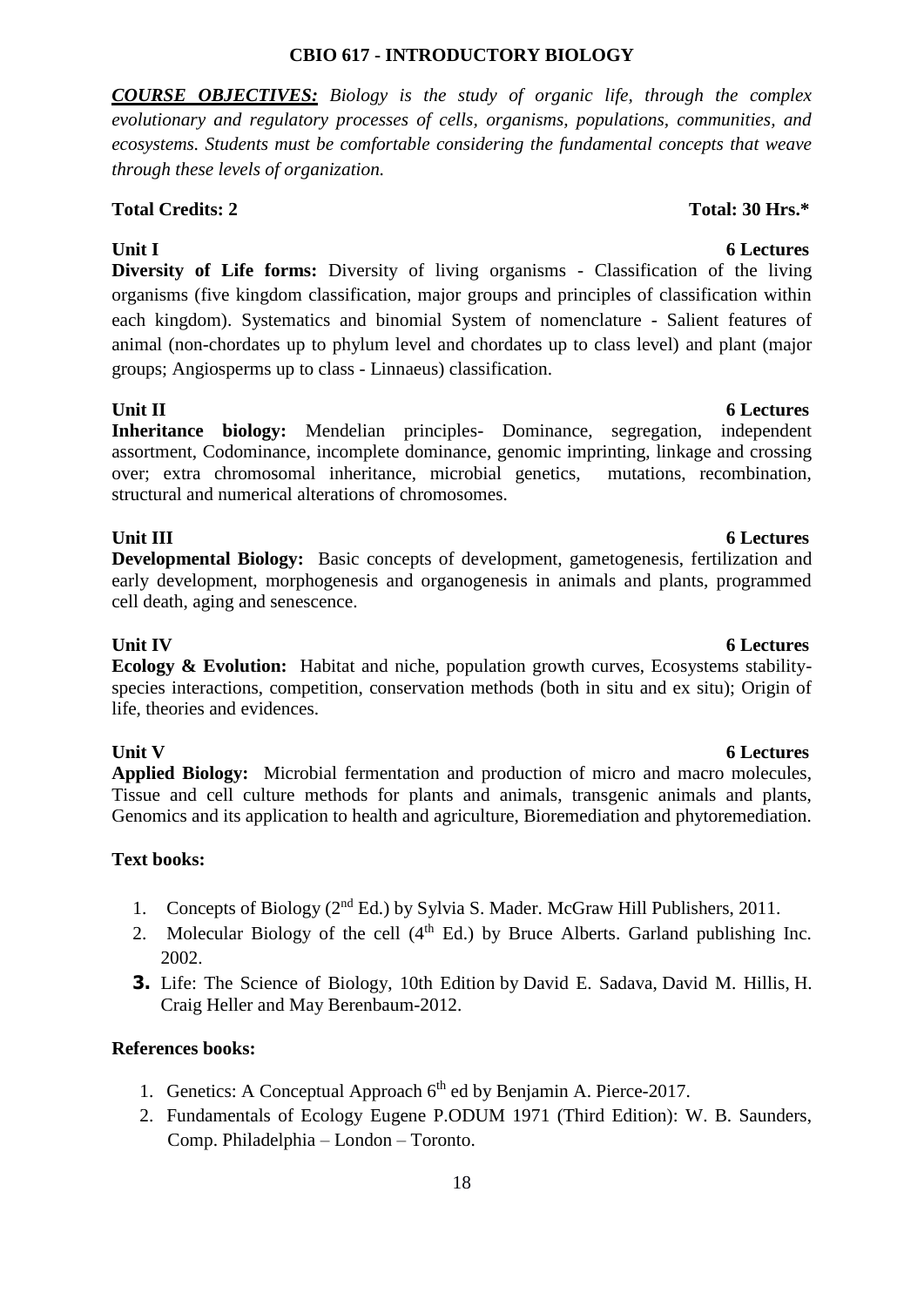- 3. Developmental biology by Scott F Gilbert (Ninth edition). 2010
- 4. Principles of Gene Manipulation (Seventh Edition) An Introduction to Genetic Engineering By S.B. Primrose, university of California Press. 2006

*COURSE OUTCOME: The course will ensure to apply a basic core of scientific knowledge to enhance understanding of living organisms and function at the molecular level.*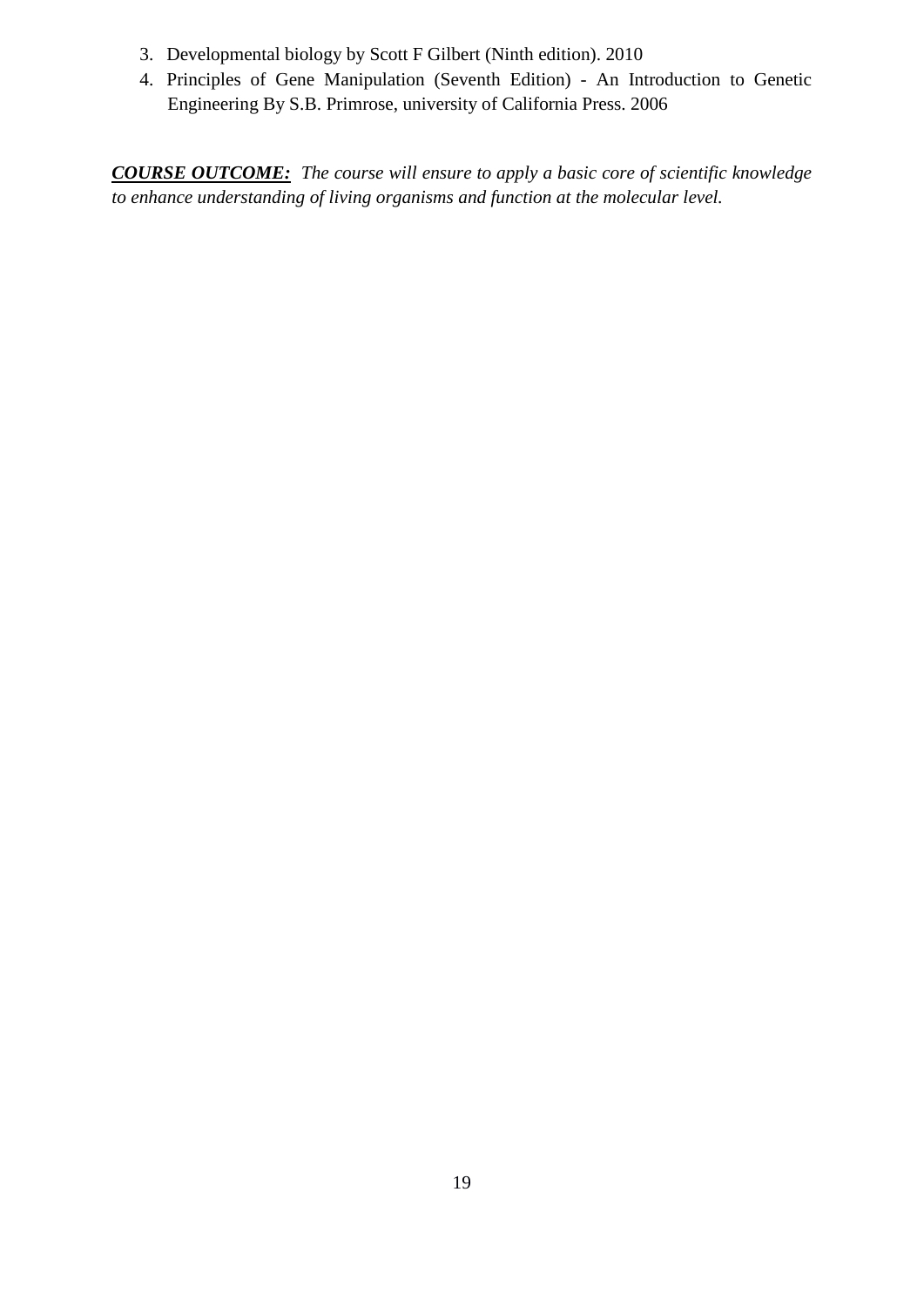### **CBIO 651-CELL AND MOLECULAR BIOLOGY – LAB**

### **Total Credits: 1**

*COURSE OBJECTIVES: Students will gain hands on experience of various instruments used in experimental techniques to understand the basic experimental procedures and techniques in cell and molecular biology.*

#### **Cell Biology:**

- 1. Isolation of bacteria from soil by serial dilution and pure culture maintenance.
- 2. Colony counting and Culture growth determination by sigmoid curve.
- 3. Microscopic visualization of different stages of mitosis and meiosis.

### **Molecular Biology:**

- 4. Extraction and quantitation of genomic DNA
- 5. Extraction and quantitation of plasmid DNA.
- 6. Restriction digestion of genomic DNA
- 7. Ligation of DNA fragments
- 8. Amplification of DNA fragments through PCR
- 9. Protein isolation and spectrophotometric estimation using Bradford reagent.
- 10. Protein extraction, isolation, quantification through SDS PAGE

#### **Biochemistry:**

- 11. Estimation of Chlorophylls and pigment profiling through paper chromatography
- 12. Determination of anti-oxidants by enzymatic methods
- 13. Blood cell staining by Giemsa method.
- 14. Counting of blood cells by Haemocytometer
- 15. Blood grouping by agglutination method

*COURSE OUTCOME: The course will help student to understand about various experimental techniques, usage of laboratory instruments, learn the principles of laboratory usage and its guidelines.*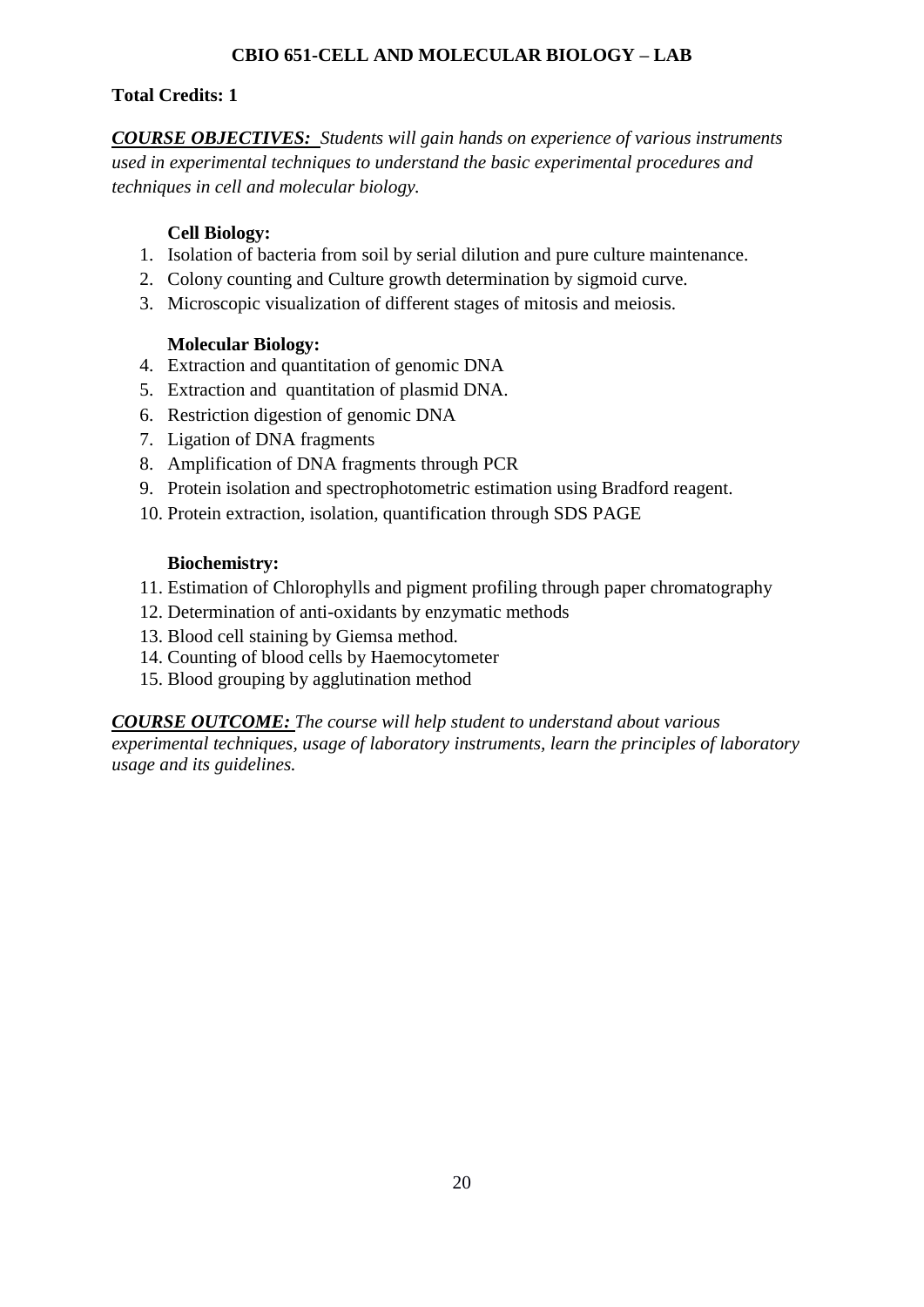### **CBIO 652 – PROGRAMMING IN C++ LAB**

### *COURSE OBJECTIVES*

*To give practical training in writing codes in C++ programming language.*

### **Total Credits: 1**

- 1. Simple C++ programs to demonstrate various decision making and loop constructs.
- 2. Working with matrices.
- 3. Demonstration of switch construct.
- 4. User defined functions.
- 5. Working with pointers.
- 6. String handling functions.
- 7. Creating and working with classes.
- 8. Illustration of constructors and destructors.
- 9. Demonstration of scope resolution operator.
- 10. Operator and function overloading.
- 11. Simple and multiple inheritance.
- 12. Overloading a constructor.

### *COURSE OUTCOME:*

*At the end of the course, students will be able to write, compile and run the programs in C++ for biological problems.*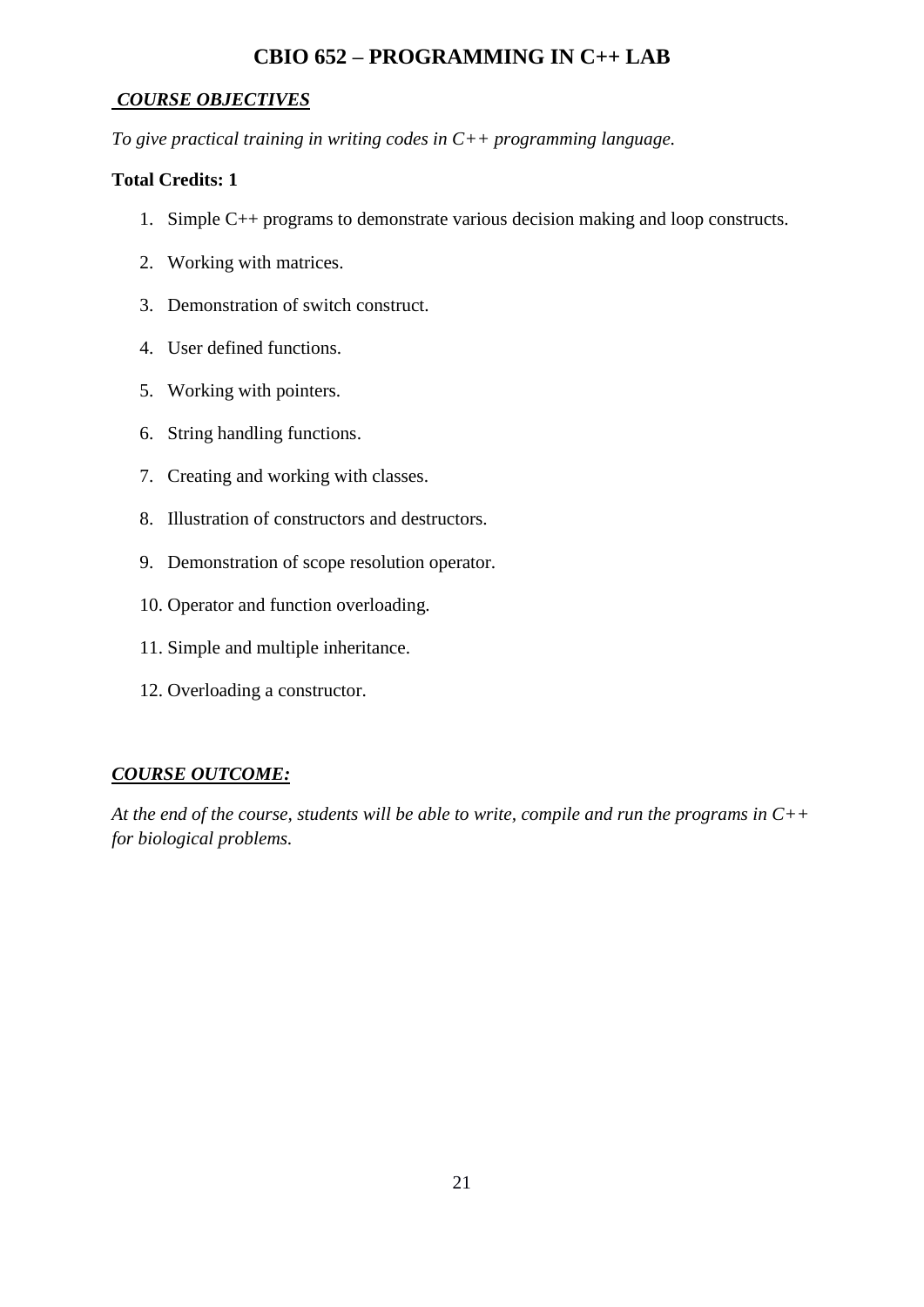#### **CBIO 653- BIOINFORMATICS AND SEQUENCE ANALYSIS - LAB**

*COURSE OBJECTIVES: To make the students familiarized with the Bioinformatics* 

*databases and their applications*

#### **Total Credits: 1 Exercices:**

- 1. Sequence Databases: EMBOSS, NCBI ToolKit, ExPASy tools
- 2. Search tools against Databases:
	- i. BLAST
	- ii. FASTA
- 3. Pair wise alignment:
	- a. Dot Plot
	- b. Global and Local alignment methods
- 4. Multiple sequence alignment:
	- a. Clustal
	- b. Dialign
	- c. Multalign
- 5. Primary and secondary structure prediction methods
	- a. GOR Method
	- b. PSI-pred
	- c. Chou-Fasman method
- 6. Sequence patterns and profiles:
	- a. generation of sequence profiles
		- i. PSI-BLAST
	- b. derivation of and searching sequence patterns:
		- i. PHI-BLAST
		- ii. SCanProsite
		- iii. PRATT
- 7. Protein motif and domain analysis:
	- a. MEME/MAST
	- b. eMotif
	- c. InterproScan
	- d. ProSite
	- e. ProDom
	- f. Pfam

8. Tools in sequence assembly and annotation

*COURSE OUTCOME: Students will understand the information's available in Bioinformatics databases and their applications in research*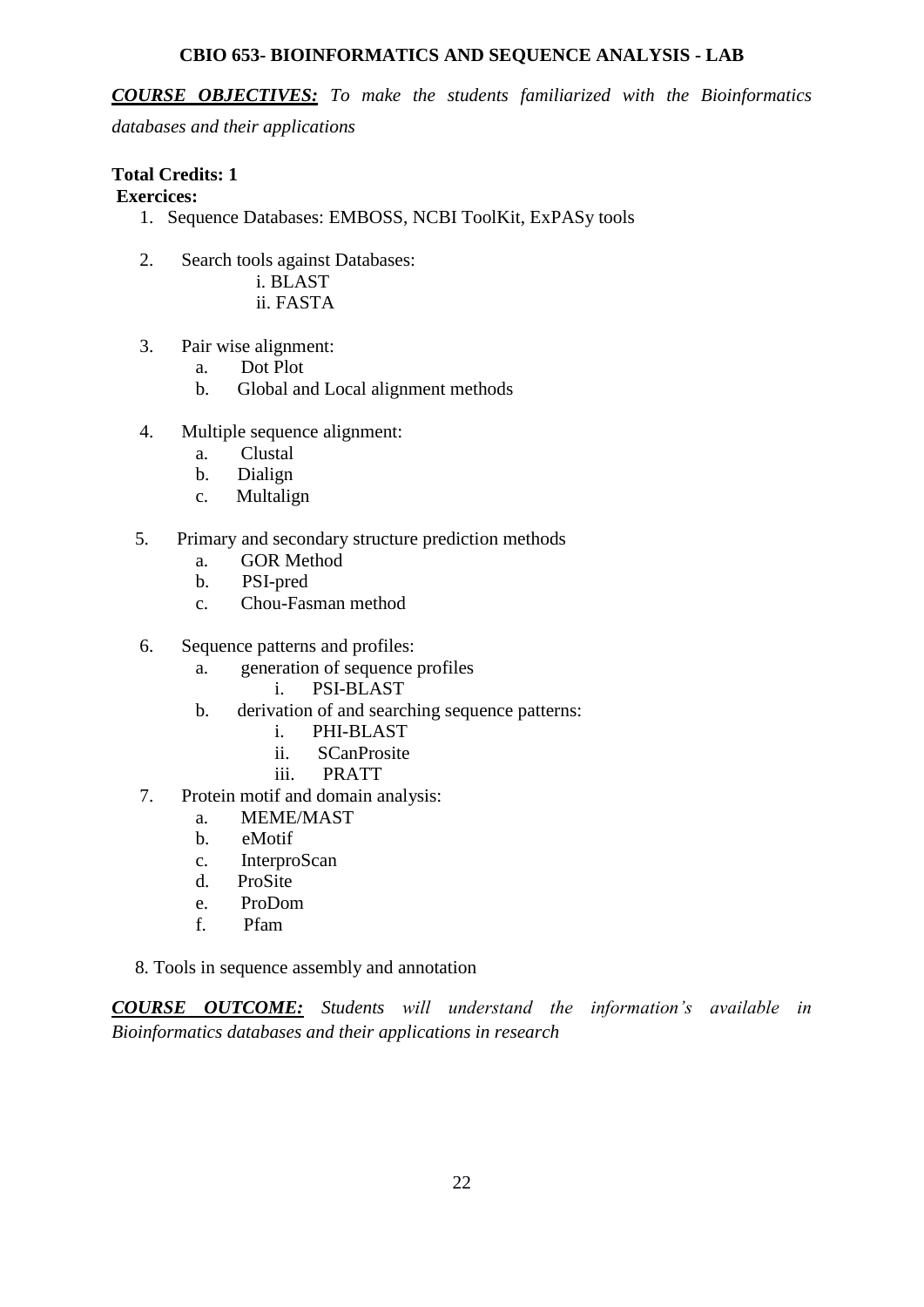# **Semester II**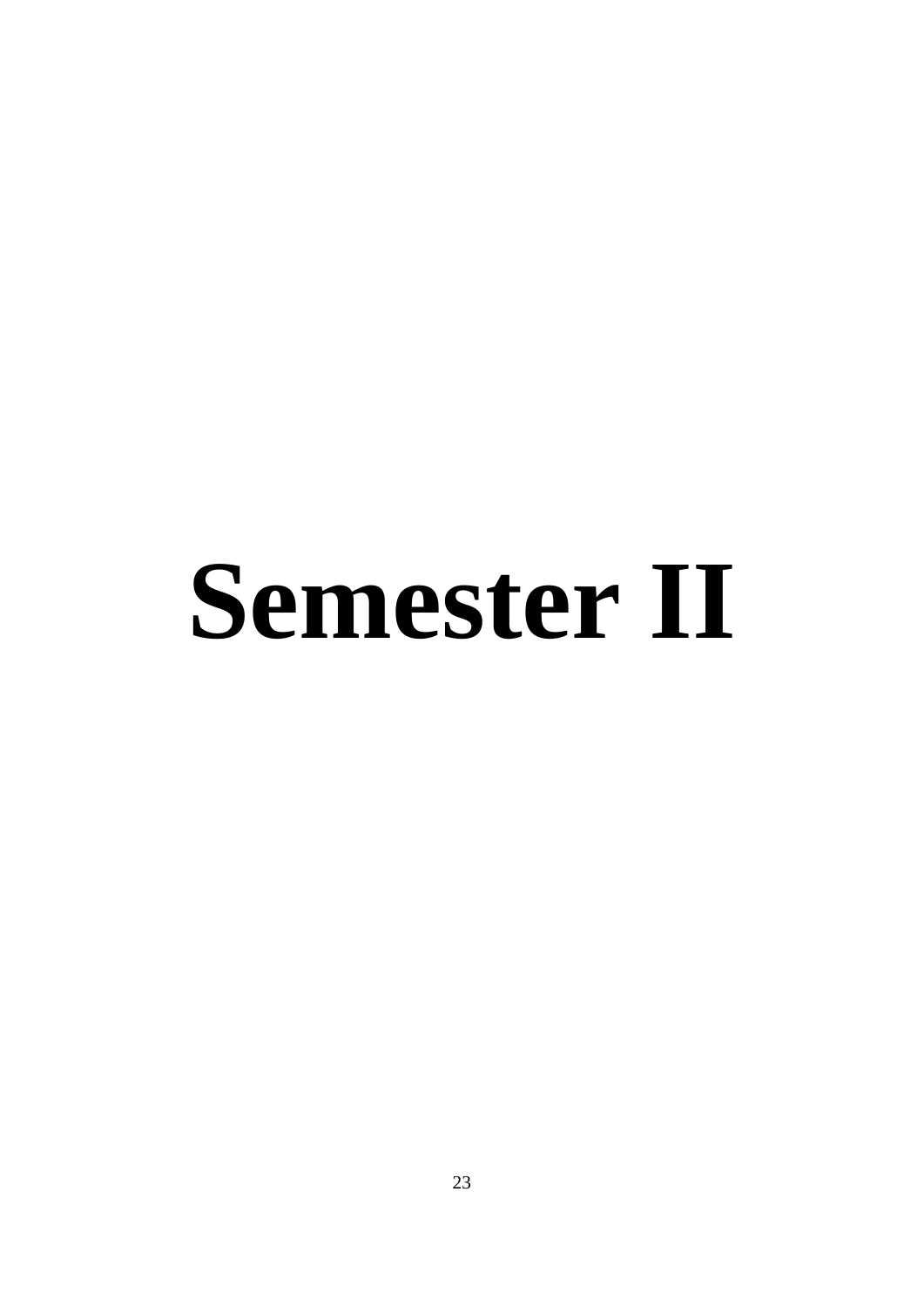Forward and Backward Algorithms, Most probable state path: Viterbi algorithm, Parameter Estimation for HMMs:-Baum-Welch Algorithm, Applications of profile HMMs for multiple alignment of proteins and for finding genes in the DNA.

**Unit 3 9 lectures Hidden Markov Model:** Markov processes and Markov Models, Hidden Markov Models.

#### **Unit 4 9 Lectures**

**Support Vector Machines:** Introduction, hyperplane separation (maximum and soft margin hyperplanes), linear classifier, Kernel functions, Large Margin Classification, Optimization problem with SVM, Applications of SVM in bioinformatics. **Bayesian network**: Bayes Theorem, Inference and learning of Bayesian network, BN and Other Probabilistic Models.

**Artificial Neural Network:** Historic evolution – Perceptron, characteristics of neural networks terminology, models of neuron Mc Culloch – Pitts model, Perceptron, Adaline model, Basic learning laws, Topology of neural network architecture, single layer ANN, multilayer perceptron, back propagation learning, input - hidden and output layer computation, back propagation algorithm, Applications of ANN.

### **Text Books:**

- 1. An introduction to bioinformatics algorithms by Neil C. Jones, Pavel Pevzner. MIT Press.2004
- 2. Biological sequence analysis: Probabilistic models of proteins and nucleic acids by Richard Durbin, Eddy, Anders Krogh, 1998
- 3. Algorithms for Molecular Biology by Ron Shamir Lecture, Fall Semester, 2001
- 4. Neural Networks: A Systematic Introduction by Raul Rojas. Springer. 1996

### **CBIO 621 - ALGORITHMS IN COMPUTATIONAL BIOLOGY**

*COURSE OBJECTIVES: To make the students understand the application of Artificial Intelligence in Biocomputing.*

### **Total Credits: 3 Total: 45 Hrs\*.**

**DNA computing**: Motivation, DNA structure, processing and computational operations, steps involved in DNA computation, Filtering models: Adleman's experiment, Lipton's solution, Scope and Applications of DNA computing. **Search Algorithms:** Hill climbing, Simulated annealing:-introduction, Simulated annealing algorithm,

### **Unit 2 9 lectures**

### **Combinatorial Pattern Matching:** Hash Tables, Repeat Finding, Exact Pattern Matching; **Genetic Algorithm:** Basic Concepts, Reproduction, Cross over, Mutation, Fitness Value, Optimization using GAs; Applications of GA in bioinformatics.

### **Unit 5** 9 lectures

### **Unit 1** 9 lectures

### 24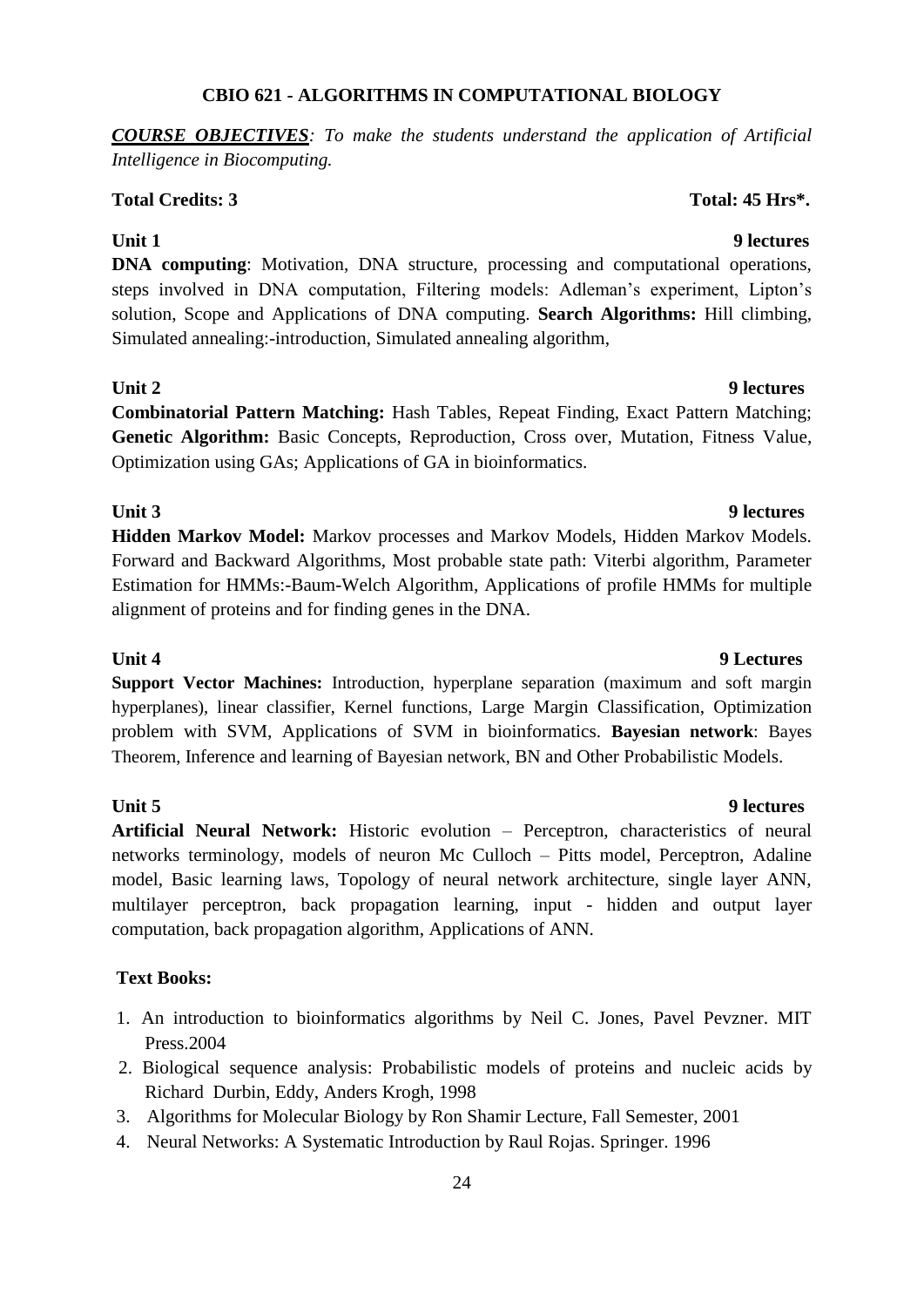5. Artificial Intelligence and Games by Georgios N. Yannakakis and Julian Togelius, Springer 2018

### **Reference Books:**

1. Bioinformatics: the machine learning approach by Pierre Baldi, Søren Brunak. MIT Press.2001.

2. Bioinformatics: Sequence and Genome Analysis: by David Mount, University of Arizona,Tucson. 2005

3. Fundamentals of natural computing : Basic concepts, Algorithms and Applications, Chapman & Hall / CRC, Taylor & Francis group, 2006

*COURSE OUTCOME: Students are trained in the application of Artificial Intelligence in Biocomputing.*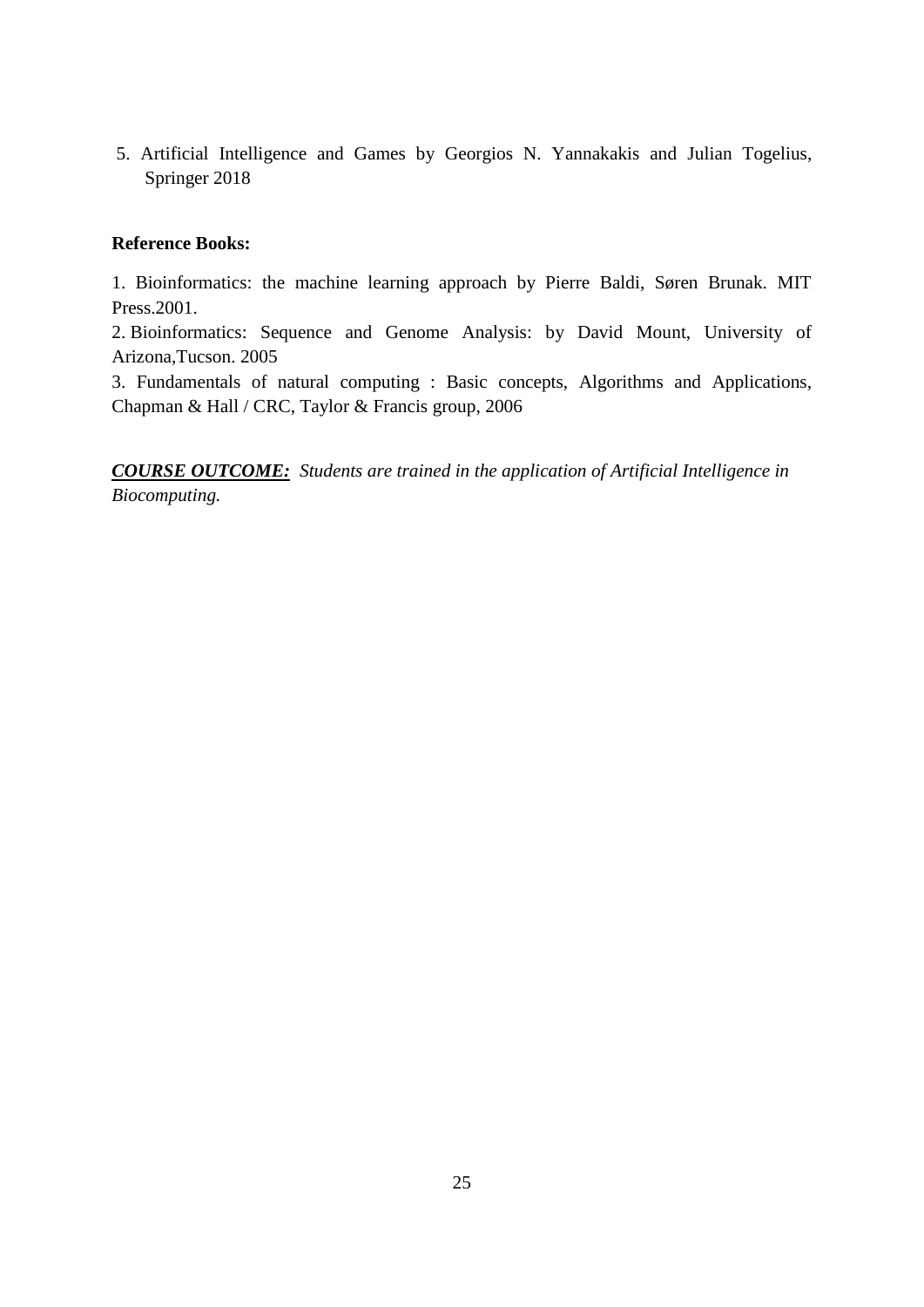### **CBIO 622 – PROGRAMMING IN JAVA AND BIOJAVA**

*COURSE OBJECTIVES***:** *To implement OOPs concept in JAVA language, APPLET programming and to introduce Bio-java modules.*

### **Total Credits: 3 Total: 45 Hrs**

**Unit 1** 6 lectures

**Java Basics:** Importance and features of JAVA, Lexical elements of JAVA, Data types and Control structure, Program structure, Arrays, Command line input handling, OOPS, String Handling, Garbage collections.

**Unit 2** 8 lectures

**Package, Exception Handling and File Handling:** Package concept, working with util package (Scanner, StringTokenizer, Hashtable& Date), Built-in Exceptions, Exception Handling, User Defined Exception, Streams in Java: FileInputStream, FileOutputStream, DataInputStream, DataOutputStream, Serialization and Deserialization.

**Unit 3** 7 lectures **JDBC & Applets:** JDBC: Steps to connect database, Classes and Methods for Database connectivity and Data Manipulation, Applets: Importance of applets, Steps to build an applet, Applet class methods, applet life cycle, creation and execution of applets, Graphics class methods.

### **Unit 4** 7 lectures

**AWT and Event Handling: AWT:** Concept, components, methods. **Threads:** Thread creation and methods for animation, **Event Delegation Model:** Concept, Components (Events, Listeners, Event Adapters and containers), Layout, Introduction to Java Netbeans, a Graphical User Interface.

**Biojava**: Concepts, Installation, Symbols &SymbolList, DNATools, MotifTools, RNATools, DNA to RNA conversion, Translation of DNA sequence to Protein sequence, proteomics classes: Calculate Mass and isoelectric point, Sequence I/O basics, parsing, remote pdb file access.

### **Text Books:**

- 1. Herbert Schildt, 2017. Java A Beginner's Guide,  $7<sup>th</sup>$  Edition, MCGRAW HILL.
- 2. Andreas Prlic, Andrew Yates, Spencer E. Bliven, et al., BioJava: on open-source framework for bioinformatics in 2012. Bioinformatics. 28(20): 2693-2695. https://www.biojava.org

#### **Unit 5** 8 lectures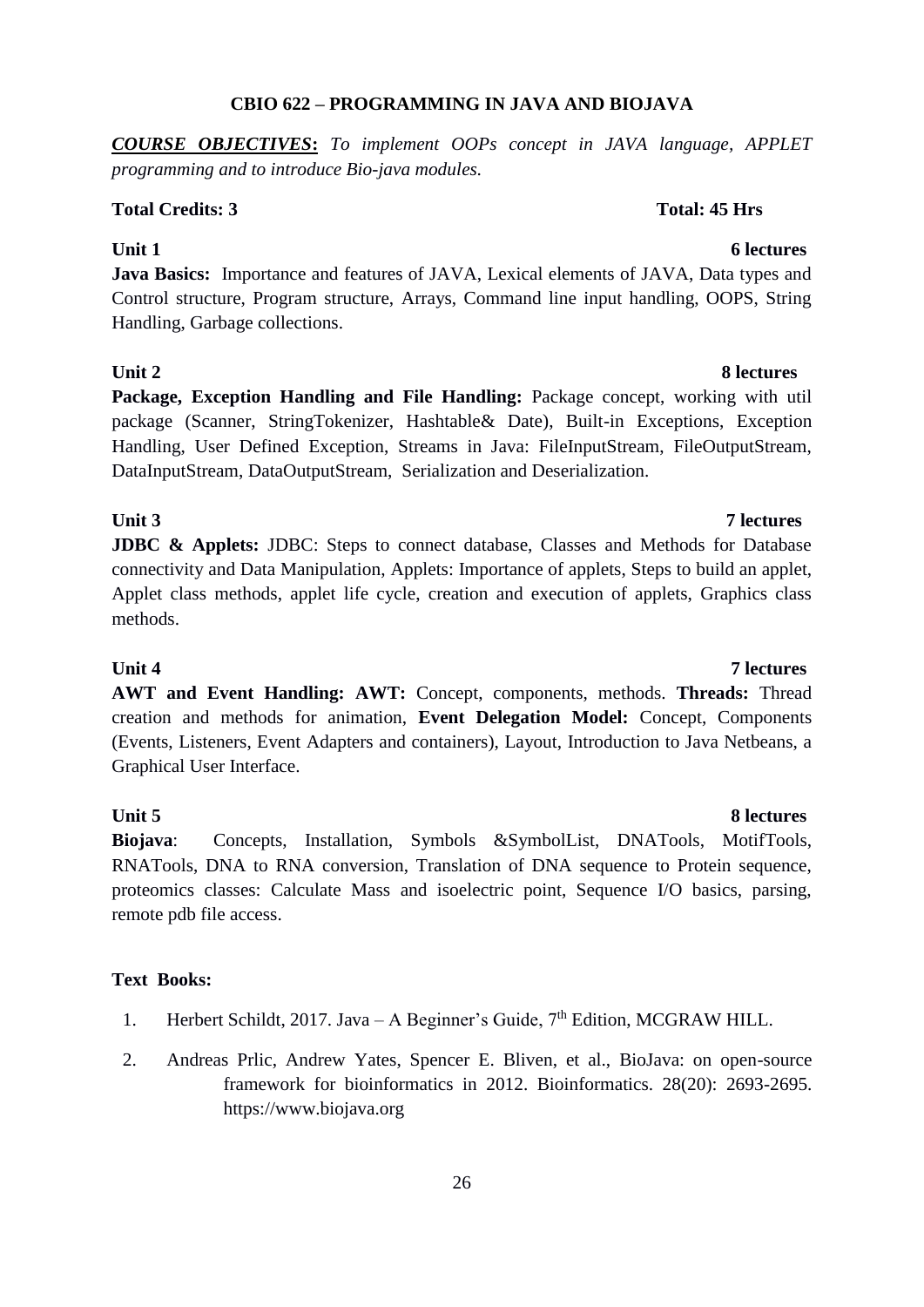### **Reference Books:**

- 1. Herbert Schildt, 2018, JAVA: The complete reference, 11th Edition, TATA MCGRAW HILL Edition, Kindle Edition.
- 2. Yakov Fain. 2015, Java Programming: 24 Hour Trainer, 2nd Edition, Wiley publication.
- 3. Barry Burd. 2014. Java FOR Dummies. 6<sup>th</sup> Edition, Wiley & Sons.

*COURSE OUTCOME: To develop software tool for biological applications and Internet computing.*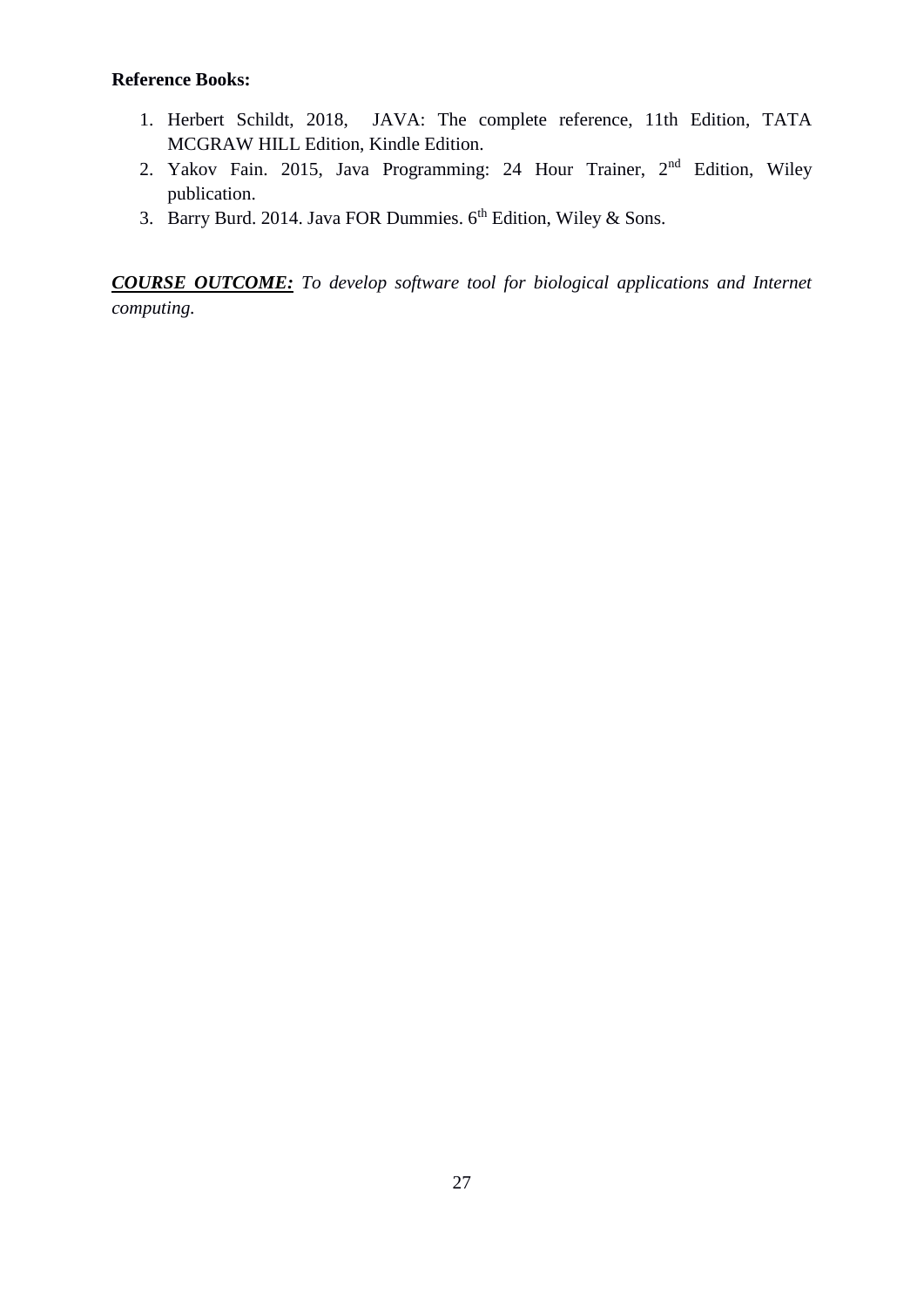#### **CBIO 623 – DRUG DISCOVERY AND IPR**

*COURSE OBJECTIVES: To provide a detailed background about the science behind drug discovery process along with various forms of Intellectual property protection and their importance.*

#### Total Credits: 3 Total: 45 Hrs\*

**Introduction to Drugs:** Drug nomenclature, Routes of drug administration and dosage forms, Principles of Pharmacokinetics and Pharmacodynamics: ADME, Bioavailability of drugs - Lipinski's rule; How drugs work - Drug targets, drug-target interaction and doseresponse relationships.

#### **Unit 2 9 Lectures**

**New Drug Discovery & Development:** Overview of new drug discovery, development, cost and time lines. **Target Identification & Validation**. **Lead Discovery**: Rational and irrational approaches - Drug repurposing, Natural products, High-throughput screening (HTS), Combinatorial chemistry and computer aided drug design (CADD).

#### **Unit 3 9 Lectures**

**Preclinical trails of New Drugs**: Pharmacology - In vitro/in vivo Pharmacokinetics and Pharmacodynamics; Toxicology - Acute, chronic, carcinogenicity and reproductive toxicity; Drug formulation. **Clinical Trial of New Drugs**: Phase I, Phase II and Phase III; Good clinical practice (GCP) guidelines - Investigators brochures, Clinical trial protocols and trial design; Ethical issues in clinical trials - How are patient rights protected?

#### **Unit 4** 9 Lectures

**Drug Regulatory Agencies**: US Food & Drug Administration (US FDA) and Central Drugs Standard Control Organization (CDSCO), India. **Regulatory Applications & New Drug Approval**: Investigational new drug (IND) application & New drug application (NDA); Regulatory review and approval process. **Regulatory Requirements for Drug Manufacturing**: Current Good manufacturing practice (cGMP) and GMP manufacturing facility inspection & approval.

**Intellectual Property Rights (IPR):** IPR Definition and implications for discovery & development. Forms of IPR Protection - Copyright, Trademark and Patents. International organization and treaties for IPR protection – World Trade Organization (WTO) & Trade Related Aspects of Intellectual Property Rights (TRIPS) Agreements. Importance of IPR in Indian Scenario & Indian laws for IPR protection. **Patents**: National and international agencies for patenting - US Patent & Trademark office (USPTO), Controller General of Patents, Designs & Trade Marks, India (CGPDTM), World Intellectual Property organization (WIPO)-Patent Cooperation Treaty (PCT); Requirements for patentability, Composition of a patent, How to apply and get patents – US, Indian and PCT.

### **Unit 5** 10 Lectures

### **Unit 1** 8 Lectures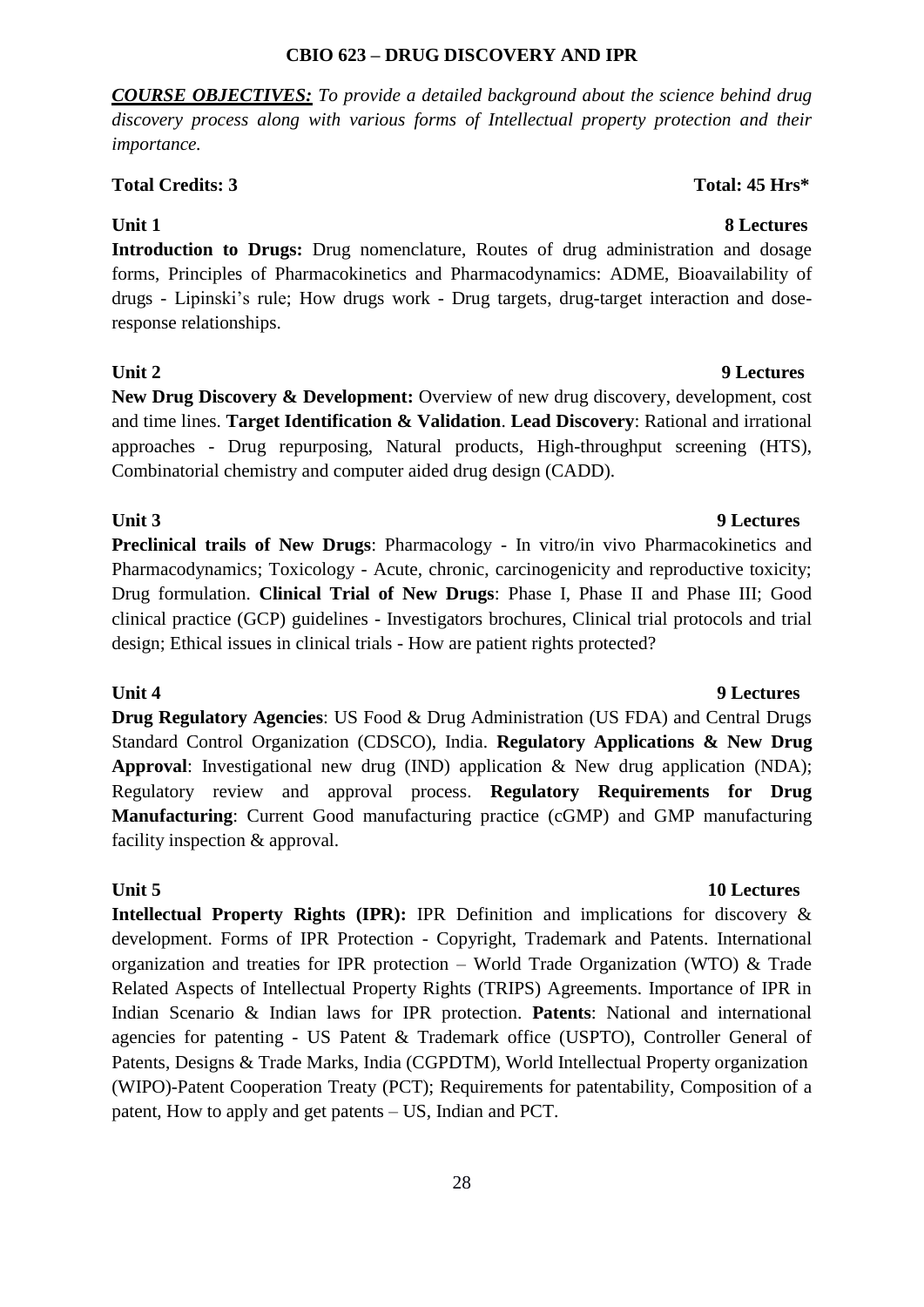### **Text Books:**

- 1. Drugs: From discovery to approval 3rd Ed by Rick N.G, Wiley-Blackwell (2015), ISBN-10: 1118907272.
- **2.** Intellectual Property: The Law of Trademarks, Copyrights, Patents, and Trade Secrets,  $4<sup>th</sup>$  Ed by Deborah E. Bouchoux, CENGAGE Learning Custom Publishing (2013).

### **Reference books:**

- 1. Burger's Medicinal Chemistry and Drug discovery. Volume 2, Drug Discovery and development.  $7<sup>th</sup>$  Ed by Donald J. Abraham and David P. Rotella (Eds), Wiley-Interscience (2010), ISBN-10: 0470278153.
- 2. Essentials of Medical Pharmacology, 8<sup>th</sup> Ed by K.D. Tripathi, Publisher: Jaypee Brothers Medical (2018), ISBN-10: 9789352704996.
- 3. Laws of Patents: Concepts and Cases Edited by A. V. Narasimha Rao, The ICFAI University Press (2005).
- 4. Intellectual Property Rights In India: General Issues And Implications by Prankrishna Pal. Publisher: Deep & Deep Publications Pvt. Ltd (2008).

*COURSE OUTCOME: A detailed knowledge on how drugs work and how they are discovered from bench to bedside. Also students will be aware of the concept and forms of Intellectual property and national/international laws for their protection.*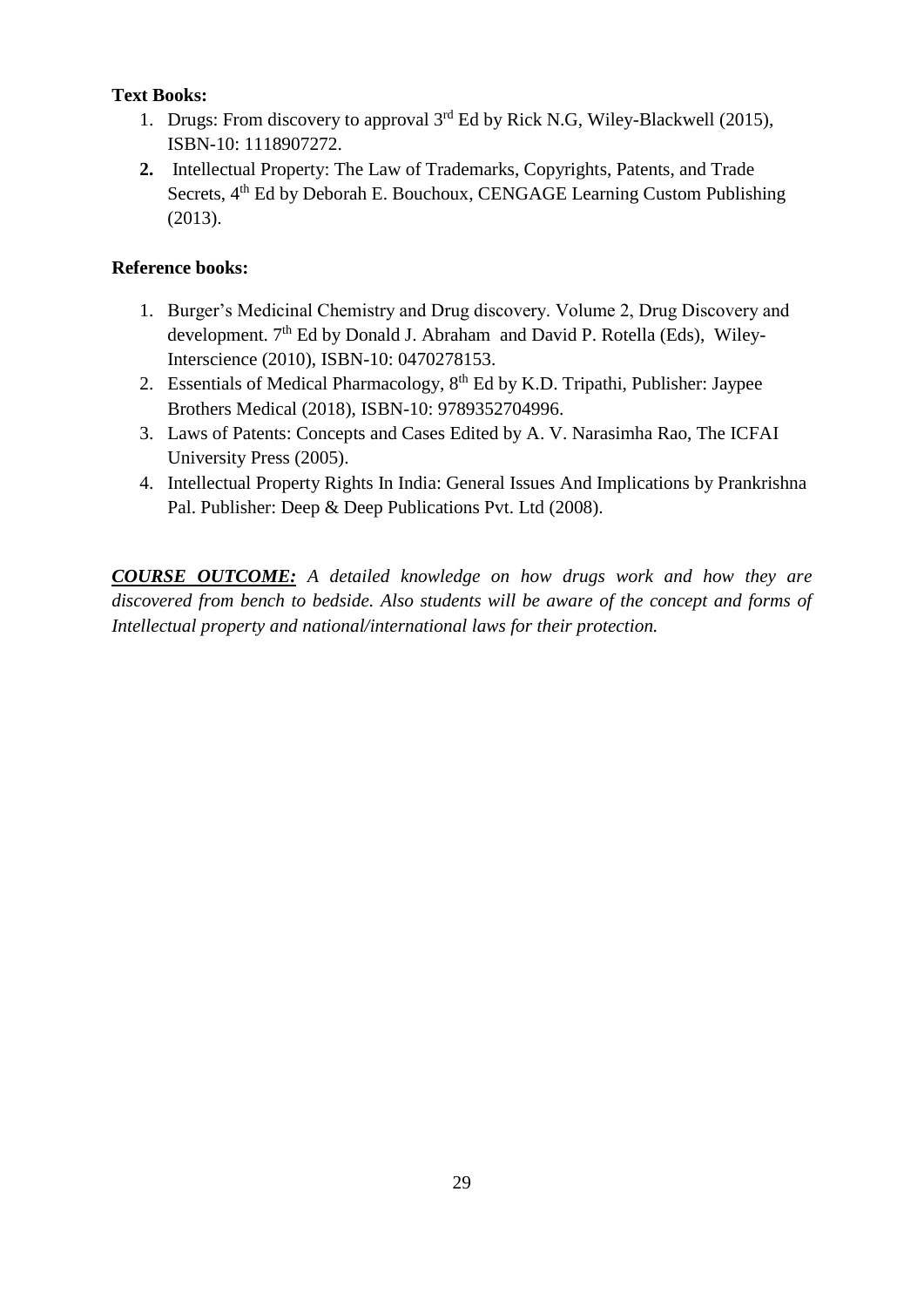#### **CBIO 624 – GENOMICS AND PROTEOMICS**

*COURSE OBJECTIVES: To train the students to understand the Role of Pharmacogenomics and Pharmacogenetics in the field of personalized medicine and the role of various data bases related to proteomics and genomics.*

#### **Total Credits: 3 Total: 45 Hrs.**

**Unit 1 9 Lectures Genomics**: Large scale genome sequencing strategies. Basic principles, application of methods to prokaryotic and eukaryotic genomes and interpretation of results. Basic concepts on identification of disease genes, role of bioinformatics-OMIM database, reference genome sequence, integrated genomic maps, gene expression profiling; identification of SNPs, SNP database (DbSNP). Role of SNP in Pharmacogenomics, SNP arrays. Basic concepts in identification of Drought stress response genes, insect resistant genes, nutrition enhancing genes, Metagenomics.

#### **Unit 2 9 Lectures**

**Transcriptome Analysis**: Databases and basic tools: Gene Expression Omnibus (GEO), ArrayExpress, SAGE databases DNA microarray: understanding of microarray data, normalizing microarray data, detecting differential gene expression, correlation of gene expression data to biological process and computational analysis tools (especially clustering approaches), RNA Sequencing.

#### **Unit 3 9 Lectures**

**Functional genomics**: Application of sequence based and structure-based approaches to assignment of gene functions  $-$  e.g. sequence comparison, structure analysis (especially active sites, binding sites) and comparison, pattern identification, etc. Use of various derived databases in function assignment, use of SNPs for identification of genetic traits. Gene/Protein function prediction using Machine learning tools viz. Neural network, SVM etc.

**Evolution from protein chemistry to proteomics:** The proteomics workflow - Basic of separation sciences: Protein and peptides; Two-dimensional electrophoresis (2-DE), Advancement in solubilization of hydrophobic proteins, development of immobilized pH gradient strips, gel casting, staining of gels and image analysis. Two-dimensional fluorescence difference in-gel electrophoresis (DIGE), Blue native PAGE (BN-PAGE), gel free proteomics methods.

**Quantitative Proteomics:** Protein MS applications – identifying unknown proteins by peptide mass fingerprinting; de novo sequencing of peptides from fragment ion spectra obtained by tandem MS; Protein arrays: basic principles. Bioinformatics tools for proteomics (SEQUEST, MASCOT etc.).

### **Unit 5 9 Lectures**

## **Unit 4 9 Lectures**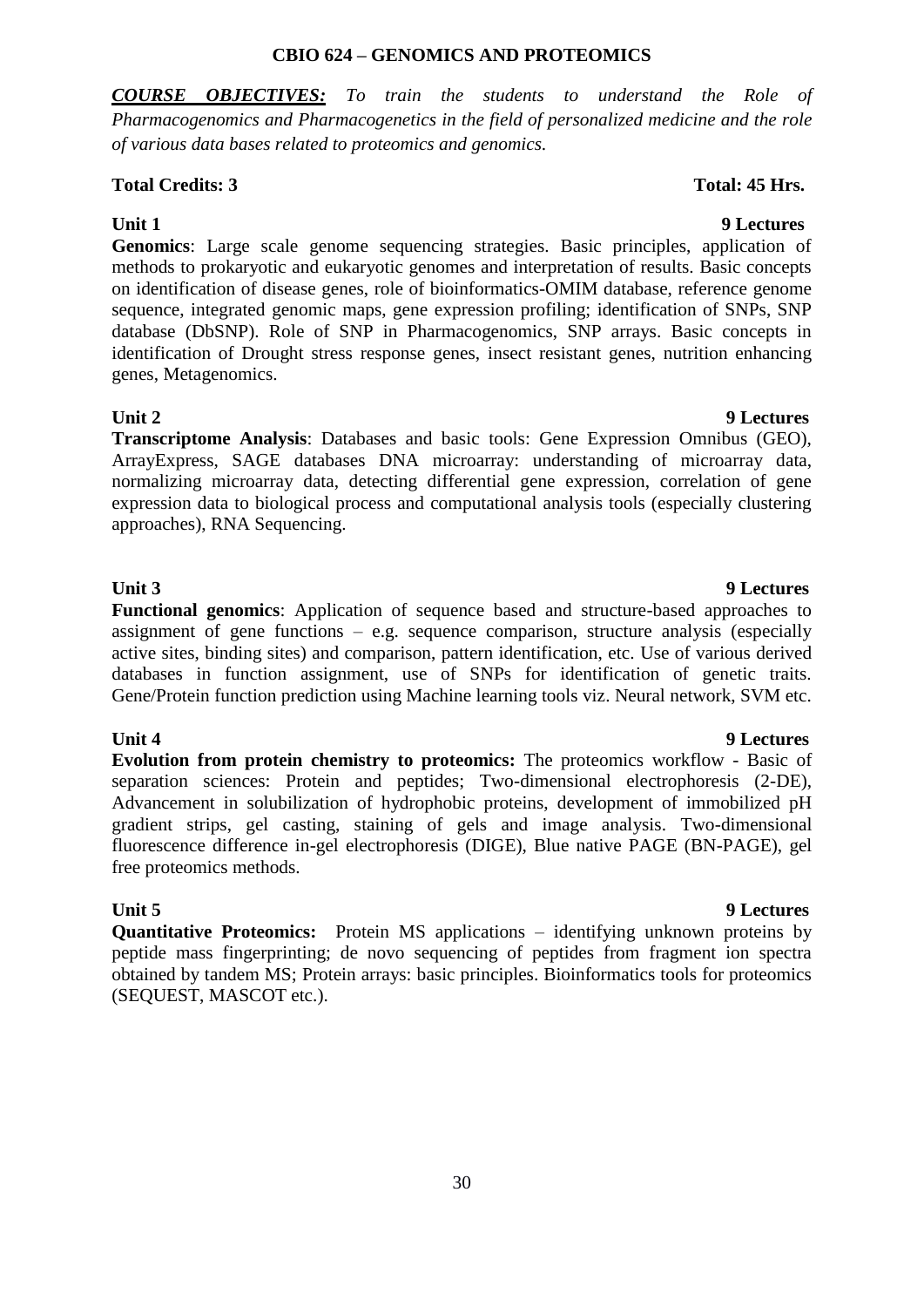### **Text Books:**

- 1. Discovering Genomics, Proteomics and Bioinformatics 2nd edition by A. Malcolm Campbell and Laurie J. Heyer. by Cold Spring Harbor Laboratory Press 2006.
- 2. Principles of Genome Analysis and Genomics (3rd Ed.) by Primrose, S.B. and Twyman, R.M., Blackwell Publishing Company, Oxford, UK. 2003

#### **Reference books:**

- 1. Introduction to Proteomics Tools for the new biology (1st Ed.) by Liebler, D.C., Humana Press Inc., New Jersey, USA. 2002
- 2. Bioinformatics and Functional Genomics (3rd Ed.) by Pevsner, J., John Wiley and Sons, New Jersey, USA. 2015
- 3. Bioinformatics: Sequence and Genome Analysis  $(2<sup>nd</sup> Ed.)$  by Mount, D., Cold Spring Harbor Laboratory Press, New York. 2004

*COURSE OUTCOME: The subject is designed to impart knowledge on the current state of the art techniques involved in Genomics and Proteomics*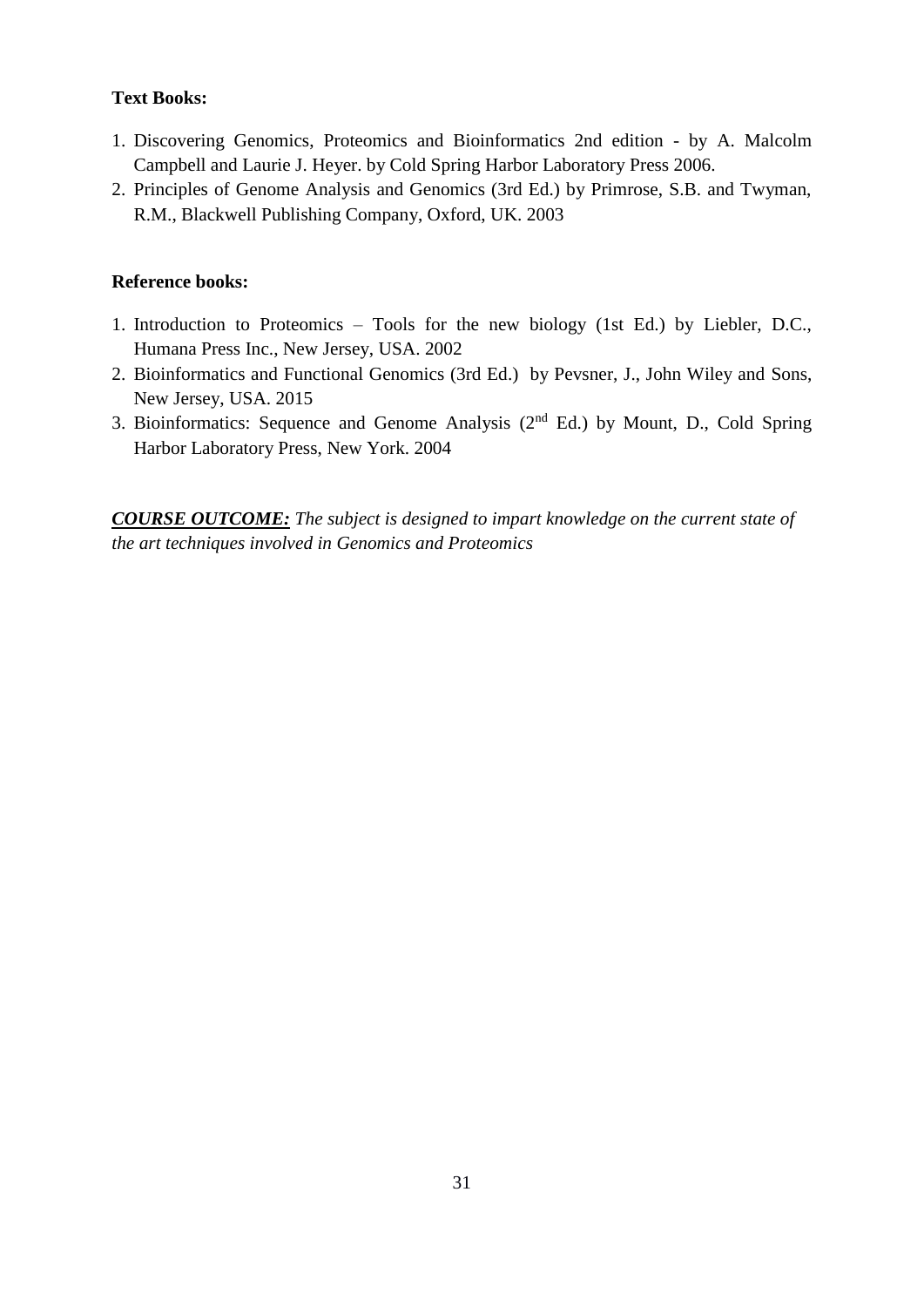#### **CBIO 625-STRUCTURAL BIOLOGY**

*COURSE OBJECTIVES: The main objective of this course is to make the students to thorough understanding of structural biology of biological macromolecules*

#### **Total Credits: 3 Total: 45 Hrs\***

**Fundamentals of protein structure:** amino acids fundamental building blocks, Peptide bond, rigid planar peptide unit, *cis* and *trans* configuration. **Structural Hierarchy**: Primary, Secondary, Tertiary, Quaternary structures. Motifs and domains:  $\alpha$  - domain structures,  $\beta$  domain structures,  $\alpha/\beta$  (alpha/beta) - structures. **Principles of nucleic acid structure:** Chemical structure of nucleic acids, Watson and Crick's base-pairings and their implications. Non Watson and Crick pairing schemes - base stacking interactions - DNA polymorphism structure of ADNA, BDNA and ZDNA - helical transitions.

#### **Unit 2 9 Lectures**

**Protein Crystallization**: Principles of protein crystallization, Preparation of crystal for Xray experiment. **Crystallization techniques**: Batch method, liquid-liquid diffusion method, vapour diffusion method- hanging drop, sitting drop, dialysis. **Seeding Method**macroseeding, microseeding, other seeding methods.

#### **Unit 3 9 Lectures**

**Elementary crystallography: Introduction**: symmetry in crystals, lattices and unit cells, crystal systems, Bravais lattices, **Elements of symmetry** - rotation axis, mirror planes and center of inversion, proper/ improper axes of rotation, translational symmetry- screw axis and glide planes. **Symmetry operation:** classes of symmetry operations, classification of symmetry point groups and molecular space groups and equivalent points. X-ray diffraction - Laue equations - Bragg's law - reciprocal lattice and its application to geometrical Crystallography.

**X-ray scattering:** Atomic scattering factor - diffraction by a space lattice - structure factor equation - electron density and Fourier series - Fourier Transform and crystal diffraction - **Phase Problem** – Direct methods, molecular replacement method, Patterson function, heavy atom method.

**Nuclear Magnetic Resonance:** Introduction, Nuclear spin, NMR sensitivity, shielding and deshielding effects of NMR, nuclear Over hauser effect. Spectral parameters: chemical shift, spin-spin splitting, coupling, non-equivalent proton. Carbon-13 NMR spectra of protein, FTNMR, spin-spin splitting, proton spin decoupling, off-resonance decoupling, Spin-lattice relaxation time. Multidimensional NMR, COSY, NOSEY, MRI, ESR. Application of NMR to biology- Regulation of DNA transcription, Protein-DNA interaction.

#### **Text Books:**

- 1. Introduction to protein structure, C. Branden and J. Tooze.1999
- 2. X-Ray Structure Determination: A Practical Guide, 2nd Edition, by George H. Stout , Lyle H. Jensen.1989.

### **Unit 4 8 Lectures**

### **Unit 5 9 Lectures**

### **Unit 1 10 Lectures**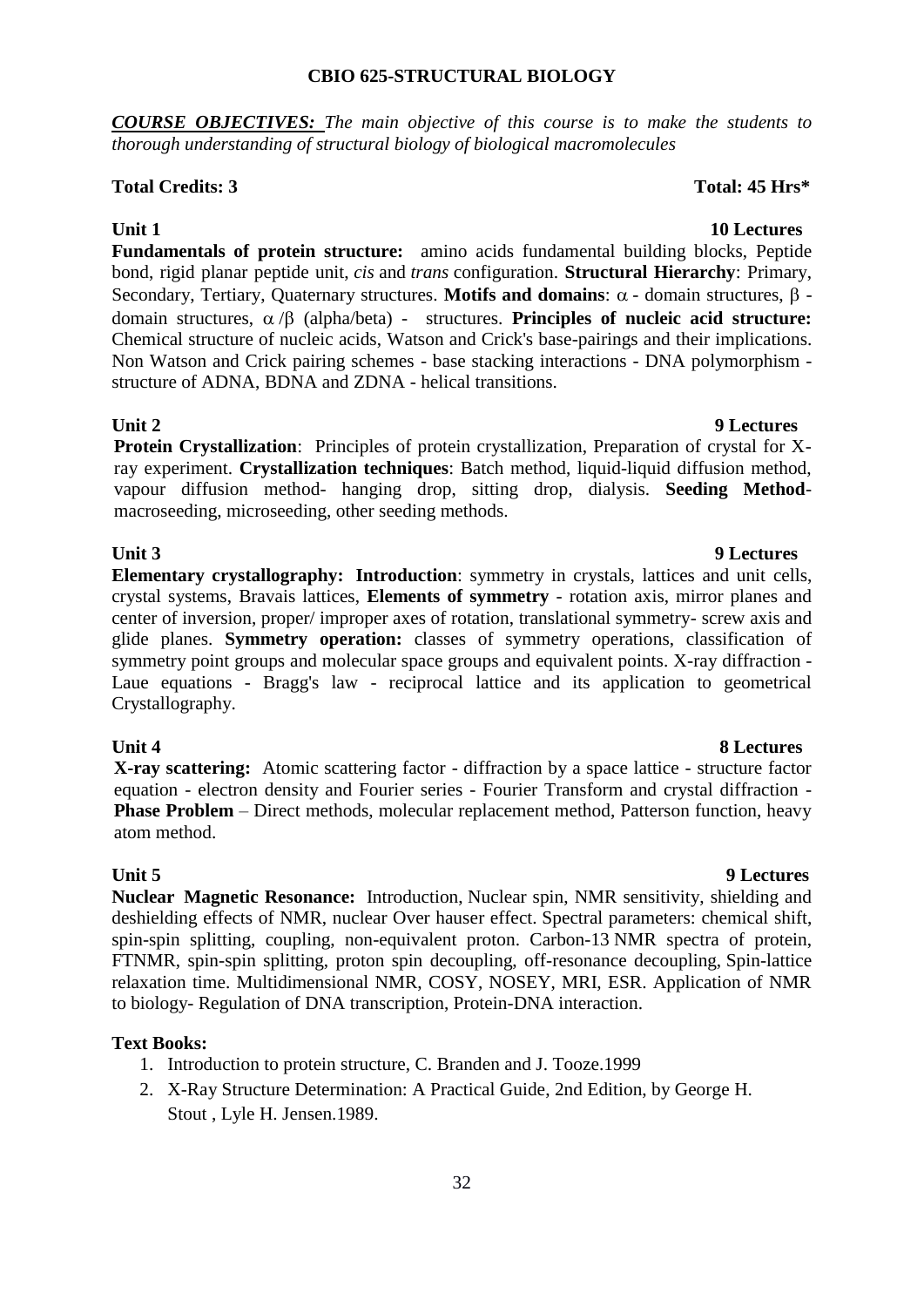3. Principles of Protein Structure by G. E. Schulz., Springer 2009

### **Reference Books:**

- 1. Structural Bioinformatics, Philip E. Bourne, Helge Weissig, Wiley Publication.2009
- 2. Crystallization of Biological Macromolecules, A. McPherson, Cold Spring Harbor Laboratory Press.1999.

*COURSE OUTCOME: Students gained the knowledge of structural biology of biological macromolecules.*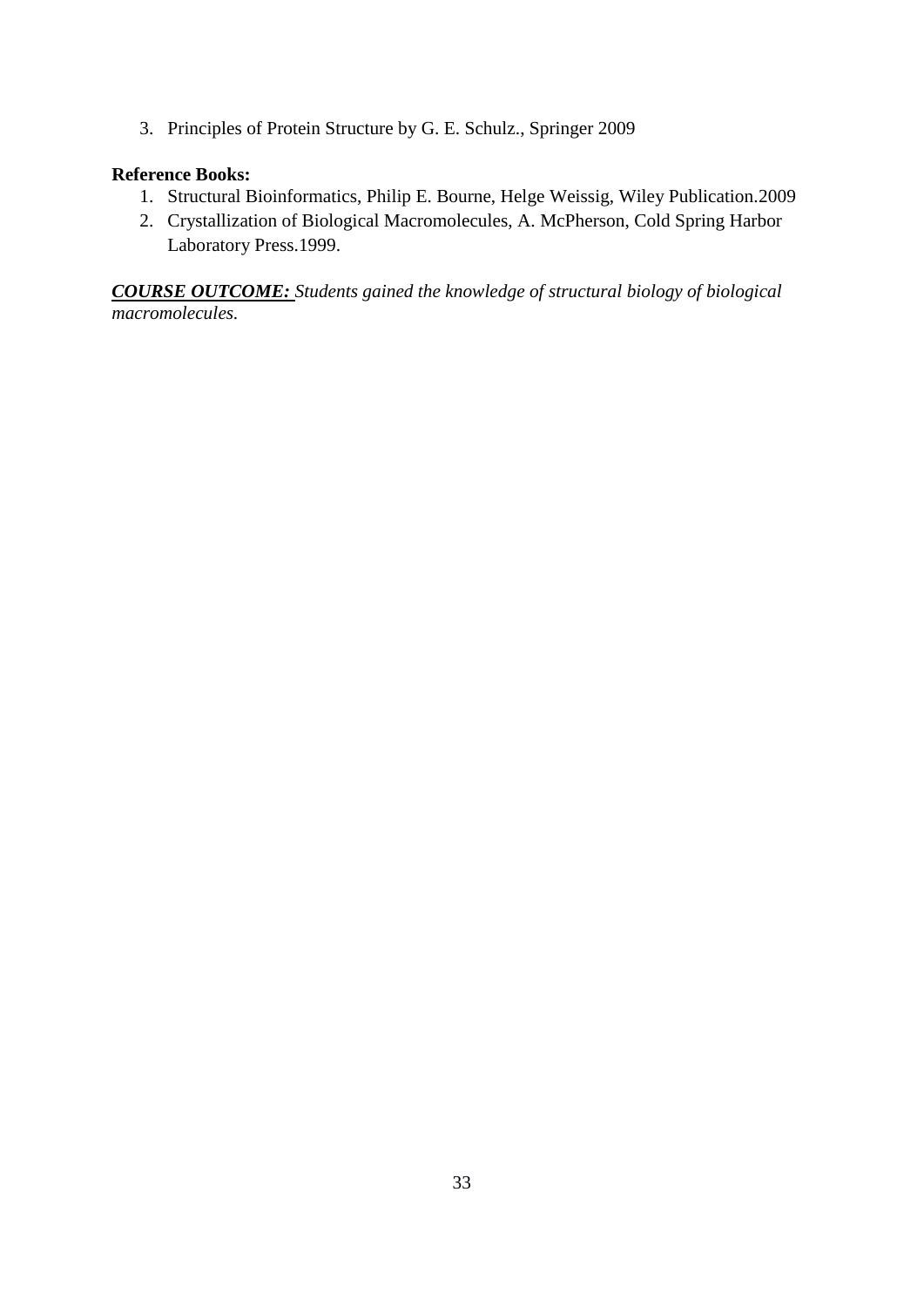### **CBIO 627 - MATHEMATICS FOR BIOSCIENCES**

*COURSE OBJECTIVES:* The objective of this course is to impart knowledge on the application of Mathematics in the field of Computational Biology

### Total Credits: 3 Total: 45 Hrs.\*

**Unit 1** 8 Lectures **Limits and Differentiation:** Limits of Functions, Continuity of Functions; Basics of Differentiation-Differentiability, Derivatives, Interpretations of Derivatives, General Rules of Differentiations.

### **Unit 2** 7 Lectures

**Integration:** Review of Definite Integrals, Double (Surface) Integrals - Definition, Iterated Integrals (Fubini's Theorem), Properties; Triple (Volume) Integrals- Definition, Properties, Geometric Interpretation of Double and Triple Integrals.

**Unit 3 7 Lectures Differential Equation:** Ordinary Differential Equation (ODE)- Definition, Equations of First order and degree- Homogeneous and Non-homogeneous Equations, Exact Differential Equations, Condition, Rules of Finding Solution, Partial Differential Equation (PDE)- Definition, Derivation of a PDE, PDE of First Order, Linear PDE.

**Introduction to Laplace Transform**: Definition of Laplace Transform, Elementary Functions and their Laplace Transforms, Piecewise Continuity, Sufficient Conditions for Existence and Important Properties of Laplace Transform, Convolution of Laplace Transform, Inverse Laplace Transform.

### **Unit 5 7 Lectures**

**Introduction to Fourier Transform**: Definition of Fourier Series, Fourier Transform, Fourier Transform Properties, Fourier Transforms-The convolution theorem and its applications

### **Text Books:**

1. Fundamentals of University Mathematics (3<sup>rd</sup> Ed.), Colin McGregor, Woodhead Publishing in Mathematics, 2010.

2. Introduction to Mathematics for Life Scientists, Edward Batschelet, Springer, 1979. **Reference Books :**

- 1. Higher Engineering Mathematics (40th Ed), B.S. Grewal and J.S. Grewal, Khanna Publishers, 2007.
- 2. Mathematical Techniques ( $4<sup>th</sup>$  Edition), Jordan & Smith, Oxford University Press, 2008
- 3. Fourier and Laplace Transforms, RJ Beerends and JC van den Berg, Cambridge University Press, 2012

*COURSE OUTCOME:* After completion of this course, it is expected that the student will be able to implement different mathematical methods to analyze complex biological system.

### **Unit 4 7 Lectures**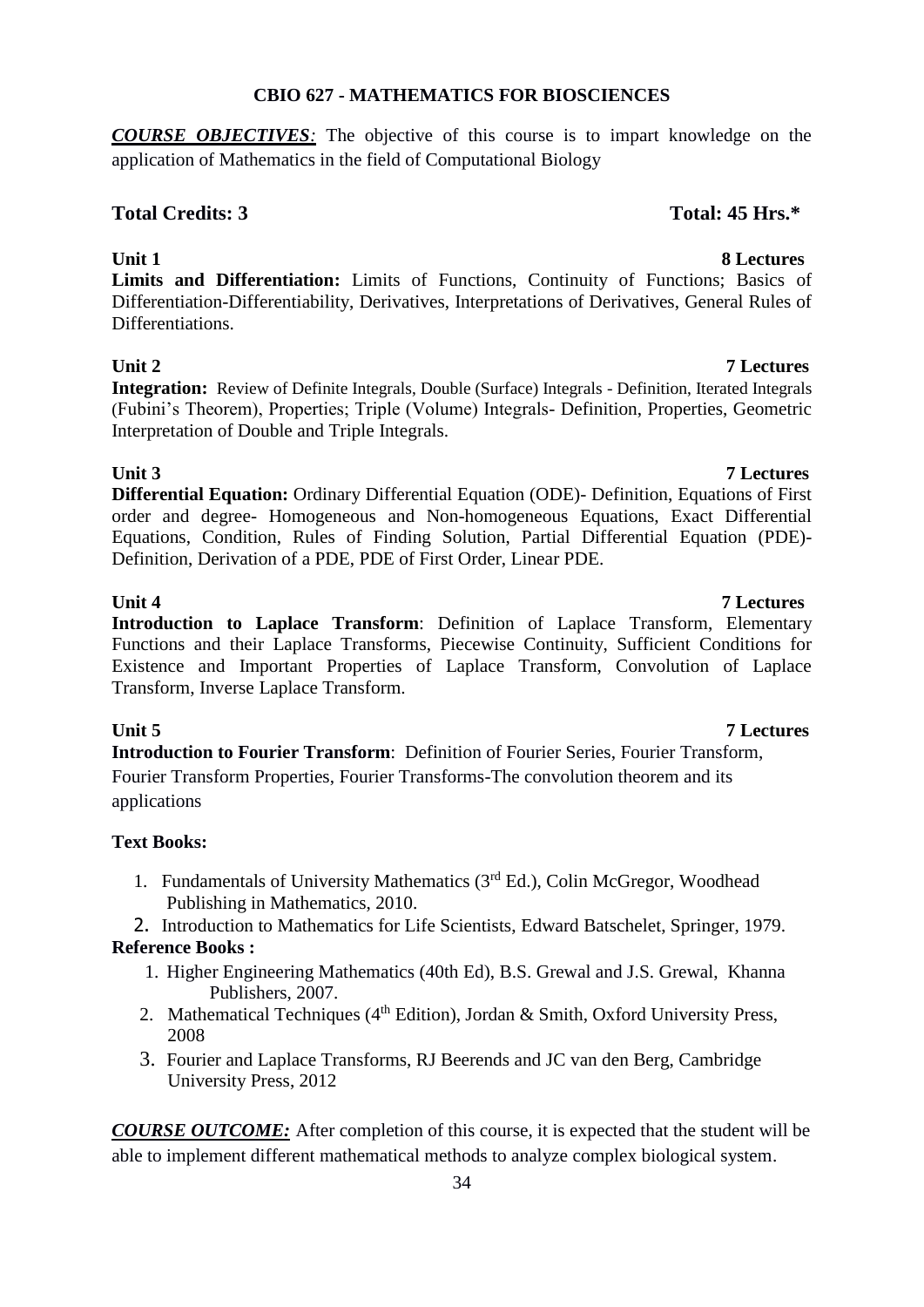### **CBIO 628- BIG DATA ANALYTICS**

*COURSE OBJECTIVES: To understand R language, Big data tools and commands to analyze the huge data set*.

### **Total Credits: 2 Total: 30 Hrs\*.**

**Fundamentals of Big Data:** Overview of Big Data, Evolution of Big data - Best Practices for Big data Analytics - Big data characteristics - Validating - The Promotion of the Value of Big Data - Big Data Use Cases.

**Understanding of Big Data** - Characteristics of Big Data - Four V's, Basic operations of in big data, Datasets, Data Analytics, different data types of big data, Awareness of Architecture.

### **Unit 3** 6 lectures

Data Analytics with R: R basics, Data Types, Data Structure: Vectors and Factors, Vector operations, Arrays & Matrices, Lists, and Dataframes. Conditions and loops, Handling Files, Data visualization, Regression Analysis and Correlation analysis.

### **Unit 4 6 lectures**

**Big Data Tools**: Big Data–Platforms, Big Data with Hadoop, Introduction to Hadoop, Hadoop ecosystem, Hadoop components: HDFS - MapReduce - Pig - Hive, Handling files, Data Analysis.

**HDFS**: Architecture, Components: Namenode, file system, Data Node, Secondary Namenode. Replication Management, Rack Awareness, Handling files in HDFS, Case Studies.

### **Text Books**

1. Big Data Fundamentals, Concepts, Drivers & Techniques Concepts, Drivers & Techniques by Thomas Erl, Wajid Khattak, and Paul Buhler, PRENTICE HALL, 2012.

2. Analytics in a Big Data World: The Essential Guide to Data Science and its Applications (WILEY Big Data Series) – Bart Baysen, 2014

### **Reference Books**

1. Big Data Now, O'Reilly Radar, O'Reilly Media, 2012 2. Big Data for Dummies, Wiley, Judith Hurwitz, Alan Nugent, Fern Halper, Marcia Kaufman, 2012 *COURSE OUTCOME: Able to analyze the data using R language. Able to work in NO SQL databases. Able to find hidden patterns in Big data*

### **Unit 1** 6 **lectures**

### **Unit 5 6 lectures**

### **Unit 2** 6 lectures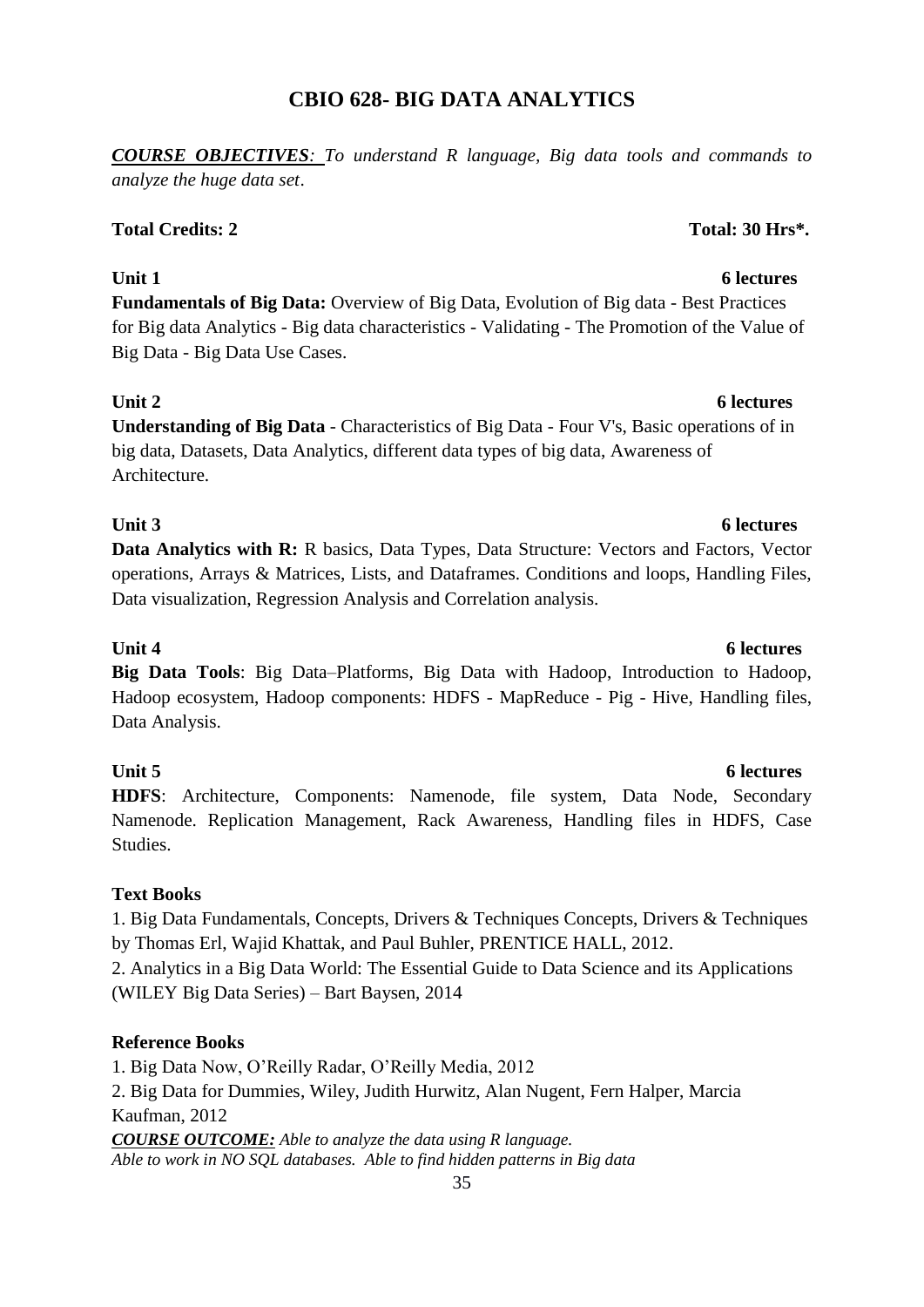### **CBIO 629 - RESEARCH METHODOLOGY AND FINISHING SCHOOL**

*COURSE OBJECTIVES: To provide overview of how to identify research problem and conduct research.*

#### **Total Credits: 2 Total: 30 Hrs\*.**

**Research Methodology:** Objectives of research and motivation; Problem Identification & Formulation – Research Question - Hypothesis and Hypothesis Testing; Types of research - Qualitative vs Quantitative Research - Applied vs. Fundamental Research; Data Collection - Data Analysis - Interpretation of results and Report writing.

#### **Unit 2** 6 Lectures

**Scientific Writing**: Introduction - Types of scientific writings - Thesis or dissertation writing – Research paper writing; Types of publications - Open access and subscription based resources; Scientific paper writing Peer review mechanism and publication process; Scientometric Analyses of a paper/journal; Ethics in publishing and Plagiarism issues. Use of software for Reference Management – (Mendeley/endnote) and detection of Plagiarism (turnitin).

**Oral Presentation:** Planning the oral presentations and visuals- In-class discussion (Students in small groups or individually will take up the assignments or select a research project/ topic and prepare oral presentations followed by a Q&A sessions).

#### **Unit 4 6 Lectures**

**Poster Presentation:** Elements and Significance of poster presentations- Planning and designing a poster- Individual Poster presentation (Students select a research project/topic and prepare posters followed by a Q&A sessions).

**Personality development & team building** – Recruitment process and interview techniques, Team work - Personality development - Interpersonal skills, Time and human resources management - Goal setting - planning and scheduling work, stress at work - work-life balance, Culture and cultural ethos - cultural diversity - diversity in organizations.

#### **Text Books:**

- 1. Experimental design for the life sciences, 4th edition, by Ruxton, G.D. and Colegrave, N. Oxford University Press, Oxford, 2017.
- 2. Successful Scientific Writing: A Step-by-Step Guide for the Biological and Medical Sciences (4<sup>th</sup> Ed.) by J.R. Matthews and R.W. Matthews, Cambridge University Press. 2014.

#### **Unit 1** 6 Lectures

### **Unit 3** 6 Lectures

### **Unit 5** 6 Lectures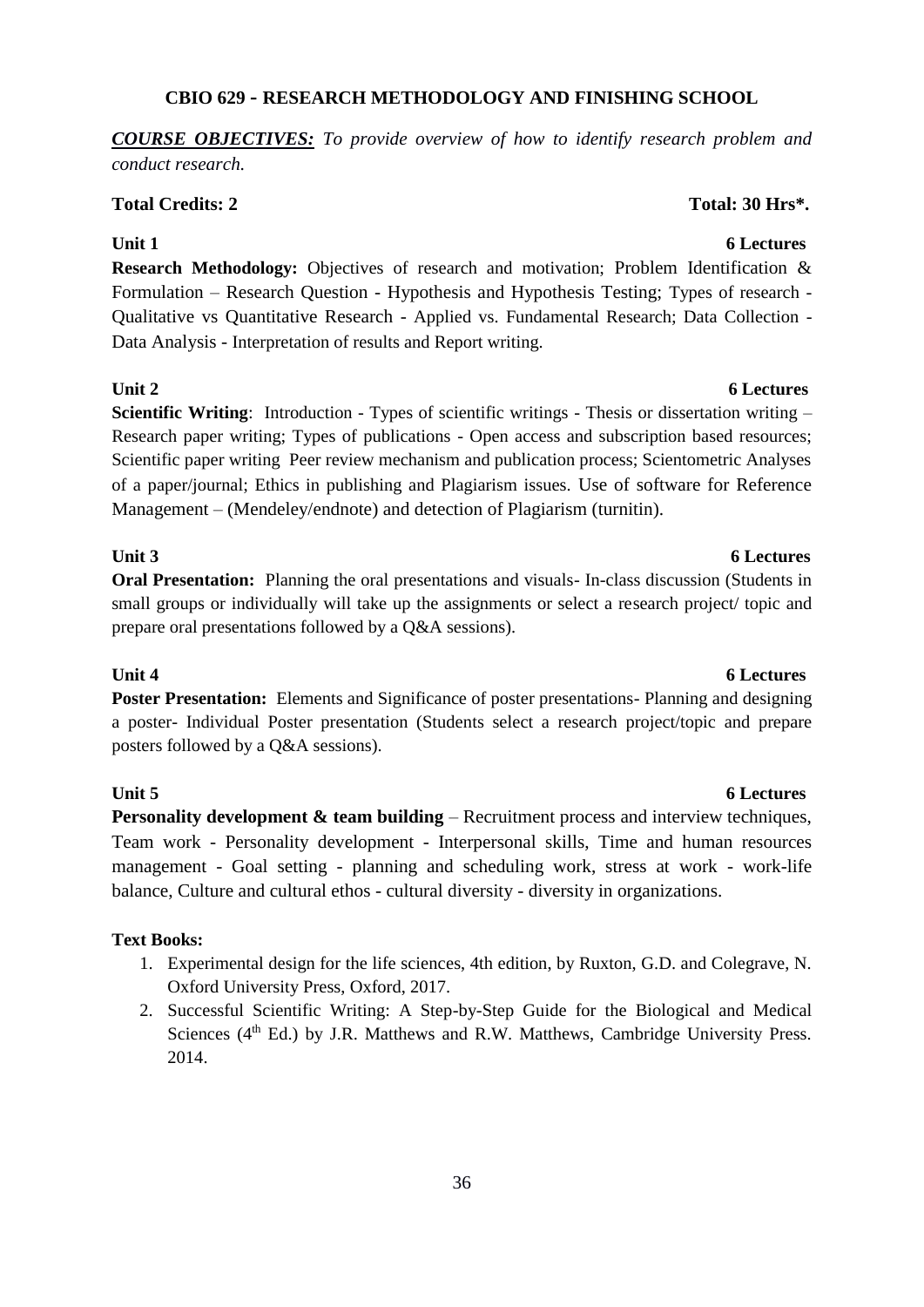#### **Reference Books:**

- 1. Scientific Writing 2.0: A Reader and Writer's Guide, by Jean Luc- Lebrun, World Scientific Publishing Company; 2<sup>nd</sup> Revised ed., 2011.
- 2. Writing and Presenting Scientific Papers, 2nd Edition by Birgitta Malmfors, Phil Garnsworthy and Michel Grossman, Nottingham University Press, 2004, Viva Books Pvt. Ltd. 2011.

*COURSE OUTCOME: Students can understand the basics of how to design, conduct research, analyze and communicate the results to research community. Also team work ethos and stress management strategies would help to cope-up with their day-to-day life in a competitive world.*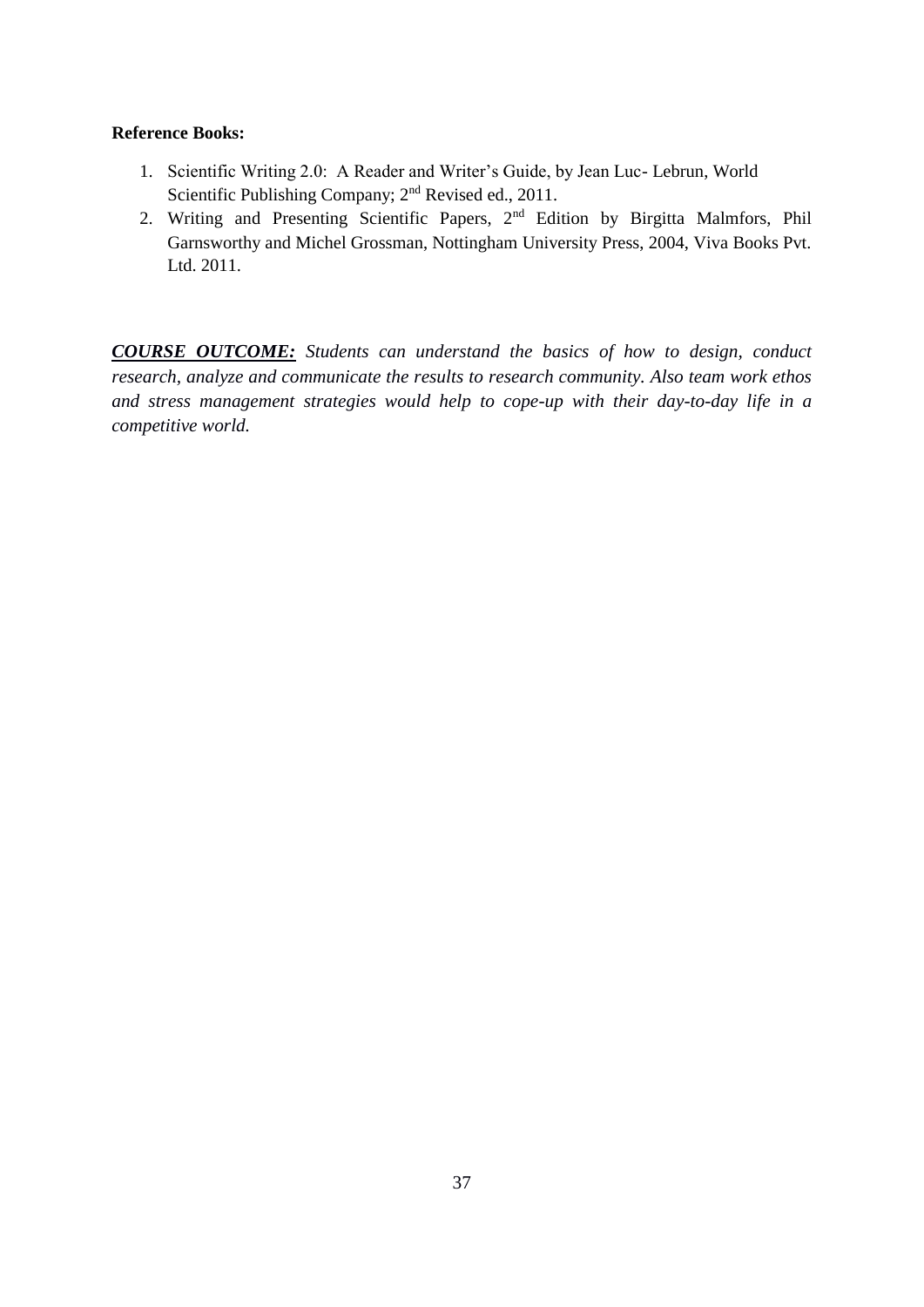#### **CBIO 654 – STRUCTURAL BIOLOGY – LAB**

*COURSE OBJECTIVE: to train the students both dry and wet lab techniques in structural biology*

#### **Total Credits: 1**

- 3. Learning the protein folding problem :
	- 1. Denature and re-nature the protein chromatography
	- 2. UV study of denatured and renatured proteins
	- 3. IR study of amide bond stretching
- 4. Secondary structure analysis :
	- 1. *In silico* tools
	- 2. CD study of protein
- 5. Torsion angle calculation. Model the protein from given torsion angle
- 6. DNA melting point and intercalation study
- 7. Purification of protein from tissue or milk
- 8. Crystallization of lysozyme
- 9. Structure solution using molecular replacement CCP4 suit
- 10. Structure based alignment and structural Blast VAST, DALI
- 11.Exploration of PDB tools

*COURSE OUTCOME: students gain the knowledge of both dry and wet lab techniques in structural biology*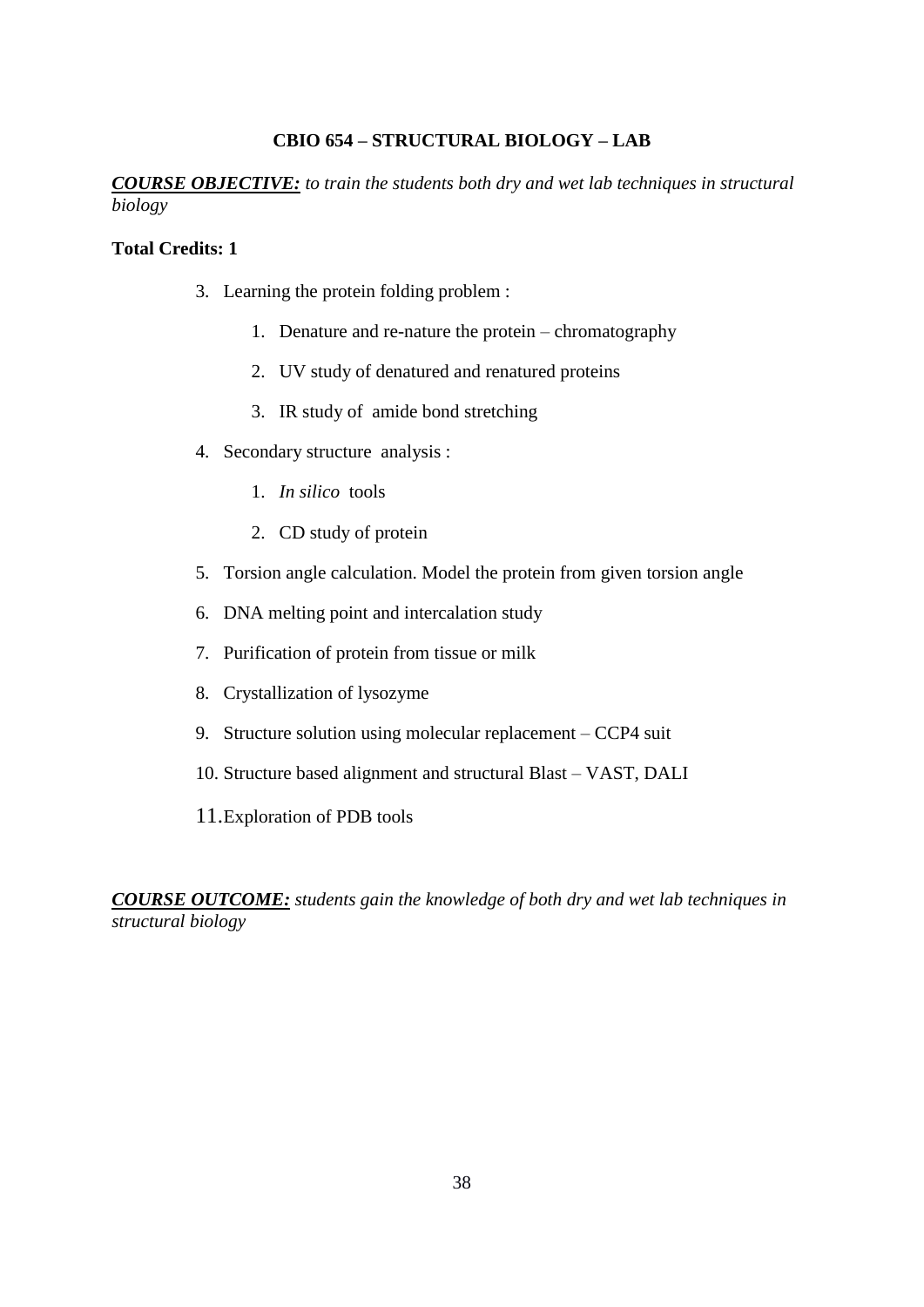#### **CBIO 655- PROGRAMMING IN JAVA AND BIOJAVA -LAB**

*COURSE OBJECTIVE: To implement Java concepts, online database connectivity and applet programming.*

#### **Total Credits: 1**

- 1. Simple java programs to demonstrate decision making, and loops.
- 2. Handling of arrays and working with matrices.
- 3. Working with Classes and objects in java.
- 4. Use of constructors and demonstration of overloading of constructors.
- 5. Demonstration of simple, multiple and multilevel inheritances.
- 6. Interface and abstract class implementation
- 7. Working with util package
- 8. Exception handling
- 9. Reading and writing files.
- 10. Applets
- 11. Animation and Threads.
- 12. Managing Simple Events and Interactivity.

#### **Bio-java**

- 13. Translation
- 14. Reverse complement
- 15. Calculate PI and Mass value
- 16. Access pdb files
- 17. Calculate GC percentage

*COURSE OUTCOME: Able to analyze on-line databases and to develop internet computing tools for biological applications.*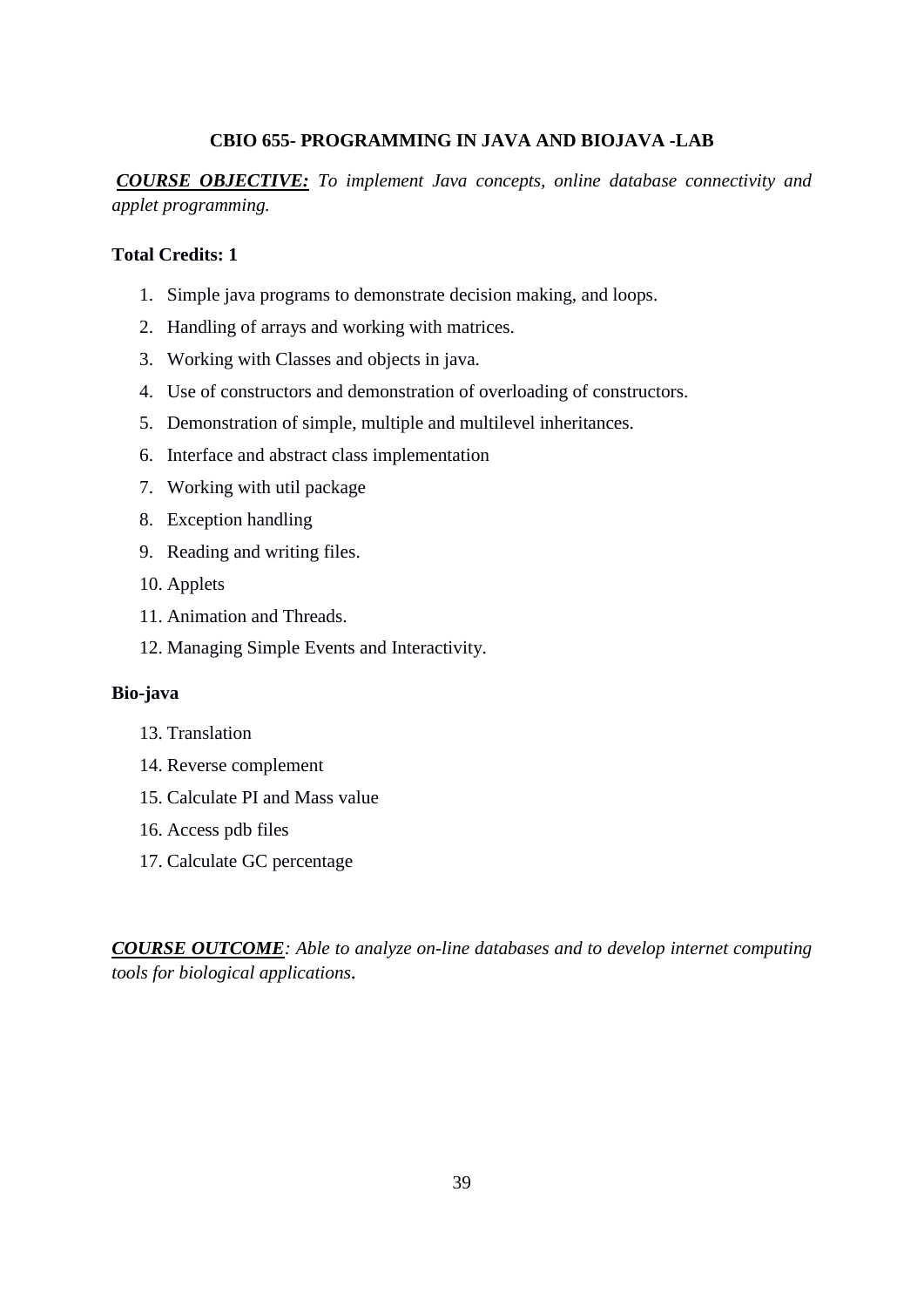# **Semester III**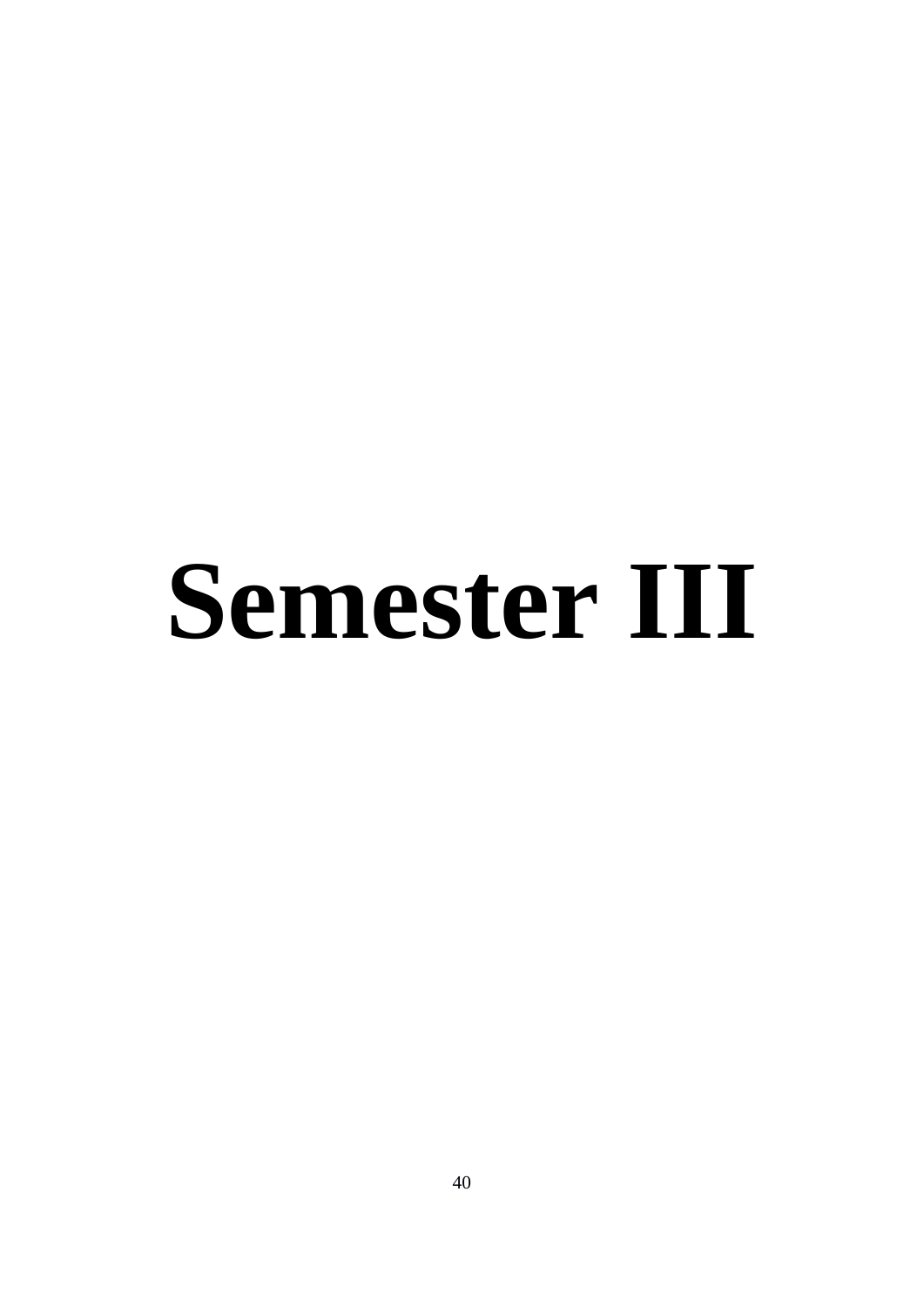#### 41

### **CBIO 711-BIOMOLECULAR SIMULATIONS**

*COURSE OBJECTIVES: To make the students understand the principles of Molecular Modeling, Dynamics and Drug design.*

### **Total Credits: 3 Total: 45Hrs\*.**

### **Unit 1** 9 Lectures

**Molecular Mechanics:** Introduction, The Morse Potential, The Harmonic Oscillator Model for Molecules, Comparison of Morse and Harmonic Potential, Two atoms connected by a bond, Poly atomic Molecules, Energy due to Stretch, Bend, Stretch-Bend, Torsional strain, van der Waals and Dipole-Diploe interactions. Types of Potentials: Lennard-Jones, Truncated Lennard-jones, Exponential-6, Ionic and Polar potentials. Types of Force Fields: AMBER, CHARMM, Merck Molecular Force Field, Consistent Force Field, MM2, MM3 and MM4 force fields.

### **Unit 2** 9 Lectures

**Potential Energy Surface and optimization techniques:** Convergence Criteria, Characterizing Stationary Points, Search for Transition States. Optimization:- multivariable Optimization Algorithms, Gradients, Optimization Criteria, Unidirectional Search, Finding Minimum Point, Gradient based Methods-Steepest Descent and Conjugate Gradient Methods.

**Unit 3 9 Lectures Molecular Dynamics Simulation:** Introduction, Radial distribution functions, Pair Correlation function, Newtonian dynamics, Time Integrators- Leapfrog and Verlet algorithm, Potential truncation and shifted-force potentials, Implicit and explicit Solvation models, Periodic boundary conditions, Temperature and pressure control in molecular dynamics simulations .(discuss with expert)

**Unit 4** 9 Lectures **Computer-aided drug Design (CADD): Structure based drug design -** Homology modeling - Prediction of 3D structure of proteins (Template identification, alignment, Backbone generation, Loop modeling, Side-chain modelling) and validation of structure for use in docking**.** Basis of Docking (pose prediction and scoring algorithms) and its application in lead identification and optimization, De Novo Drug Design concepts (Fragment Placements, Connection Methods, Sequential Grow) and application. Virtual screening strategies for lead identification.

**Computer-aided drug Design (CADD): Ligand based drug design -** Chemoinformatics analysis of large database of ligands using similarity, rule of five and sub-structure based methods. Pharmacophore generation (3D database searching, conformation searches, deriving and using 3D Pharmacophore, constrained systematic search, Genetic Algorithm, clique detection techniques, maximum likelihood method) and application for virtual screening. Introduction to QSAR, descriptors used in QSAR study, model building (regression Analysis, Partial Least Squares (PLS), Principle Components Analysis (PCA)), model validation methods and applications of QSAR.

### **Unit 5** 9 Lectures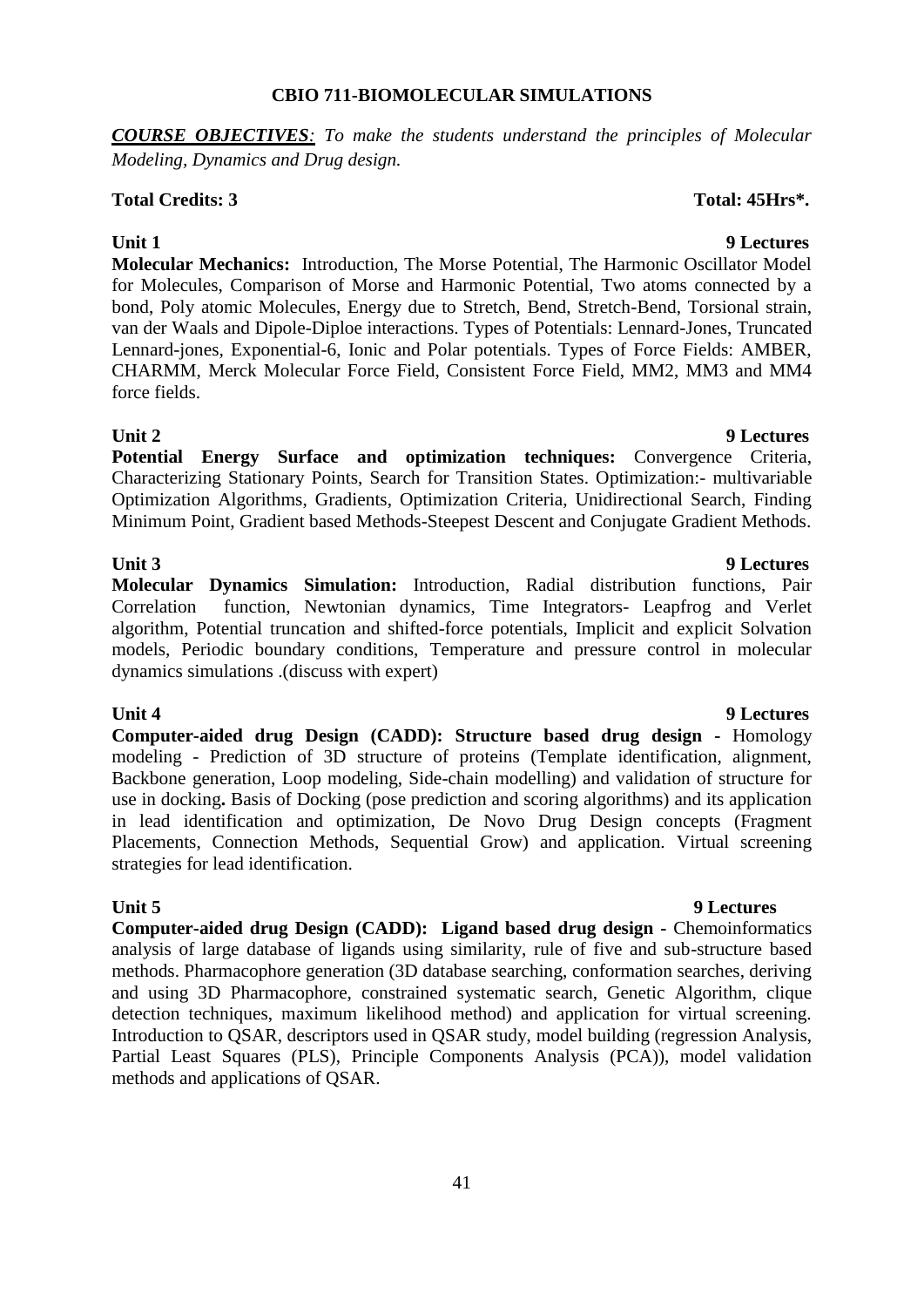### **Text Books:**

- 1. Computational Chemistry and Molecular Modeling-Principles and Applications by Ramachandran, Deepa and Namboori, 2008, Springer-Verlag. Reference for Unit 1 and 2.
- 2. Molecular Modeling Principles and Applications (2nd Ed.) by Andrew R. Leach, Prentice Hall, USA. 2001
- 3. Computational Drug Design: A Guide for Computational and Medicinal Chemists, by David C. Young, Wiley, 2009.

### **Reference Books:**

- 1. Molecular Modelling for Beginners, (2nd Edition) by Alan Hinchliffe, John Wiley & Sons Ltd. 2008
- 2. Molecular Modeling and Simulation An interdisciplinary Guide by Tamar Schlick, Springer-Verlag. 2000
- 3. Computational medicinal chemistry for drug discovery edited by Patrick Bultinck, Hans De Winter, Wilfried Langenaeker, Jan P. Tollenare, CRC press, 2003
- 4. The art of molecular dynamics simulation, second edition by D. C. Rapaport, Cambridge University Press, 2004
- 5. Homology Modeling Methods and Protocols by Andrew J.W. Orry., University of California,USA.2012.

*COURSE OUTCOME: Students are trained to understand the theories behind macromolecular simulations and also to perform research work in the area of computational drug design.*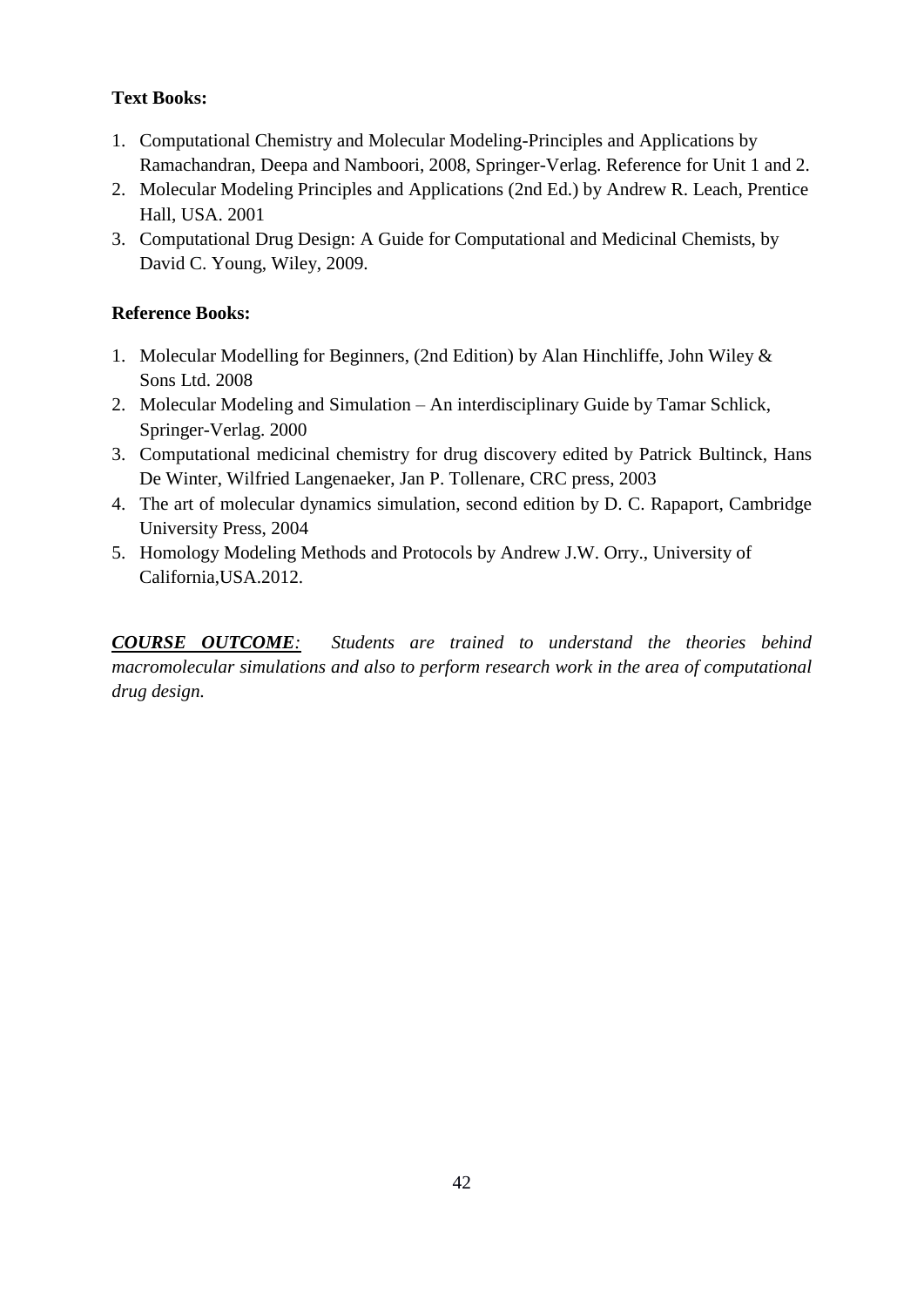### 43

### **CBIO 712 SYSTEMS BIOLOGY**

*COURSE OBJECTIVES: The main goal of this course is to help students in learning the fundamental concepts of network biology and computational methods involved in the computational modelling of the biological systems.*

### **Unit-I 9 Lectures**

**Networks and graph theory:** Basic properties of biological networks: Degree, average degree and degree distribution. Adjacency matrix, weighted and unweighted networks, Bipartite network, Paths and distances.

### **Unit-II 9Lectures**

**Random Networks:** Erdos-Renyi model, Small-world effect, clustering coefficient. **Scale-free networks:** Power laws, Hubs, ultra-small property, degree exponent, The Barabasi-Albert Model. Degree correlations: assortativity and disassortativity.

**Biological networks:** Complex Biological Systems, Types of Biological networks, Intracellular networks: Gene-regulatory network, Protein-interaction network, Metabolic networks and Signalling network; Inter-cellular networks: Neuronal networks, Network motifs, Computational medicine.

### **Unit-IV 8 Lectures**

**Modularity:** Motifs and sub-graphs, Feed-forward loops, Single-input modules: LIFO, FIFO. Dense overlapping regulons (DORs). Optimal gene design circuits: fitness function and optimal expression of a protein in bacteria, Robustness of complex systems.

**Constraint-based modelling** – Metabolic reconstruction, Flux Balance Analysis (FBA): Translating biochemical networks into linear algebra, Stoichiometric matrix, Elementary mode, Extreme pathways, Objective function, Optimization using linear programming. Genome-scale cellular models: Virtual Erythrocytes, Global human metabolic model (Recon 3D).

### **Text Books:**

- 1. Networks: An Introduction by M.E.J. Newman, Oxford University Press, 2010.
- 2. Introduction to Systems Biology: Design Principles of Biological Circuits by Uri Alon, Chapman & Hall/CRC, 2007.

# **Total Credits: 3 Total: 45 Hrs\*.**

### **Unit-III 8 Lectures**

### **Unit-V 10 Lectures**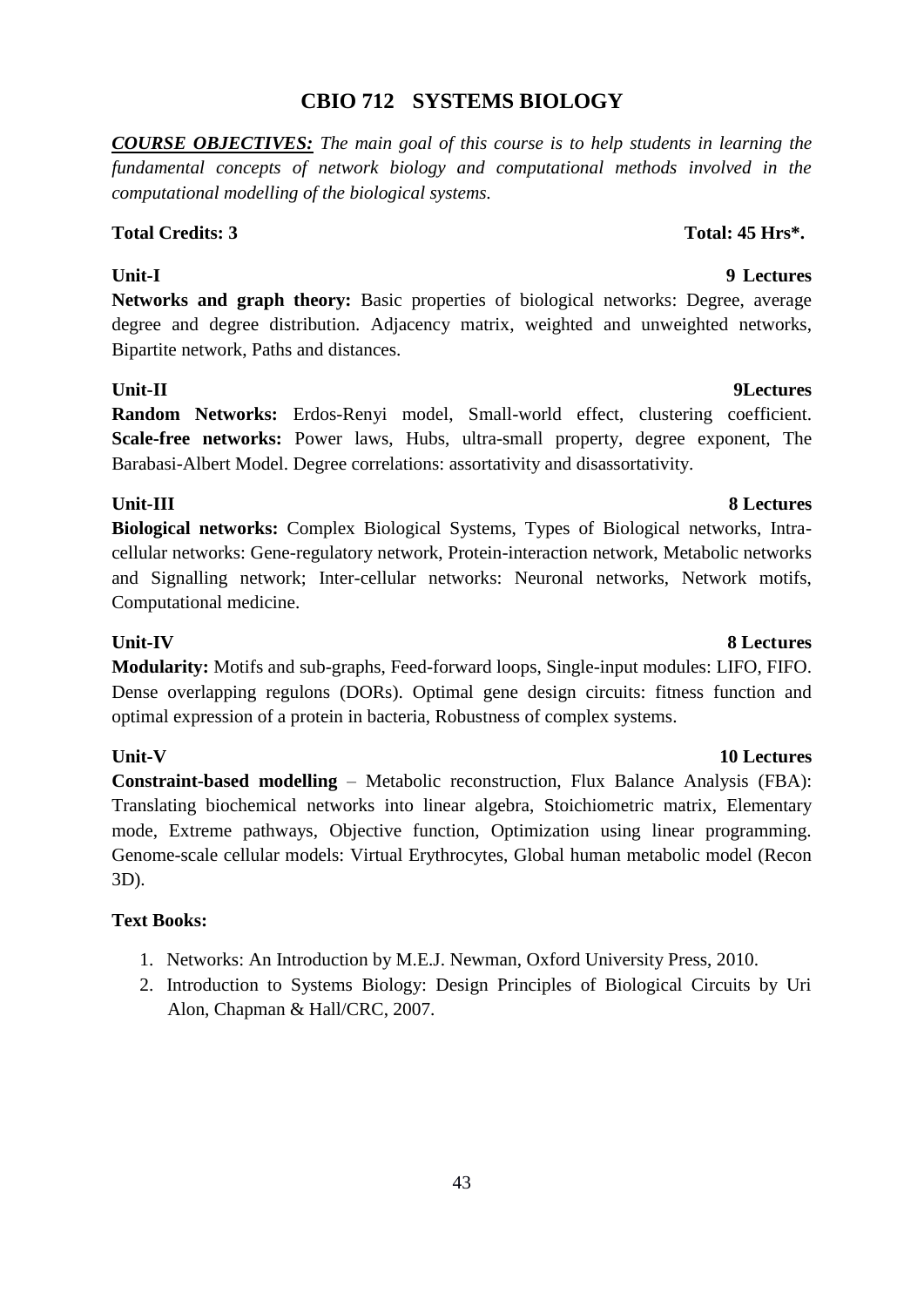### **Reference Books:**

- 1. Introduction to Systems Biology, S. Choi, Humana Press, 2007.
- 2. Linked The New Science of Networks, Albert-László Barabási, Perseus Publishing, 2002.
- 3. Systems and Synthetic Biology by Vikram Singh and Pavan K. Dhar, 2014, Springer.

*COURSE OUTCOME: The student will have a system-level understanding of the biological systems. He/she will be able to develop and analyse the properties of in silico models of genegene interactions and protein-protein interactions.*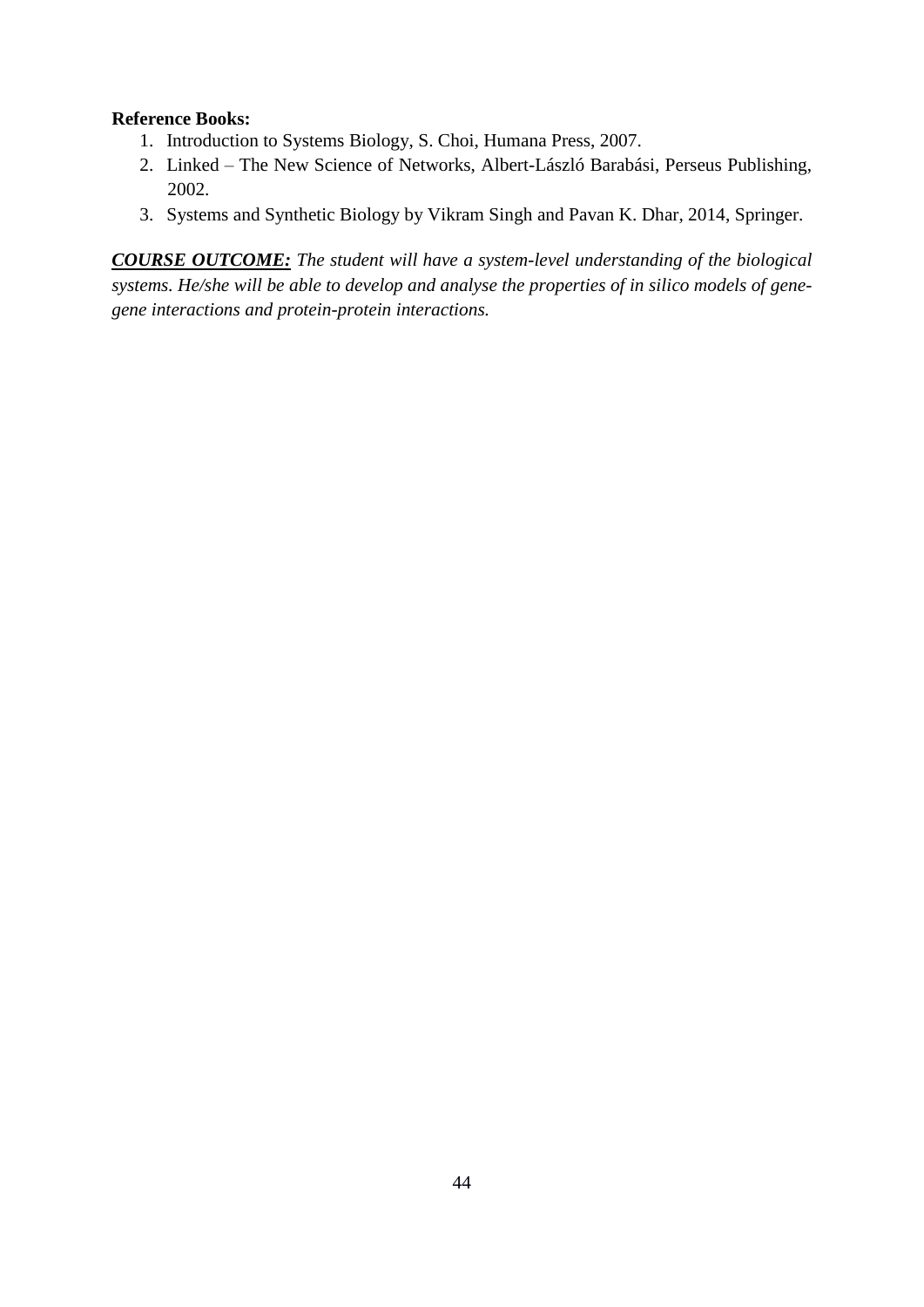### **CBIO 713-DATA MINING AND DATA WAREHOUSING**

*COURSE OBJECTIVES: To provide an understanding of the concepts of data warehousing and to explain the data mining tasks and to study different data mining techniques in the diverse intelligent systems.* 

#### **Total Credits: 3 Total: 45 Hrs\*.**

**Introduction:** Need for data warehouse, definition, goals of data warehouse, Data Mart, Data warehouse architecture, extract and load process, clean and transform data, Designing fact tables, partitioning, Data warehouse and OLAP technology.

Importance of Data Mining, Relational Databases, Data Warehouses, Transactional Databases, Advance Database Systems and Applications, Data Mining Functionalities, Classification of Data Mining Systems, Major issues in Data Mining.

### **Unit 2 9 lectures**

**Primitives and System Architectures:** Architectures of Data Mining Systems, Data Mining Primitives, Data Mining Query Language, Designing Graphical User, Interfaces Based on a Data Mining Query Language.

**Concept Description and Association Rules:** Concept Description, Characterization and comparison, Data Generalization and Summarization - Analytical Characterization, Mining Class Comparisons, Association Rule Mining, Mining Association Rules in Large Databases, Mining Single-Dimensional Boolean Association Rules from Transactional Databases, Mining descriptive statistical measures in large data bases, multidimensional association rules from relational DBS and DWS, Correlation analysis, Constraint based association mining.

**Classification and Prediction Issues:** Data preparation for classification and Prediction, Comparing classification Methods, Classification by Decision Tree Induction, Back propagation, Bayesian classification.

**Clustering Methods:** Clustering Analysis, Types data in clustering analysis: Scaled variable, Binary variables, Variables of Mixed Types, Partitioning Methods: K-means and K-Medoids, Data Mining Applications: Data mining for Biomedical and DNA Data Analysis.

### **Text Books:**

1. Data Mining Concepts and Techniques – Jiawei Hen, Micheline Kambler, Academic Press Morgan Kaufman Publishers. 2006

- 2. Building Data Ware House by W.H.Inmon, John Wiley & Sons. 2005
- 3. Data warehousing by S. Anahory and D.Murray, Pearson Education, ASIA.1997.

### **Unit 4** 9 lectures

### **Unit 3 9 lectures**

### **Unit 5** 9 lectures

### **Unit 1** 9 lectures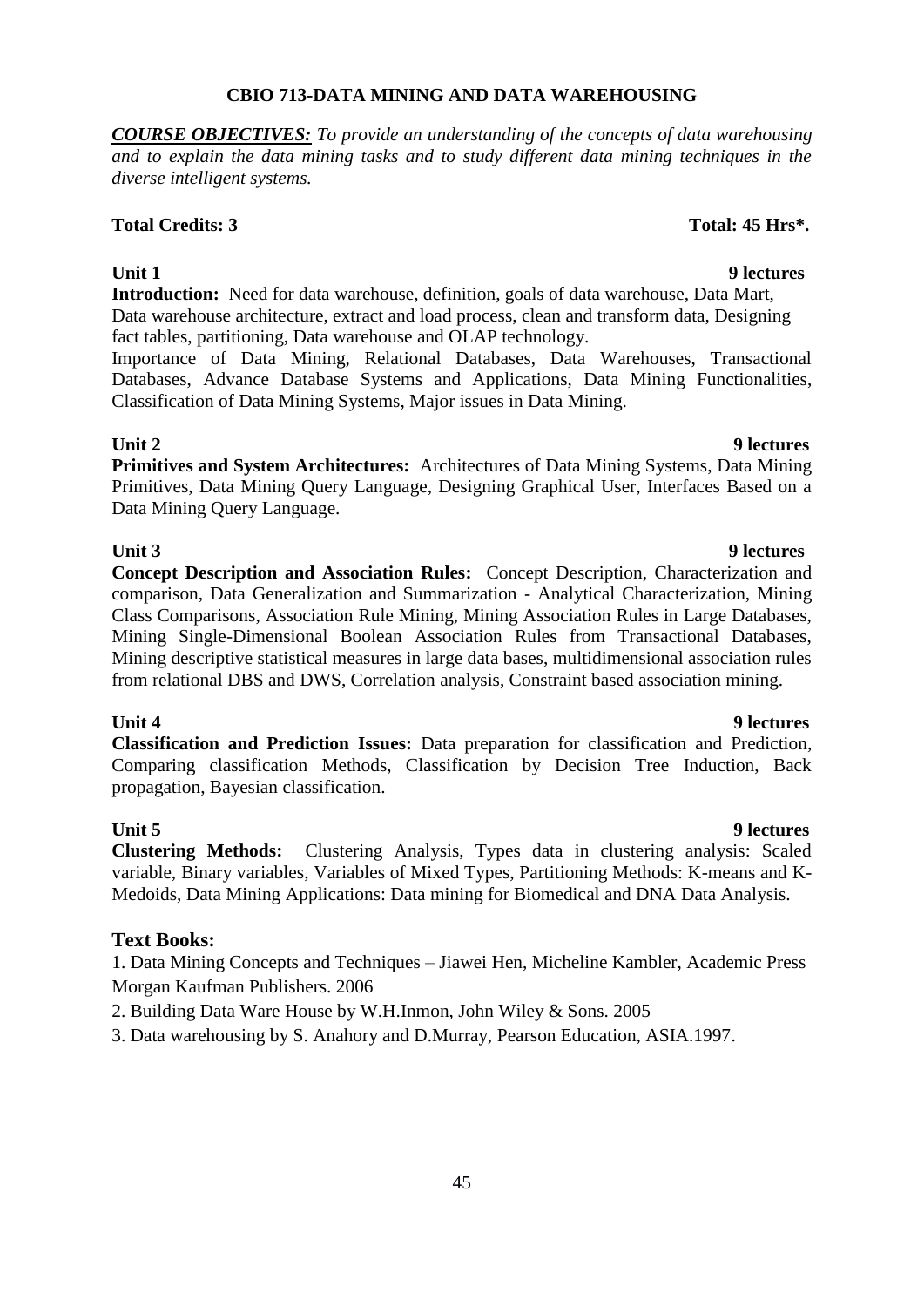#### **Reference Books:**

**1.** SumeetDua, Pradeep Chowriappa. 2012. Data Mining for Bioinformatics. First edition. CRC Press. ISBN 9780849328015.

2. Jiawei Hen, Micheline Kambler, 2006, Data Mining Concepts and Techniques –, Academic Press Morgan Kaufman Publishers.

3. Yonghua Cen and Yanchang Zhao, 2013, Data Mining Applications with R, Academic Press, ISBN: 9780124115118.

*COURSE OUTCOME: Able to describe the concepts, benefits, of architectures and main components of a data warehouse. Compare and evaluate different data mining techniques. . Inculcated the research interest to apply data mining techniques on biological data.*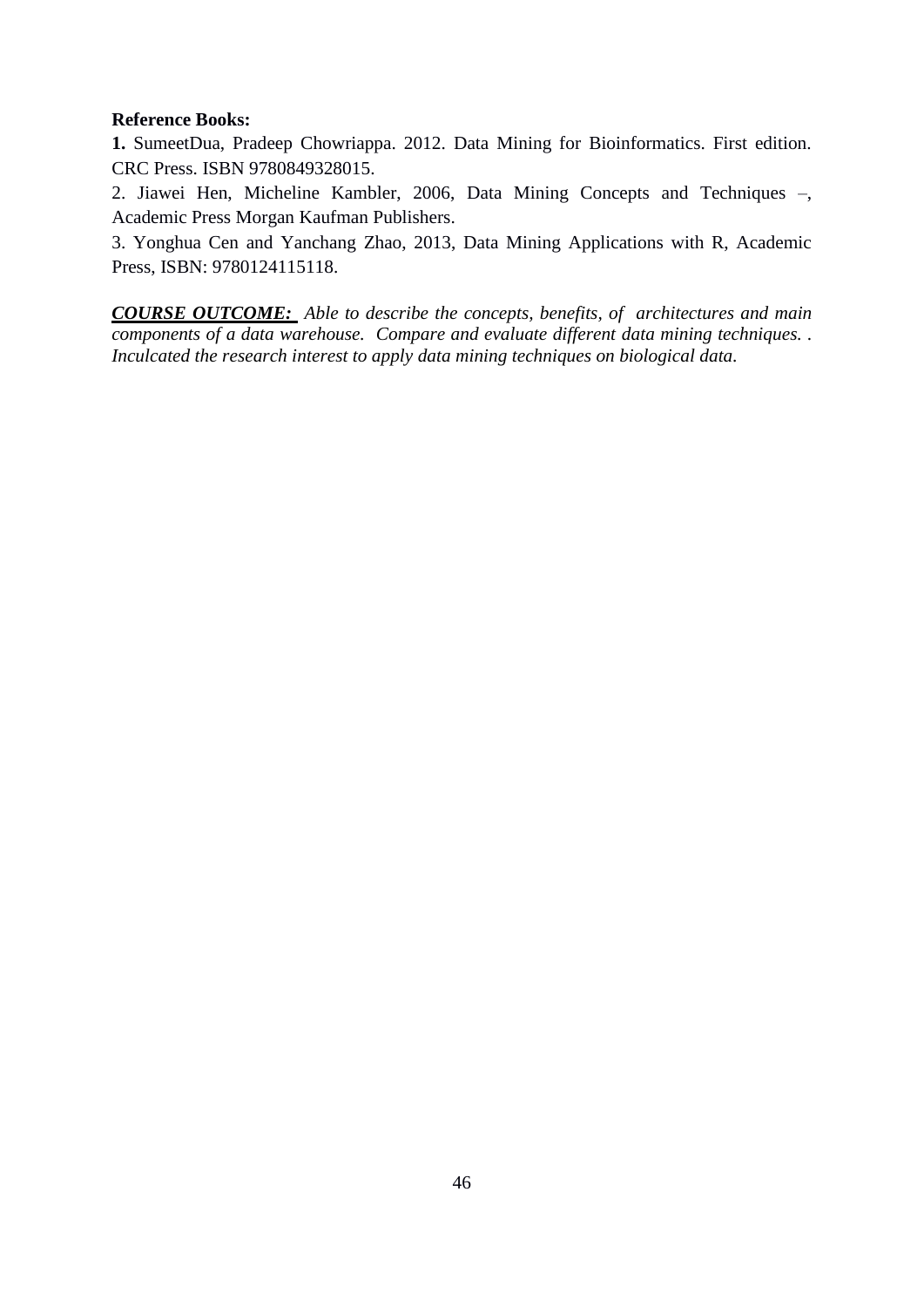#### 47

### **CBIO 714 - METABOLISM AND IMMUNOLOGY**

*COURSE OBJECTIVES: To provide an overview of cellular metabolism, organization of metabolic networks and to understand the basic concepts in Immunology and also techniques used in Immunology*

#### **Total Credits: 3 Total: 45 Hrs.\***

**Basic enzymology:** Enzyme nomenclature and classification of enzymes according to I.U.B. Convention, General properties of enzymes. Enzyme kinetics, Michales-Menten, Lineweavar Burk, Factors effect Enzyme activity, Enzyme Inhibition, allosteric enzymes.

**Overview of metabolism**, high energy compounds, the reactions of glycolysis, fermentation, control of glycolysis. The pentose phosphate pathway, gluconeogenesis, glycogen breakdown and synthesis, control of glycogen metabolism. Citric acid cycle: enzymes of the citric acid cycle, regulation of the citric acid cycle.

### **Unit 3** 9 **lectures**

**Protein metabolism:** amino acid deamination, the urea cycle, breakdown of amino acids, amino acid biosynthesis. Fatty acid metabolism Lipid digestion, adsorption and transport, fatty acid oxidation, ketone bodies, Nucleic acid metabolism: Synthesis of purine ribonucleotides, synthesis of pyrimidiine ribonucleotides, formation of deoxyribonucleotides.

### **Unit 4** 9 **Lectures**

**Introduction to Immunology**: Innate and acquired immunity, active and passive immunity, natural and artificial immunity and humoral. Lymphoid system- primary or secondary organ. **Antibody generation:** structure and function –clonal selection theory-different types of immunoglobulins, antibody diversity. Complement system- activation, pathways and biological effects. Major Histochemical molecules/peptide complexes- Structure and Function. **Antigen and antibody reaction/interaction:** Precipitation, Haemagglutination, direct and indirect immunofluorescence.

**Unit 5 9 Lectures Vaccine development and Immunoinformatics**: hybridoma technology for mass production. Chimeric antibodies, antibody engineering; large scale manufacture of antibodies. Recombinant vaccines, combined vaccines, polyvalent vaccines. Immunoinformatics, databases in immunology, DNA, Plant and protein based recombinant antigens as vaccines.

### **Text books**:

- **1.** Biochemistry by Voet and Voet. Wiley. 2011
- 2. Text book of Immunology by Kuby, 2008

### **Reference Books:**

- 1. Principles of Biochemistry by Nelson and Cox, Lehninger. W H Freeman & Co. 2009
- 2. Biochemistry by Berg, Tymoczko & Stryer. W.H.Freeman and Co New York. 2007
- 3. Text book of Immunology by Riott, 2006

### **Unit 1** 9 **Lectures**

### **Unit 2 9 Lectures**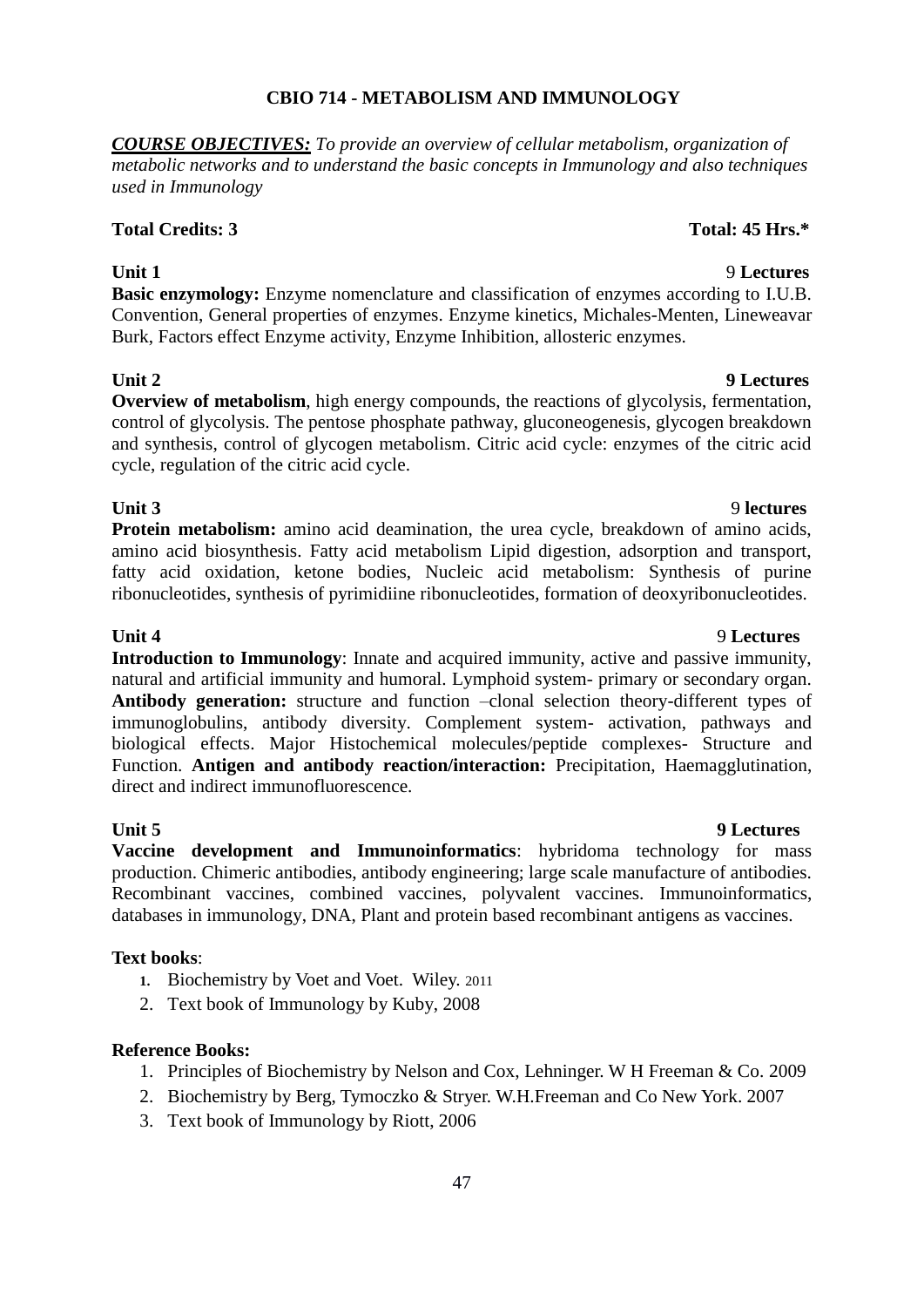*COURSE OUTCOME: Students will learn the basics of immune-surveillance mechanisms by both humoral and cell mediated immunity at molecular and cellular level. Students will also acquire knowledge on immunological techniques, immunotherapy, different regulatory mechanisms in metabolic pathways, the key regulatory points in metabolic pathways and molecular mechanisms underlying major inherited diseases of metabolism*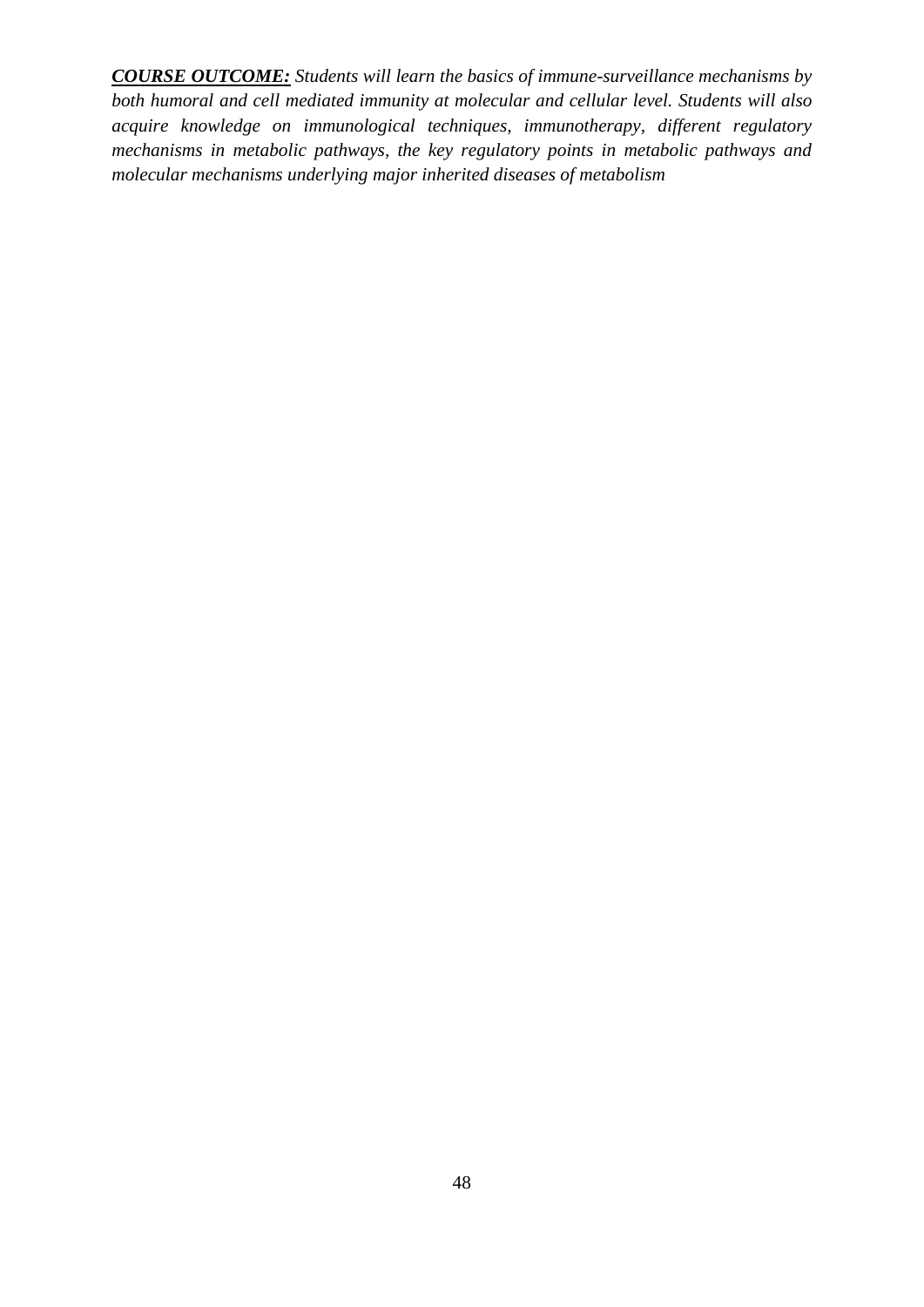#### 49

### **CBIO 715-BIOPHYSICAL TECHNIQUES**

*COURSE OBJECTIVES: To train and understand the students in the concept of biophysical techniques applied in biology.*

### **Total Credits: 2 Total: 30 Hrs\*.**

**Introduction to spectroscopy:** Basic principles, instrumentation and applications of UV-VIS absorption, infrared, Raman, fluorescence spectroscopy.

### **Unit 2** 6 Lectures

**Application of Spectroscopy to macromolecules:** Amino acid, Protein absorption at UV spectra, DNA absorption spectrum, Protein-DNA interaction study using UV spectra. CD and ORD introduction, linear and circular Dichroism for biological molecules, secondary structure prediction using CD. NMR application to macromolecules. Mass spectroscopy and application to macromolecules.

**Unit 3 6 Lectures Scattering from Solutions of Macromolecules:** Principles of light scattering, Rayleigh scattering, scattering from particles comparable to wavelength of radiation, static light scattering, dynamic light scattering, low angle X-ray scattering. Small angle X-ray.

**Unit 4 6 Lectures Separation techniques:** Chromatography- column chromatography, TLC, paper chromatography, adsorption chromatography, partition chromatography, Gas liquid chromatography, Ion exchange chromatography, Molecular exclusion chromatography, affinity chromatography, Hydrophobic interaction chromatography. **Electrophoresis**: Moving boundary electrophoresis, zone electrophoresis, low voltage electrophoresis, high voltage electrophoresis, gel electrophoresis, SDS, Isoelectric focusing, continuous flow electrophoresis, capillary electrophoresis in DNA sequencing. Centrifugation, Ultra centrifugation.

**Unit 5** 6Lectures **Membrane Biophysics and Neurobiophysics: Membrane Constituents**: Review of chemistry and biochemistry of constituents of membranes - lipids, phospholipids, lipoproteins, models of membrane structure. **Nervous System**: Organization of the nervous system - Membrane potentials - origins of membrane potential - electrochemical potentials - Donnan equilibrium - Nernst equation - Goldman equation.

### **Text Books:**

- 1. Principles of Biochemistry by Nelson and Cox, Lehninger. W H Freeman & Co. 2009
- 2. Biophysics, V. Pattabhi, N. Gautham, 2002, Narosa Publishing House

### **Reference Books:**

- 1. Guide to protein purification,  $2<sup>nd</sup>$  edition, Methods in enzymology V463, JN. Abelson and Melvin I. Simon. 2006
- 2. Spectroscopy for the biological sciences, Gordon G. Hammes, John Wiley & Sons, Inc., Publication. 2005
- 3. Introduction to biological membrane, Second Edition, Jain RK. 2016
- 4. Biomembrane structure and function, Chapman D. 1983

### **Unit 1** 6 Lectures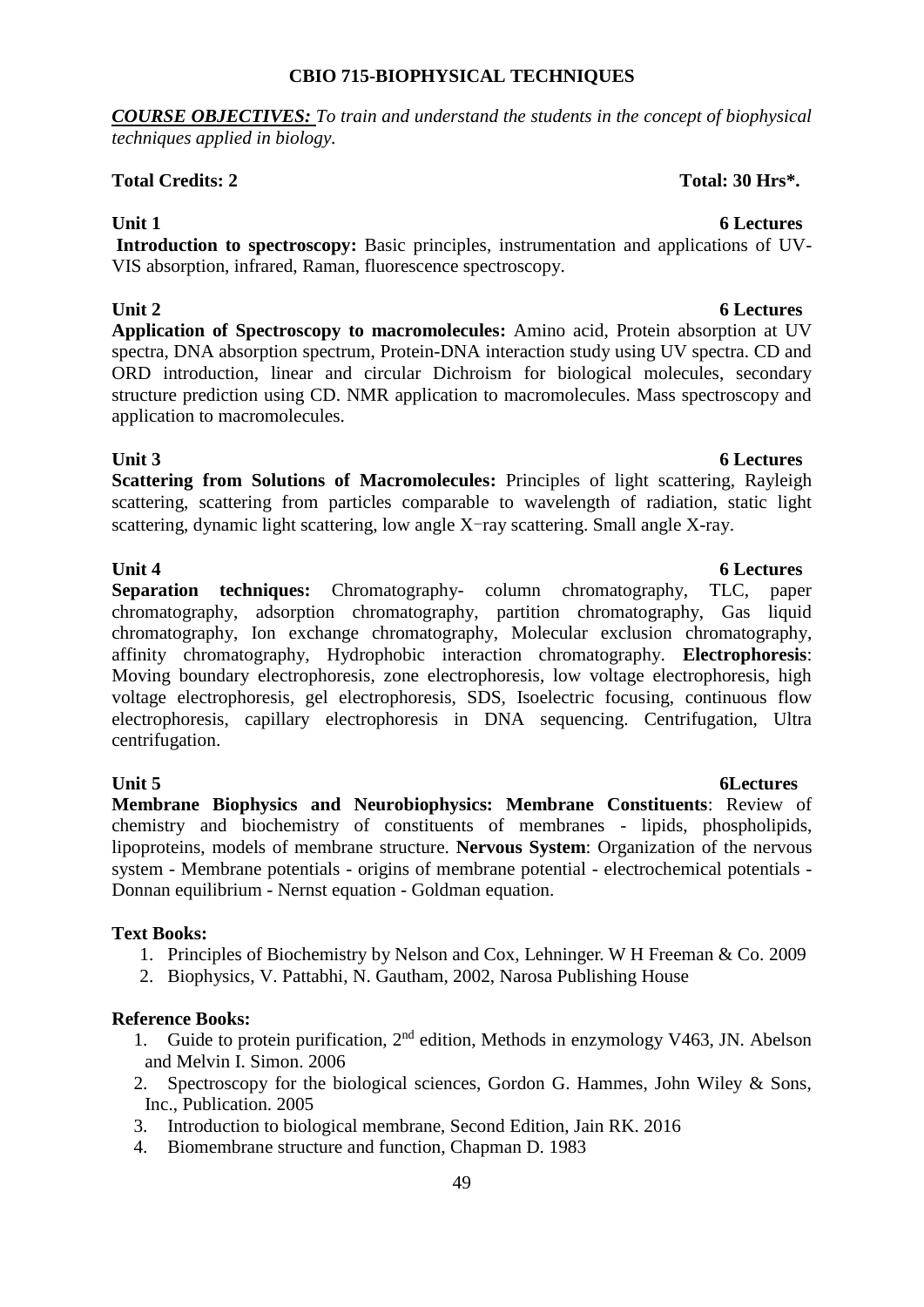*COURSE OUTCOME: Students gained the knowledge of biophysical methods applied in biology.*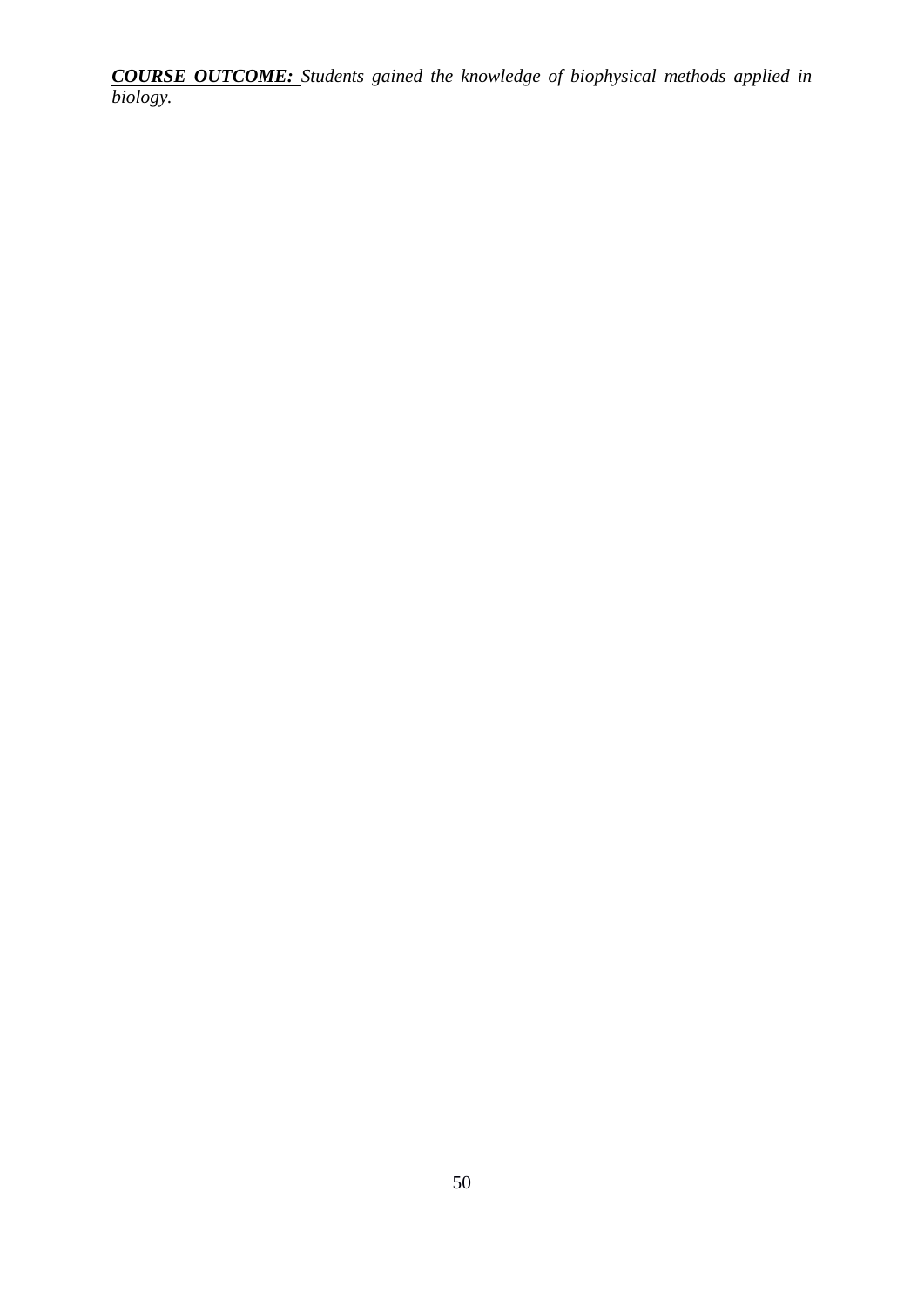#### 51

### **CBIO 716 - PERL PROGRAMMING FOR BIOLOGISTS**

*COURSE OBJECTIVES: To provide an introduction to Perl programming, CGI and Bioperl modules for designing tools related to biological data handling* 

#### **Total Credits: 2 Total: 30 Hrs.\***

**Unit 1** 6 Lectures Perl Basic Data types: Scalar Variables, Scalar Operations and Functions, Array Variables, Literal Representation of an Array, Array Operations and Functions, Scalar and List Context, Hash Variables, Literal Representation of a Hash, Hash Functions.

### **Unit 2** 6 Lectures

**Perl Regular Expression:** Concepts on Regular Expressions, Uses of Regular Expressions in biological data handling, metacharacters, quantifiers, Pattern-matching, Substitutions, Transliteration, Split and join functions.

**Unit 3** 6 Lectures **Modular Programming:** Subroutines, Advantage of Subroutines, Scoping and Subroutines, Arguments, Passing Data to Subroutines, Modules and Libraries of Subroutines, Concept on File handle, Opening and Closing a File Handle, Opening and Closing a Directory Handle, Reading a Directory Handle, File and Directory Manipulation.

#### **Unit 4** 6 Lectures **6 Lectures**

**Common Gateway Interface (CGI):** Introduction to HTML and its tags**,** The CGI.pm Module, CGI program in Context, Simple CGI programs, Passing Parameters via CGI, Perl and the Web, User interface design for sequence manipulation.

**Bioperl:** Introduction to Bioperl, Installing Procedures, Architectures, General Bioperl Classes, Sequences -Bio::Seq Class, Sequence Manipulation, Features and Location Classes-Extracting CDS, Alignments -AlignIO, Analysis -Blast, Databases- Database Classes, Accessing a Local Database.

#### **Text Books**

1. Mastering Perl for Bioinformatics (1st Ed.), J. Tisdall, O'Reilly, 2010

2. Mastering Perl: Creating Professional Programs with Perl (2<sup>nd</sup> Ed.), Brian d foy, O'Reilly, 2014

### **Reference Books**

1. Programming Perl (3rd Ed), L.Wall, T. Christiansen and J. Orwant, O'Reilly, 2007

2. Beginning Perl for Bioinformatics (1st Ed.), J. Tisdall, O'Reilly, 2004

### *COURSE OUTCOME*

*Have good knowledge about the syntax and structure of Perl language Able to write Perl codes to develop bioinformatics toolkit for internet computing*

### **Unit 5** 6 Lectures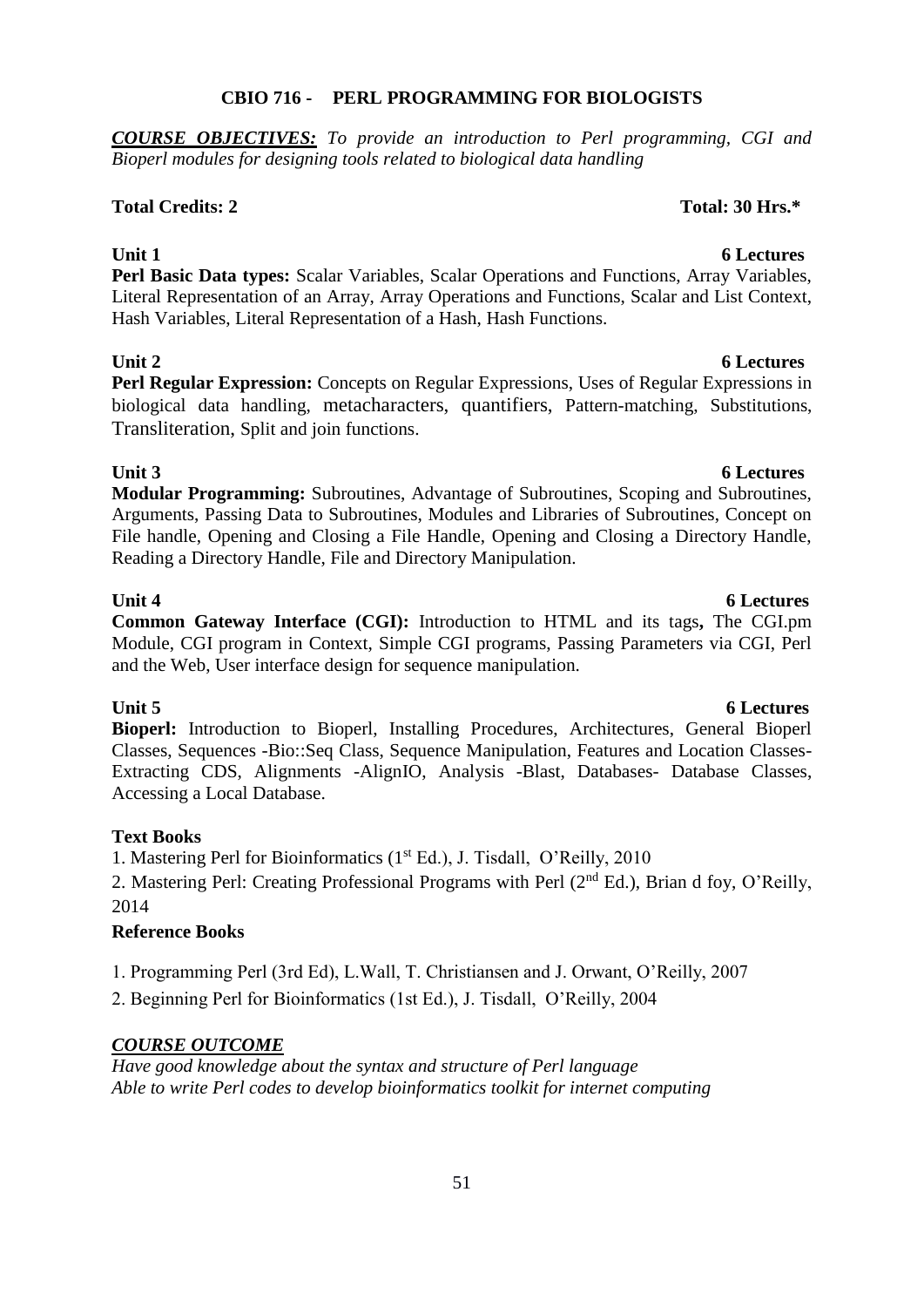#### **CBIO - 751 PROJECT (PHASE – I)**

*COURSE OBJECTIVE: To enable the students to identify a research problem, perform review of literature, plan a study to address the same and frame a research proposal and defend the same.*

#### **Total Credits: 2**

This process includes

- a) the conceptualization of the independent research that will comprise the dissertation,
- b) the preparation of and satisfactory defence of the dissertation proposal,
- c) the collection, analysis, and interpretation of data,
- d) preliminary report should be submitted and presentation for evaluation.

#### *COURSE OUTCOME:*

The students will learn to -

• Identify research gaps through study of scientific literature and device ways to address the same.

• Write a Project Proposal along with a Literature Review.

• Gain the experience of presenting a research proposal before an evaluating committee.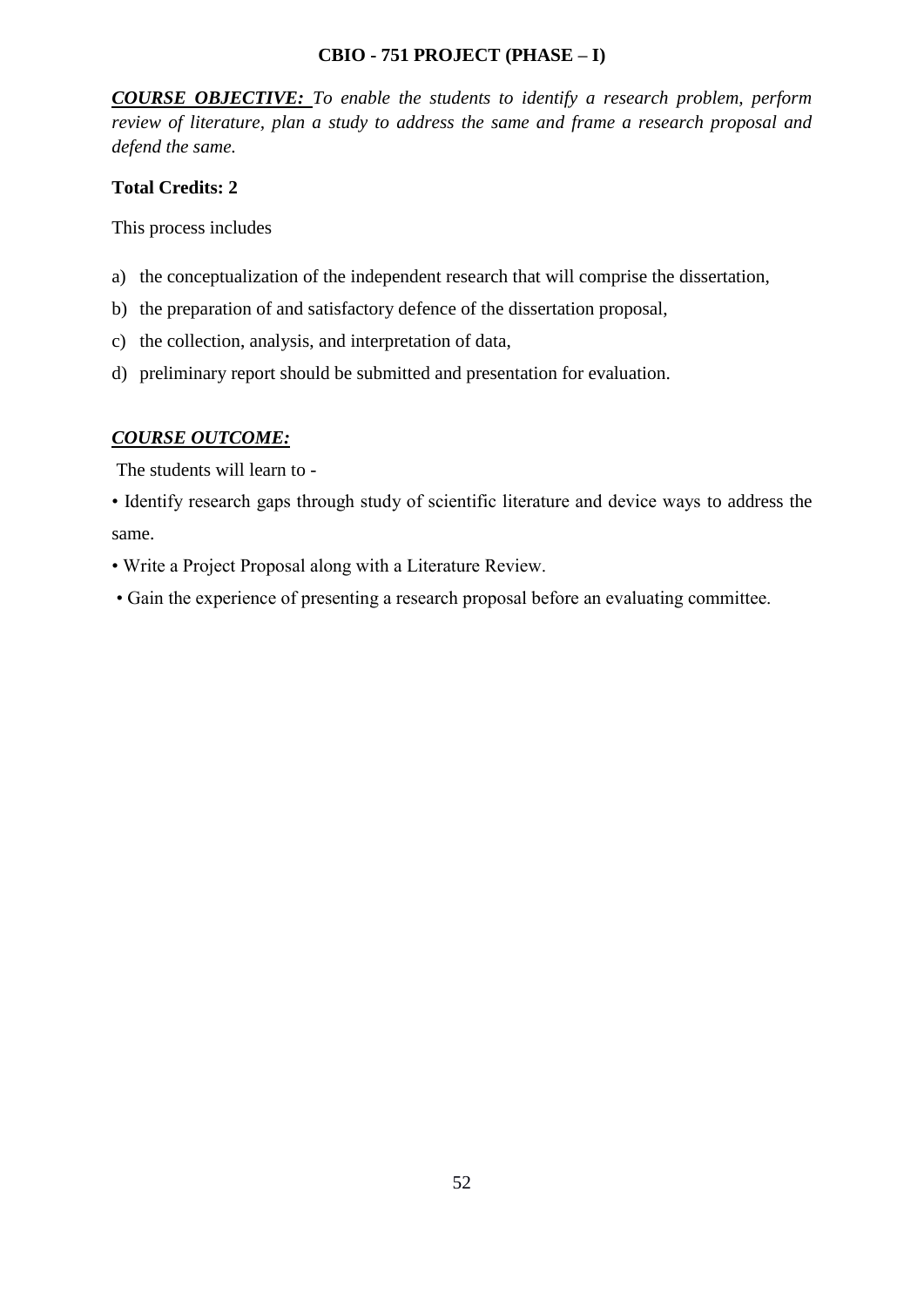### **CBIO 752-BIO-MOLECULAR SIMULATIONS – LAB**

*COURSE OBJECTIVES: To train the students in molecular Modelling, Dynamics and Drug design approaches.*

### **Total Credits: 1**

### Exercises

1. Molecular Visualization: Pymol and Chimera

- Pdb file format and Parsing
- Visualizing a molecule in different representations
- Identifying interacting residues (protein and ligand interactions)
- Measuring distances between atoms
- B-factor visualization
- Image tracing and preparation
- 2. Small Molecule sketching using Marvin sketch and bond optimization in 2D & 3D format
	- SDF, MOL2 file formats

3. Geometry Optimization using SwissPdb Viewer

- Energy Minimization of protein molecule
- Determining Maxima and Minima energy points
- 4. Homology modeling of protein 3D structure
	- Model building using Modeller
	- Model validation

### 5. Binding Site Identification

- Different approaches for binding site identification
- Tools Cast-P, POCASA, 3D ligand site, Metapocket, Ghecom

### 6. Structure based Drug design

- Molecular docking using AutoDock
- Virtual Screening using AutoDock Vina
- 7. Molecular Dynamics Simulation
	- Protein dynamics using Gromacs
	- Protein-ligand complex MD simulation

*COURSE OUTCOME: Students will be skilled to perform macromolecular simulations and drug design, which will be useful for their research/project work.*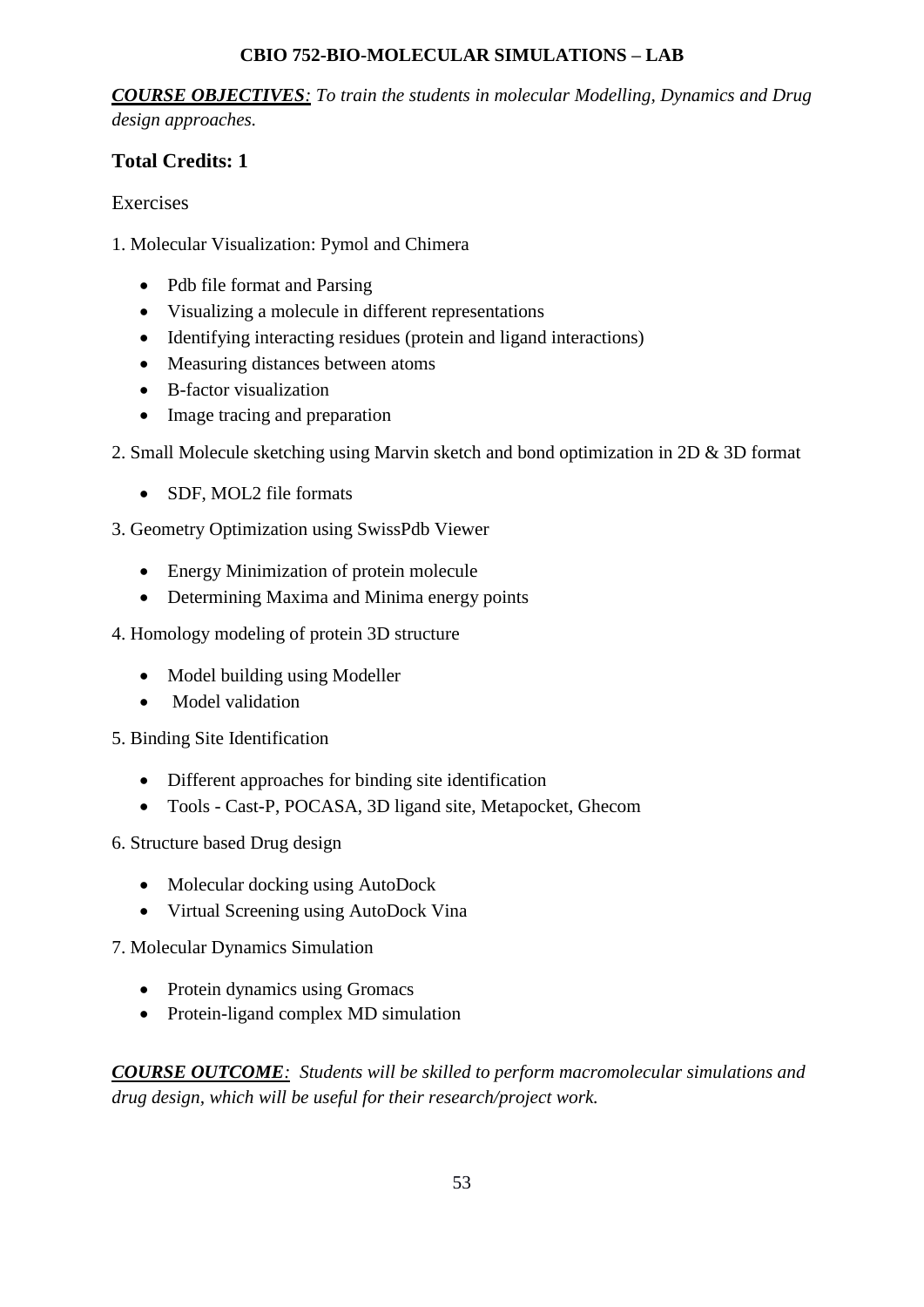#### **CBIO 753-DATA MINING AND DATA WAREHOUSING –LAB**

*COURSE OBJECTIVES: Implementation of various data mining tools and tests the real data sets using popular data mining tools such as WEKA*

### **Total Credits: 1**

#### **Exercises :**

- 1. Demonstration of Data mining tools: Weka, Tanagra, Rapid miner, Keel, Orange
- 2.Introduction, Data pre-processing on dataset
- 3. Association rule process on dataset using apriori algorithm
- 4.Classification rule process on dataset using j48 algorithm
- 5.Classification rule process on dataset using id3 algorithm
- 6.Classification rule process on dataset using naïve bayes algorithm
- 7.Clustering rule process on dataset using simple k-means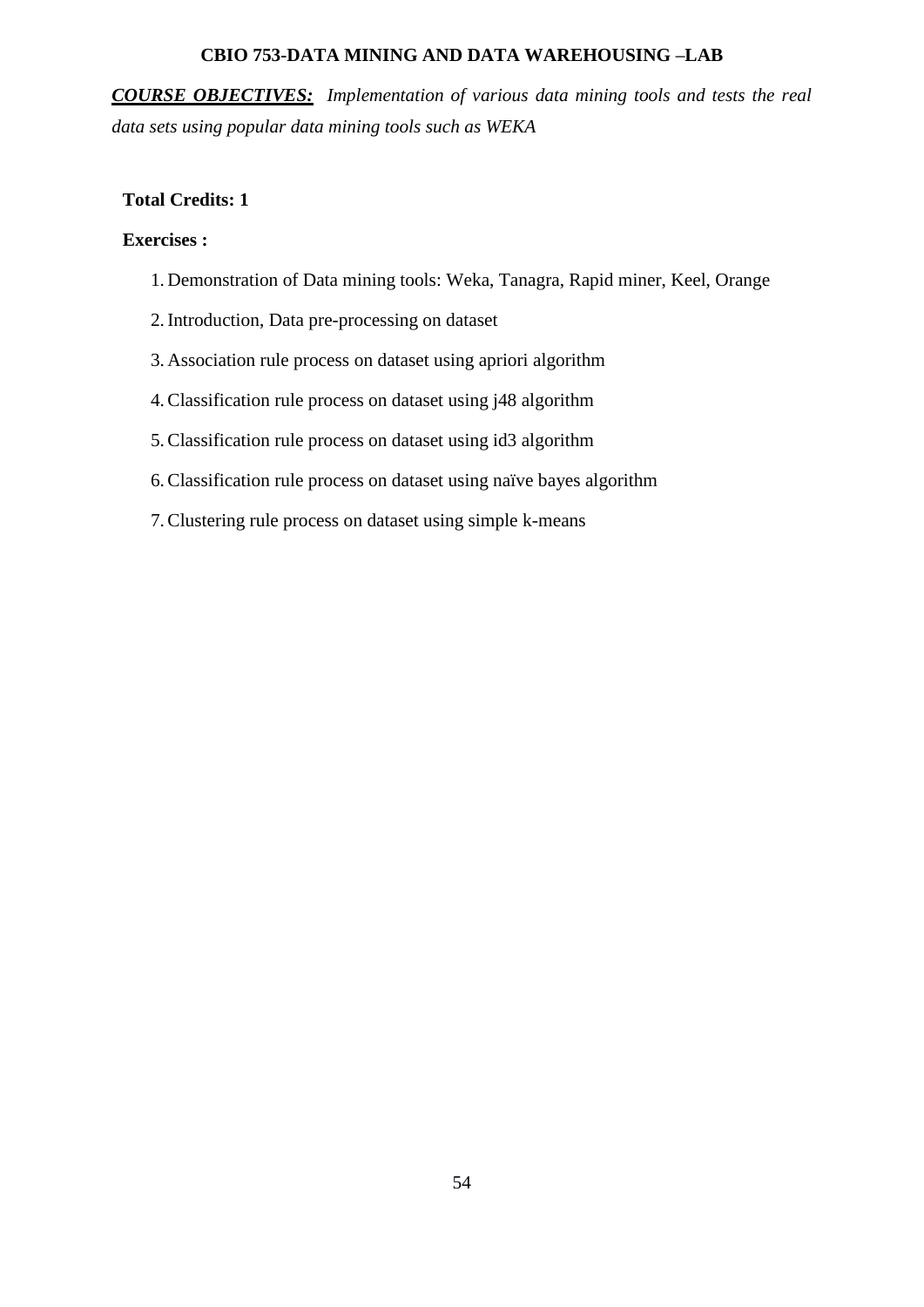### **CBIO 754- PERL PROGRAMMING FOR BIOLOGISTS -LAB**

*COURSE OBJECTIVES : To practice and implement perl data structures, control statements, file & database access and bio-perl modules for sequence manipulations and database handling*

### **Total Credit: 1**

- 1. Uses of Scalar and Array Variables to manipulate DNA/RNA/Protein sequence data
- 2. Concatenation DNA fragments, Transcribing DNA into RNA
- 3. Calculating the Reverse complement of a DNA strand
- 4. Uses of common Array Operators
- 5. Uses of Do-Until Loops
- 6. Uses of 'substr' function to look into the string
- 7. Reading a sequence data from a file and writing the results to a file
- 8. Opening and closing a Directory Handle, Reading a Directory and other directory manipulation functions.
- 9. Uses of Subroutines
- 10. Uses of Hashes for the genetic code: translating codons into amino acids
- 11. Uses of subroutine to read FASTA files
- 12. Translate a DNA sequence in all six reading frames
- 13. Uses of Regular Expressions
- 14. Extract annotation and sequence from GenBank file
- 15. Parsing GenBank annotation using arrays
- 16. Extract sequence chains from PDB file
- 17. Uses of CGI.pm Module and Passing Parameters via CGI, Debugging CGI programs
- 18. Installing Bioperl, Uses of Bioperl modules for sequence manipulation, accessing local database

#### *COURSE OUTCOME*

*Able to design tools and web pages for various biological applications*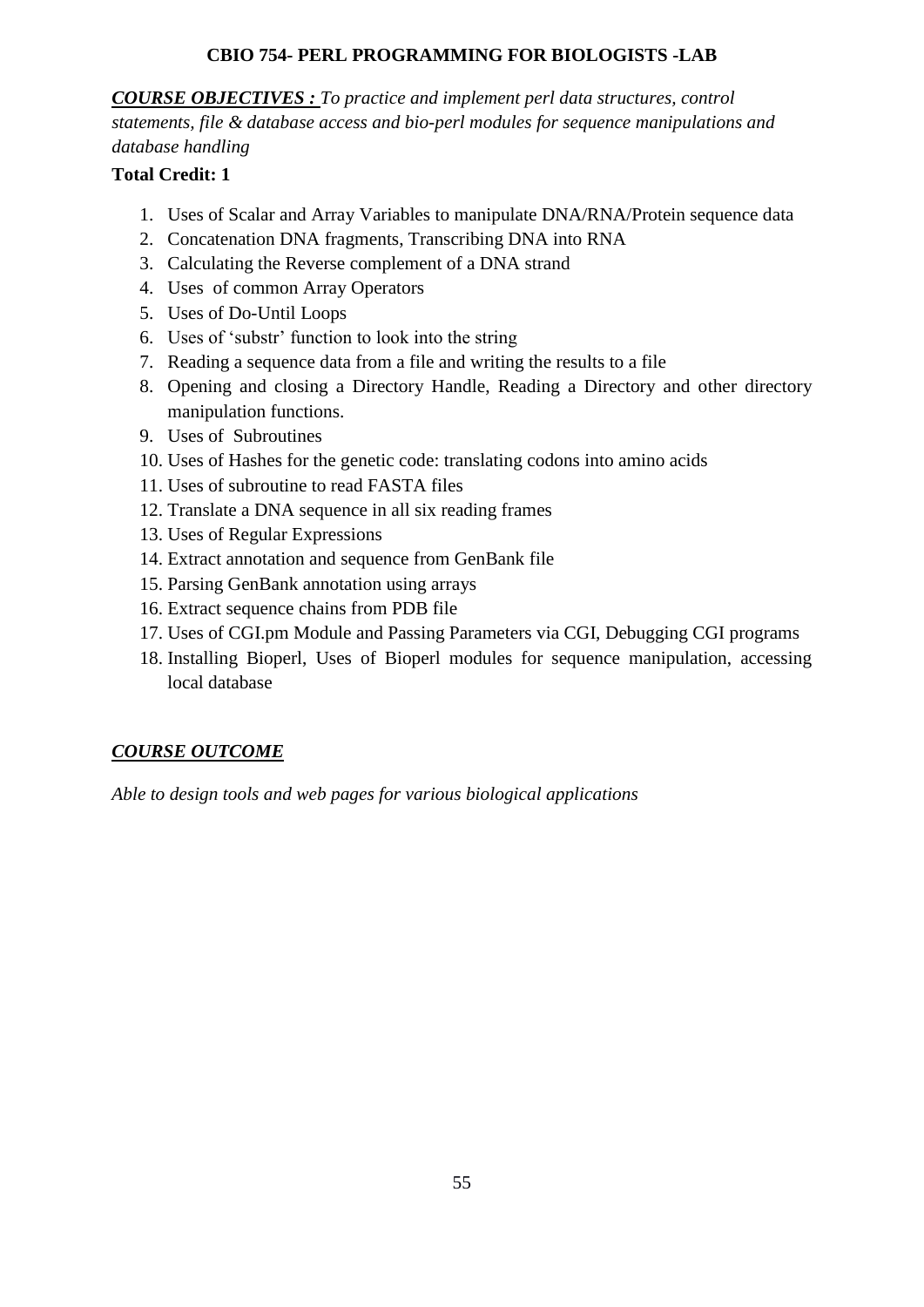# **Semester IV**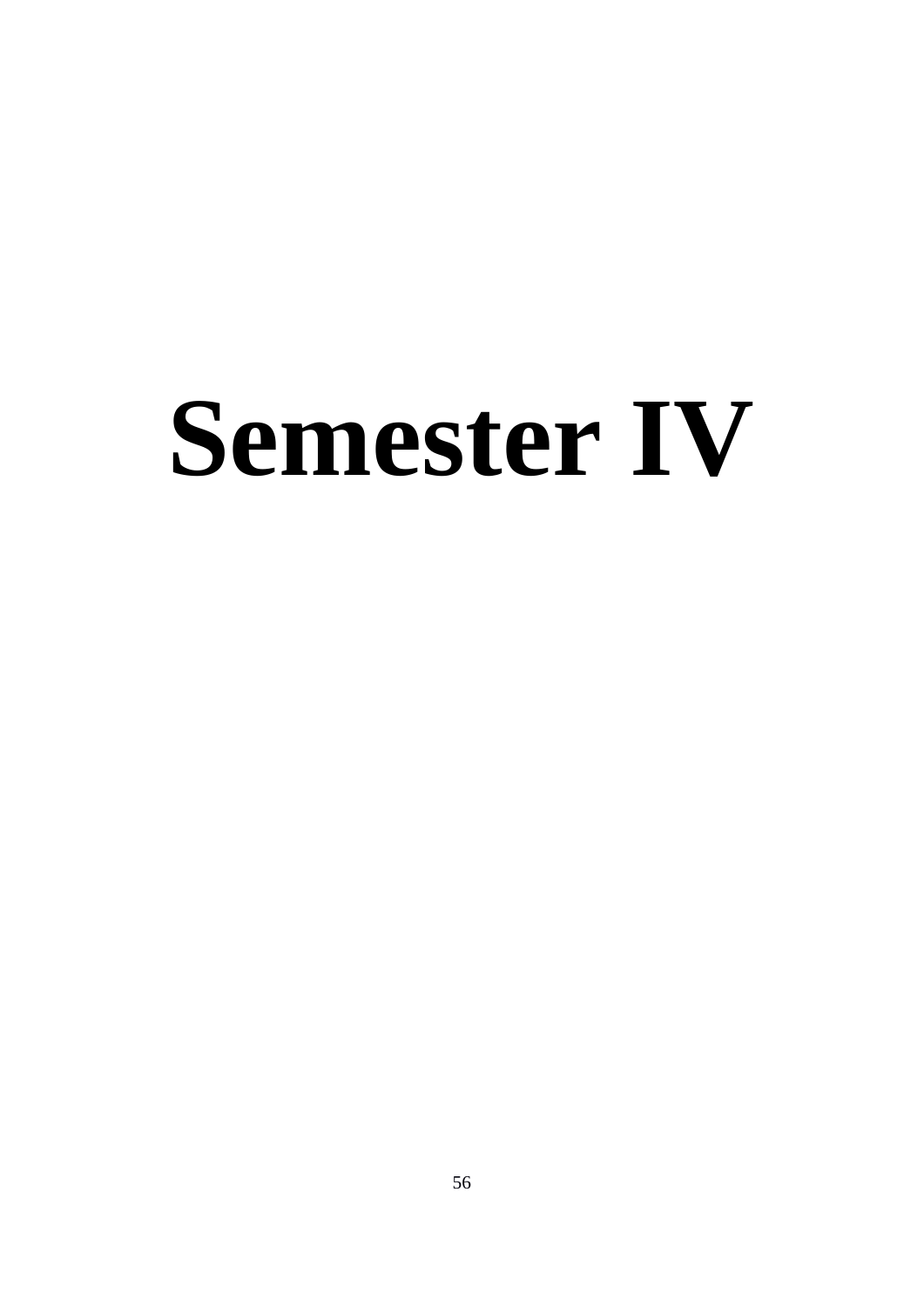#### **CBIO 721 – GENETIC ENGINEERING**

*COURSE OBJECTIVES: To provide understanding of genetic manipulation and gene transfer in addition to providing insights into its success in living systems.*

#### **Total Credits: 3 Total:45 Hrs\***

Scope of Genetic Engineering, Milestones in Genetic Engineering, Genetic engineering guidelines, Regulatory Procedures: Good laboratory practice, Good manufacturing practice and FDA regulations - Regulations for recombinant DNA research and manufacturing process - Bio-safety and Bioethics.

#### **Unit 2 9 Lectures**

**Nucleic Acid cloning and amplification methods:** Molecular Tools in genetic engineering: Restriction enzymes, Restriction Mapping of DNA Fragments and Map Construction. Ligases, S1 nuclease, terminal deoxynucleotides, transferases, polymerases, Reverse Transcriptase and Alkaline phosphatase. Gene Cloning Vectors- Plasmids, bacteriophages, phagemids, cosmids, artificial chromosomes. Ligation – transformation methods, Gene amplification: Polymerase chain reaction, Primers, Real Time PCR and applications.

**cDNA Synthesis and cDNA library preparations:** Cloning mRNA enrichment, reverse transcription, Linkers, adaptors and their chemical synthesis, Library construction and screening. Genomic libraries (complete sequencing projects). Alternative Strategies of Gene Cloning Cloning interacting genes- screening for genes of interest – site directed mutagenesis – Labeling of DNA: Nick translation, Random priming, Radioactive and nonradioactive probes, Hybridization techniques: Northern, Southern and Colony hybridization, Fluorescence in situ hybridization; Chromatin Immunoprecipitation; DNA-Protein Interactions-Electromobility shift assay; DNaseI footprinting.

**Gene Regulation methods:** S1 mapping, RNase protection assay, Reporter assays. Transgenic and Gene Knockout Technologies including CRISPR Cas, Targeted gene replacement, Strategies of gene delivery, gene regulation silencing and transcription factors. Differential gene expression.

**Unit 5 9 Lectures** Expression Strategies for Heterologous Genes, Vector engineering and codon optimization, host engineering, *In-vitro* transcription and translation, expression in bacteria, expression in Yeast, expression in insects and insect cells, expression in mammalian cells, expression in plants. Processing of Recombinant Proteins Purification, Characterization of recombinant proteins. Transgenic plants, animals, Genetically modified organisms (GMO) and GM food.

#### **Text Books:**

- 1. Lewin's GENES XI by Jocelyn E. Krebs, Elliott S. Goldstein and Stephen T. Kilpatrick (Dec 31, 2012)
- 2. DNA Cloning- a Practical Approach*,* .M. Glover and B.D. Hames, IRL Press, Oxford, 1st edition, 1995

## **Unit 3 9 Lectures**

# **Unit 1 9 Lectures**

# **Unit 4 9 Lectures**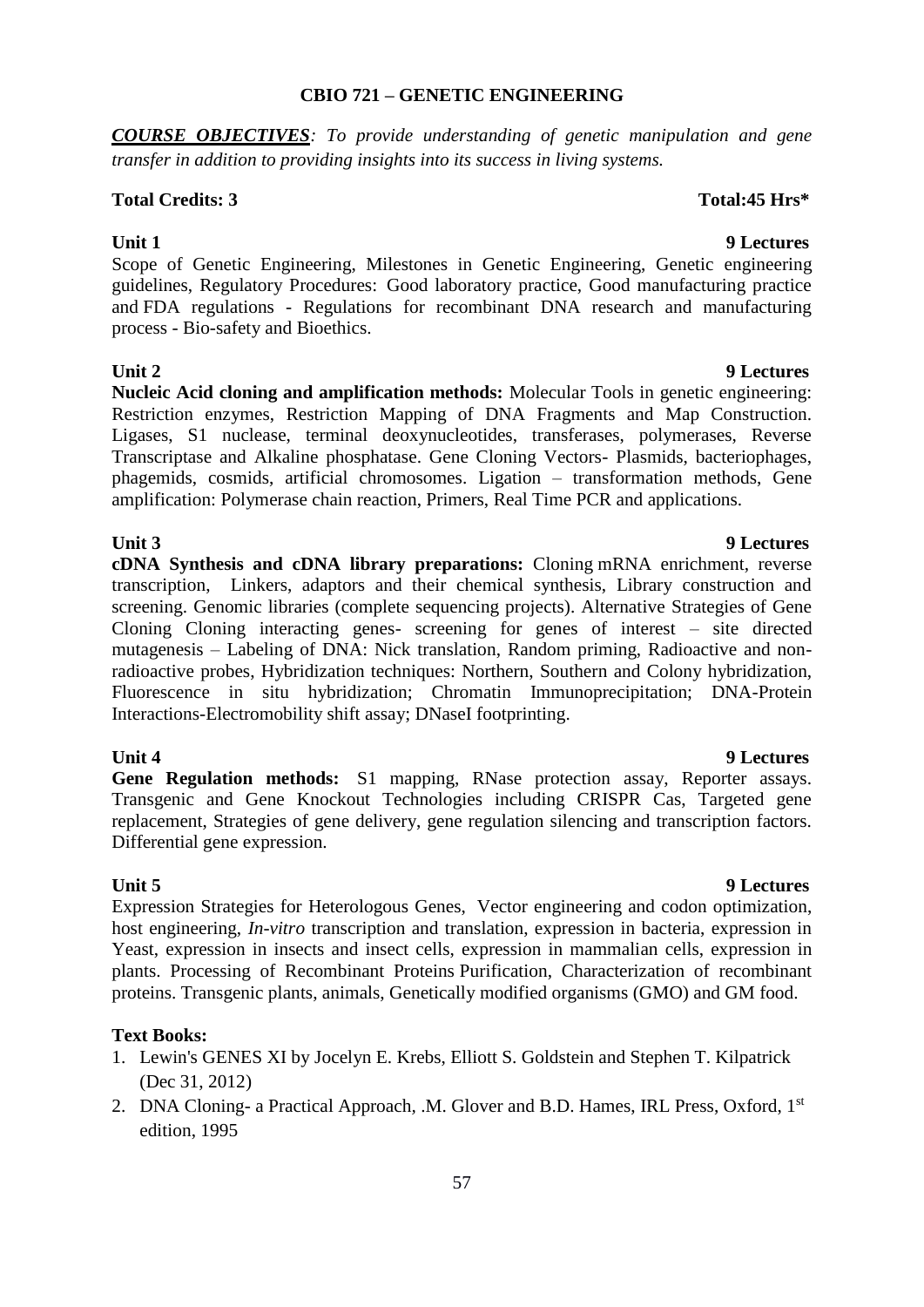### **Reference Books:**

- 1. Molecular and Cellular Methods in Biology and Medicine, P.B. Kaufman, W. Wu. D. Kim and L.J; Cseke, CRC Press, Florida, 6<sup>th</sup> edition, 2006.
- 2. Molecular Cloning, a Laboratory Manual*,* J. Sambrook, E.F. Fritsch and T. Maniatis, Cold Spring Harbor Laboratory Press, New York. 1<sup>st</sup> Edition-2000
- 3. Methods in Enzymology vol. 152, *Guide to Molecular Cloning Techniques*, S.L. Berger and A.R. Kimmel, Academic Press, Inc. San Diego, 2nd edition,1998,
- 4. DNA Science. A First Course in Recombinant Technology, D,A. Mickloss and G.A. Froyer. Cold Spring Harbor Laboratory Press, New York, 1<sup>st</sup> edition, 1990.
- 5. Molecular Biotechnology, S.B. Primrose. Blackwell Scientific Publishers, Oxford, 2nd Edition, 1994.
- 6. Milestones in Biotechnology. Classic papers on Genetic Engineering*, J*.A. Davies and W.S. Reznikoff, Butterworth-Heinemann, Boston, 2<sup>nd</sup> edition, 1992.

### *COURSE OUTCOME: Understanding of basic cloning, gene transfer techniques and*

*methods of identifying the successful clones and expression of the desired protein, concepts of knock-in, knock-out and gene therapy.*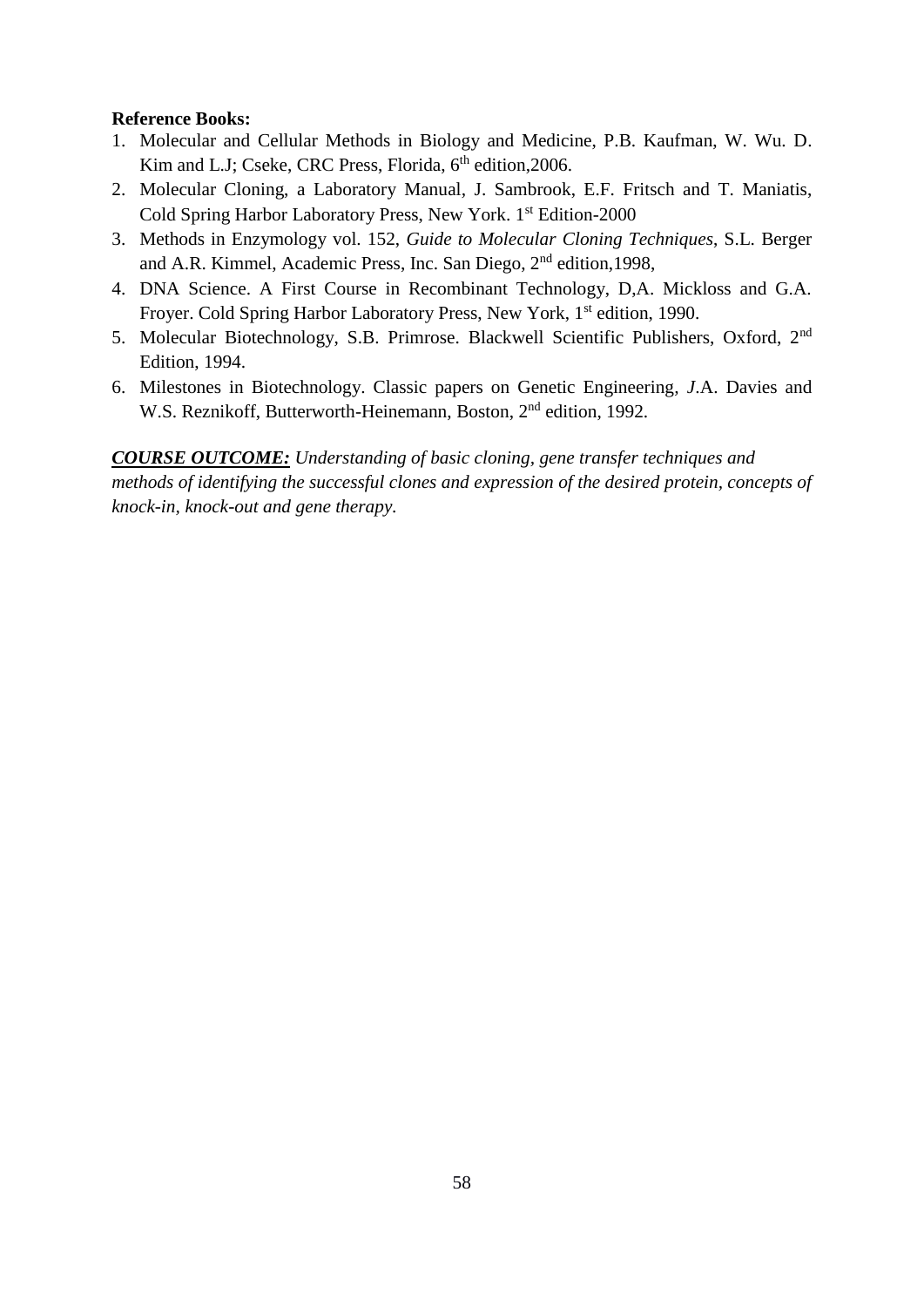#### 59

### **CBIO 722 – MOLECULAR EVOLUTION**

*COURSE OBJECTIVES: The main goal of this course is to help students in learning the basic concepts and computational methods involved in the molecular evolutionary analysis of genes and proteins.*

### **Total Credits: 3 Total: 45 Hrs\*.**

### **Unit 1** 9 **Lectures**

Evolution of DNA and proteins, origin of the genetic code. Hardy-Weinberg equilibrium; Evolutionary changes by mutation, gene flow, natural selection and genetic drift.

**Unit 2 9 Lectures** The concept of homology in molecular evolution. Role of transitions and transversions; chromosomal deletions and insertions in evolution. Role of pseudogenes, repetitive DNA, transposable elements and junk DNA in evolution.

**Unit 3 9 Lectures** Neutral theory (Kimura) and nearly neutral theory (Ohta) of molecular evolution. Phylogenetic tree. Reconstruction of phyogenetic trees using distance matrix methods, the Maximum Parsimony method, Maximum likelihood and Bayesian inference. Estimation of selection at the molecular level.

**Unit 4 9 Lectures** The concept of the Molecular Clock. Calibration. Limitation of molecular clock models. Human molecular clock: deducing evolutionary histories through mitochondrial DNA and Y chromosome.

**Unit 5 9 Lectures Evolution of the genome:** Human Genome Project, ENCODE, Genome duplication (Ohno's hypothesis), Exon Shuffling, Concerted evolution. Evolutionary Medicine.

### **Text Books:**

1. An Introduction to Molecular Evolution and Phylogenetics by Lindell Bromham, 2016, Oxford University Press.

2. Molecular Evolution by Wen Hsiung-Li, 1997, Sinauer Associates, Sunderland, MA. **Reference Books:**

1. Molecular Evolution and Phylogenetics by Masatoshi Nei and Sudhir Kumar, 2000, Oxford University Press.

2. Neutral Theory of Molecular Evolution by Motoo Kimura, 1985, Cambridge University Press.

3. Bioinformatics and Molecular Evolution by Paul G. Higgs and Teresa K. Attwood, 2013, Willey-Blackwell.

*COURSE OUTCOME: The student will be able to understand the molecular basis of the evolution of the genome. He/she will be able to analyse the genomic data using phylogenetics and infer the evolutionary explanation of a biological phenomenon*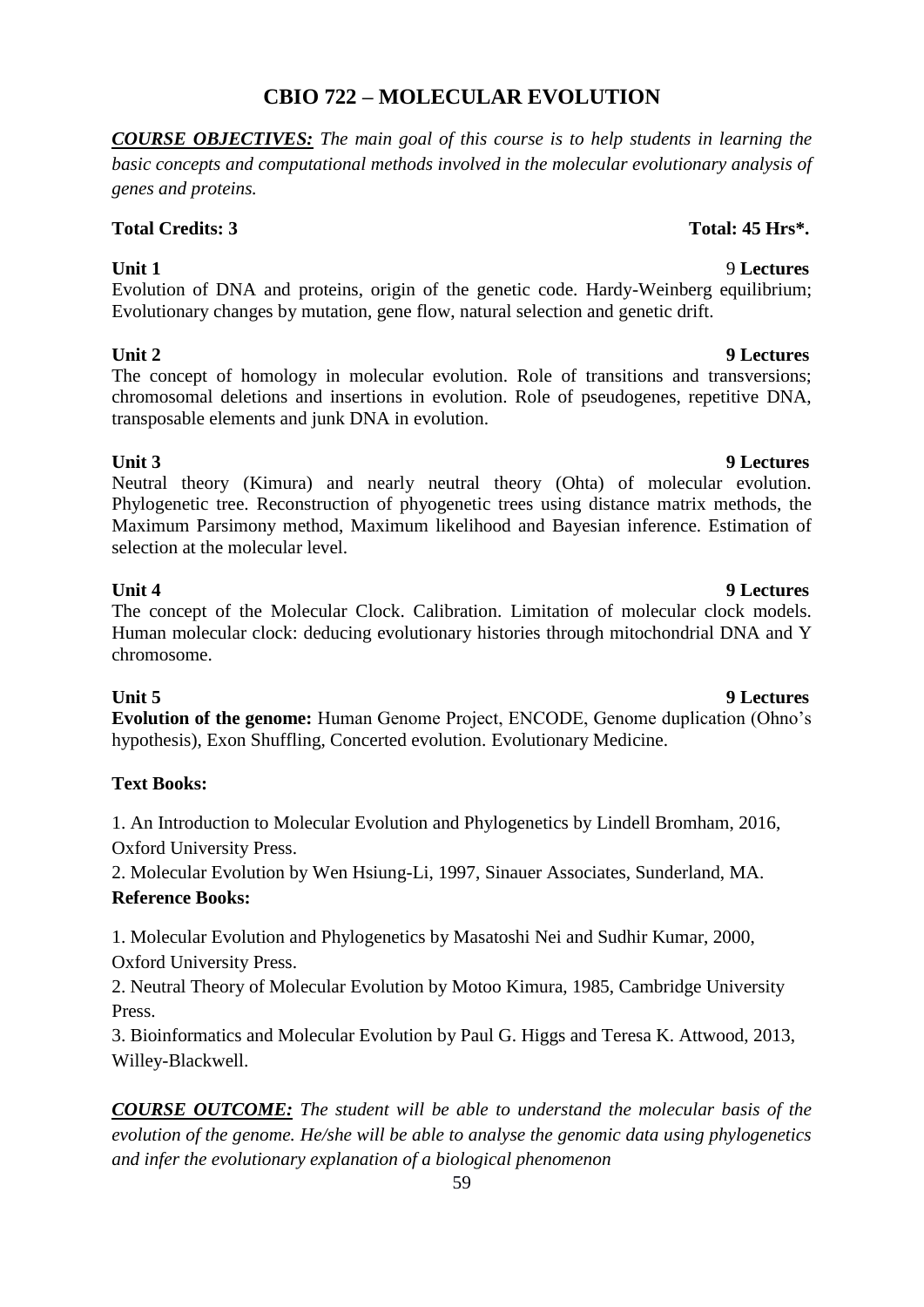#### **CBIO 723 - BIOMEDICAL INFORMATICS AND TRANSLATIONAL RESEARCH**

*COURSE OBJECTIVES: To introduce biomedical data, their acquisition, storage and analysis for better healthcare. Concepts of translational research from bench to bed side.*

#### **Total Credits: 2 Total :30\* Hrs\***

#### **Unit 1** 6 Lectures

**Overview of Medical Informatics:** Healthcare functions and information technology, Key Players in Health Information technology (HIT), Organizations involved with HIT, Barriers to HIT Adoption. Public Health Informatics - Information systems in public health - National Health Information Infrastructure (NHII). Internet based consumer health information telehealth and telemedicine.

**Biomedical data**: Their acquisition, storage and use, Electronic health records (EHR), Information Retrieval from Digital Libraries, Imaging Systems in Radiology and Picture archiving. Genomics and Proteomics data - Human Genome project, HapMap and 1000 genomes projects, Genetic profiling of individuals and large populations, Creation and use of Bioinformatics databases - gene, metabolic pathways of diseases.

#### **Unit 3 6 Lectures**

Managing Information Security and Privacy in Health Care Data. General approaches to assuring appropriate use of data, data tracking and deidentifying data. Methods and Evaluation in biomedical decision making: Sampling, appropriate use of controls, data collection, testing of statistical significance, sensitivity and specificity, ROC plots. Standards in Biomedical informatics; Ethics, legal and regulatory matters in health informatics.

Clinical Decision-Support Systems - The Nature of clinical decision making, types of decisions, The role of computers in decision support, Historical perspectives- Leeds abdominal pain system, MYCIN, HELP; Ilustrative examples of clinical decision-support systems-Internist-1, DXplain system. Patient monitoring system and information management in intensive care unit.

#### **Unit 5** 6 Lectures

Translational Research - Concepts and Principles. Therapeutic discovery in an academic setting, Technology Transfer and Commercialization process of a product. Bringing drugs from bench to bedside for cancer therapy - Molecular basis of cancer, strategies for developing therapeutic treatments, how imatinib and dasatinib were developed. Principles of Clinical Trials: Genetics/-Omics in Clinical Investigation, Principles of biomarker development and utility, pharmacogenomics including utilization of key knowledge from the human genome projects for personalized medicine. Regulatory and ethical issues involved in translational clinical research.

#### **Text Books:**

- 1. Biomedical Informatics: computer applications in Health care and Biomedicine (Health Informatics),  $4<sup>th</sup>$  Ed by Shortliffe EH and Ciminio JJ., Springer-Verlag London (2014), ISBN 978-1-4471-4473-1.
- 2. Translational Research in Genetics and Genomics, by Moyra Smith, Oxford University press (2008), ISBN: 978-0-19-531376-5.

### **Unit 4 6 Lectures**

### **Unit 2** 6 Lectures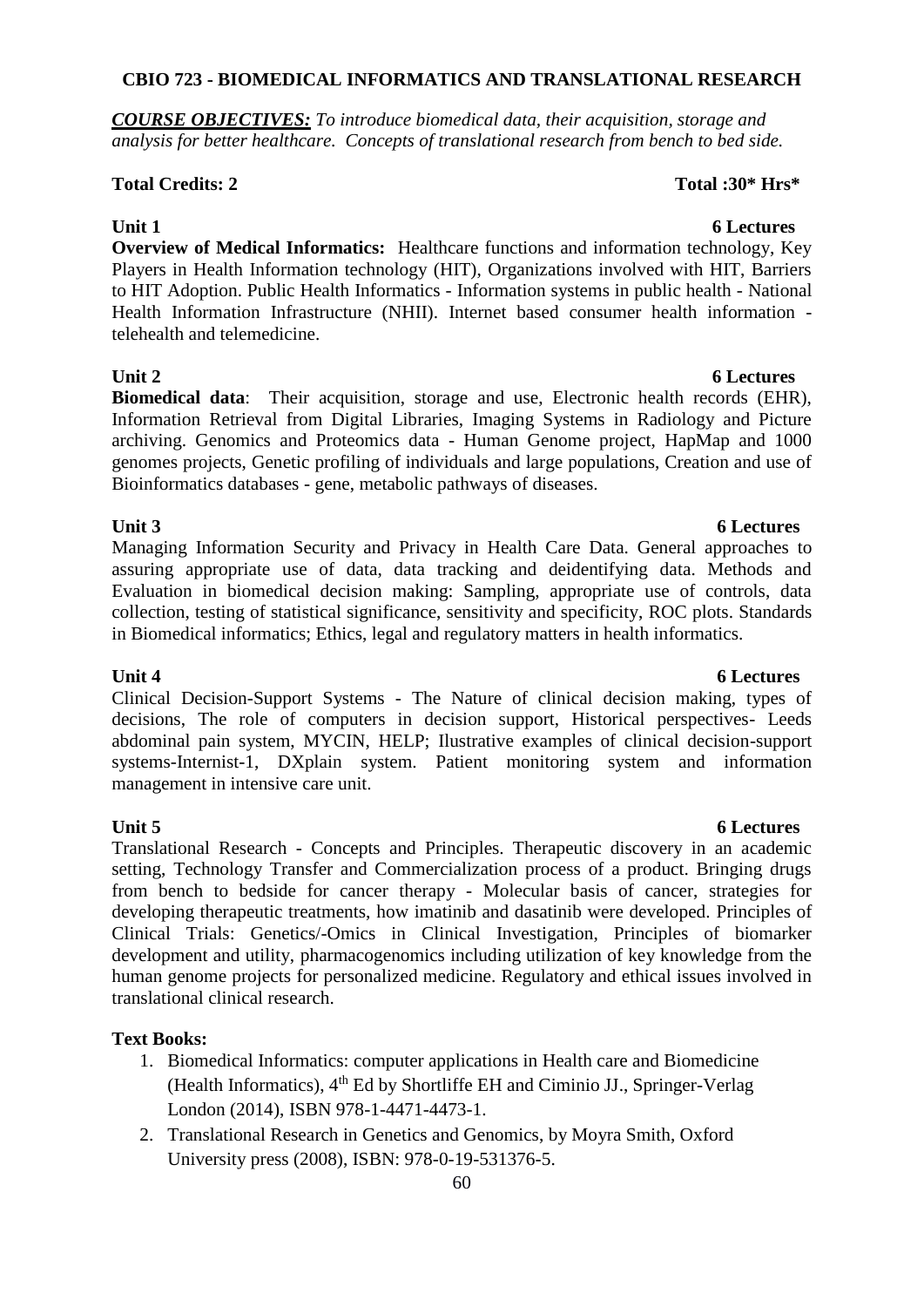### **Reference Books:**

- 1. Evaluation methods in medical Informatics by Friedman CP. Wyatt JC, New York Springer-Verlag (1996), ISBN 0-387-25899-2.
- 2. Biomedical Informatics in Translational Research, by Hai Hu, Richard J. Mural and Michael N. Liebman, Artech House, INC (2008), ISBN-13: 978-1-59693-038-4.

*COURSE OUTCOME: Students will be capable of applying informatics theories, methods and tools related to health care and biomedical research in academic as well as industrial research setting in an ethical manner. Also they will be knowledgeable to translate basic research findings to clinics with help of omics technologies for personalized medicine.*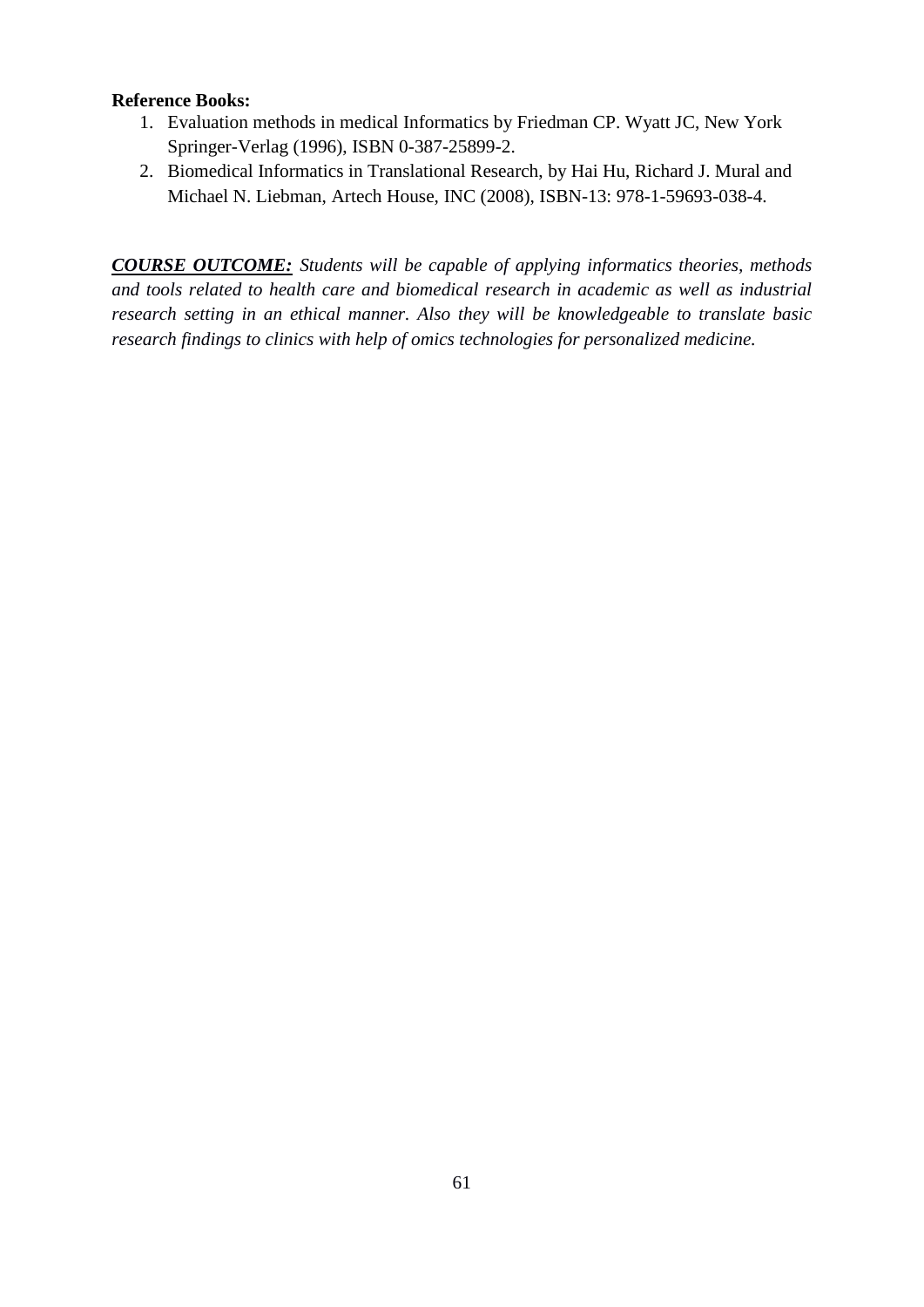### **CBIO 724 - NEXT GENERATION SEQUENCING**

*COURSE OBJECTIVES: The main goal of this course is to help students in learning the various next-generation sequencing platforms and computational methods involved in the reference-based and de novo assembly of short reads for genome mapping and gene expression analysis.*

### **Total Credits: 2 Total: 30 Hrs\*.**

**Unit 1** 6 Lectures **NGS Platforms:** Introduction to NGS, Second-generation DNA sequencing: Pyrosequencing, Reversible Dye-Terminator Sequencing, Emulsion PCR approach with small magnetic beads, Ion semiconductor sequencing, Ion torrent, Third-generation DNA sequencing: Single molecule real time (SMRT) sequencing, Fourth-generation nanoporebased sequencing.

**Unit 2 6 Lectures Genome assembly algorithms:** Alignment of short-reads to reference genome using spaced seed (ELAND, SOAP), FM-index (Bowtie, BWA, SOAP2), and suffix tree (MUMmer). Sequence Alignment formats: Sequence Alignment/Map (SAM) format, Binary Alignment/Map (BAM) format, Tools for conversion (SAMtools), Alignment viewers (IGV, MGAviewer).

### **Unit 3** 6 Lectures **6 Lectures**

**De-novo assemblies:** Overlap-layout-consensus (OLC) approach (Arachne, Phusion), de Bruijn and Euler path approach (Euler, SOAPdenovo), string graph assembler (SGA). Scaffolding: Supercontig, contig orientation, contig ordering, contig distancing and gap closing.

**Big Data and R language in NGS analysis:** Elements of Big data and R, Introduction to Bioconductor, Reading of RNA-seq data (ShortRead, Rsamtools, GenomicRanges), annotation (biomaRt, genomeIntervals), reads coverage and assign counts (IRanges, GenomicFeatures), differential expression (DESeq).

**Biological applications of NGS:** Whole-genome sequencing, Exome sequencing, Transcriptome sequencing, DNA-Protein Interactions (CHIP-Seq), Epigenomics and DNA methylation analysis, Metagenome analysis.

### **Text Books:**

1. Next-generation DNA sequencing Informatics by Stuart M. Brown, Cold Spring Harbor Laboratory, 2013.

2. Big Data Analysis for Bioinformatics and Biomedical Discoveries by Shui Quing Ye. Chapman and Hall/CRC Press, 2016.

### **Reference Books:**

1. Next generation sequencing: Translation to Clinical Diagnostics by Wong Lee-Jun C. (ed.), Springer, 2013.

2. Next-generation genome sequencing: Towards Personalized Medicine by Michal Janitz,

### **Unit 4 6 Lectures**

### **Unit-V 6 Lectures**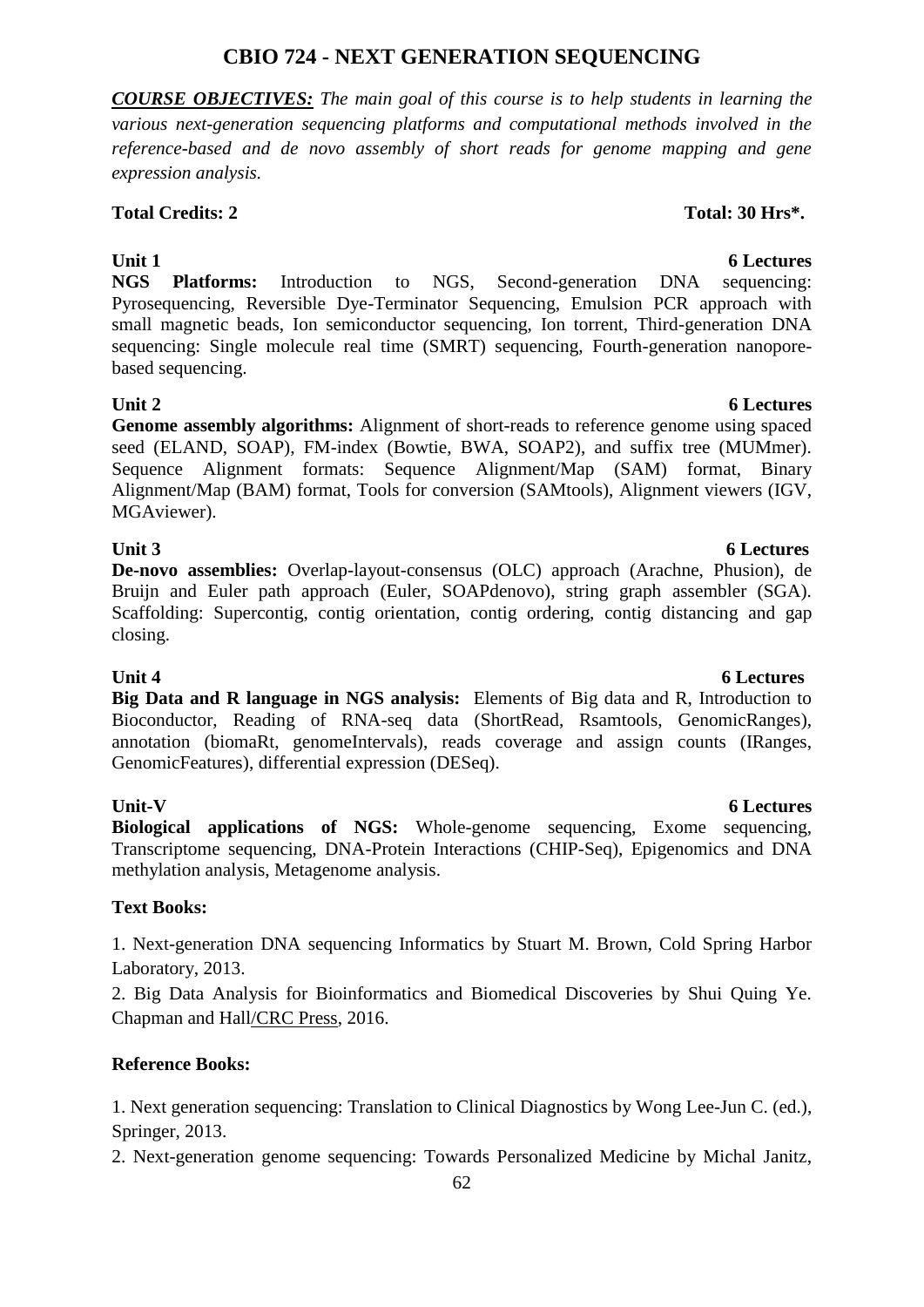#### Wiley-VCH, 2008

3. Network Medicine: Complex Systems in Human Disease and Therapeutics by Joseph Loscalzo, Albert-Laszlo Barabasi, and Edwin K. Silverman, 2017, Harvard University Press.

*COURSE OUTCOME: The student will have an understanding of different generations of sequencing platforms. He/she will be able to analyse and assemble the short reads using different reference-based methods and de novo assembly methods especially in the R environment.*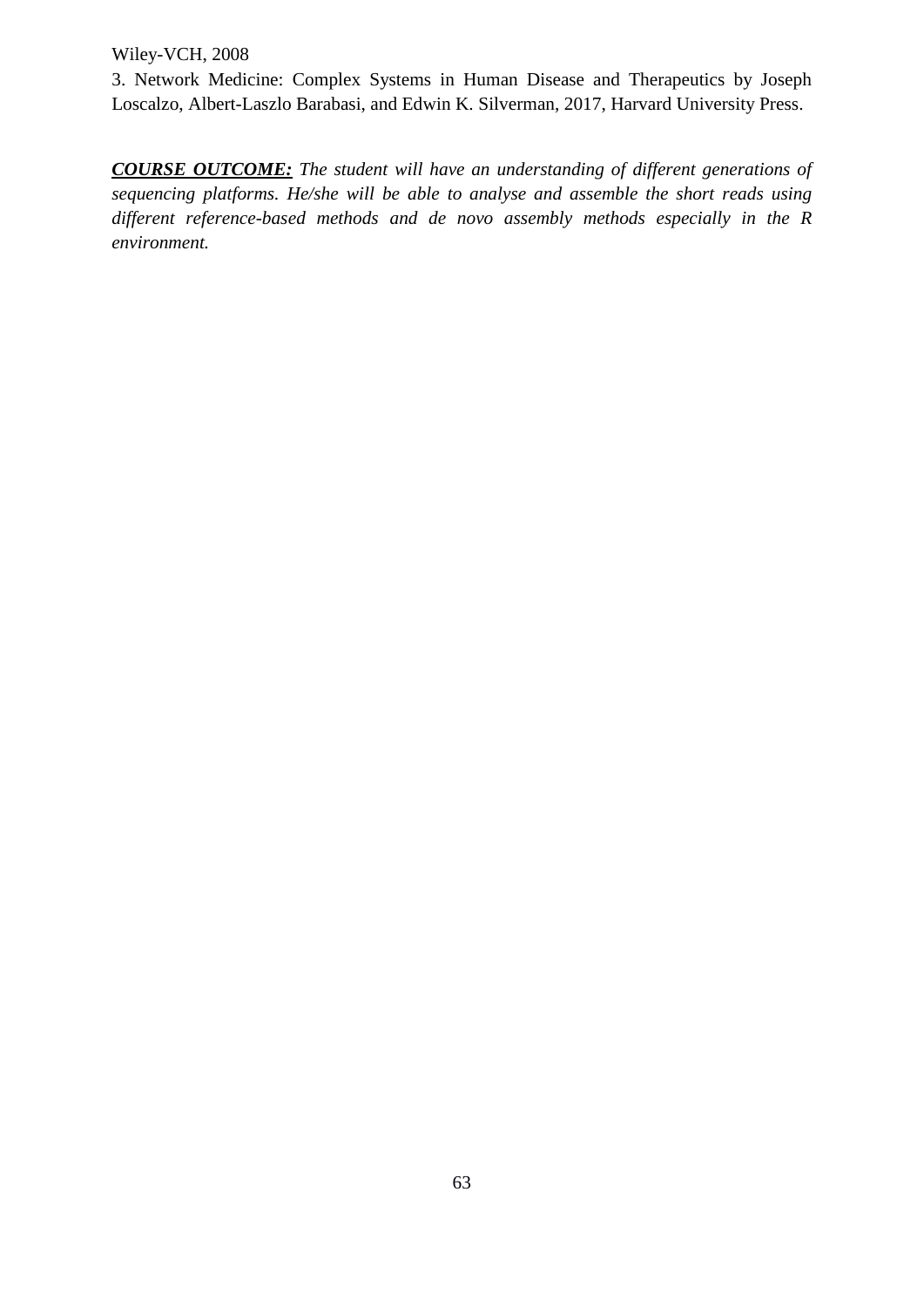#### 64

### **CBIO 725 – FUNCTIONAL PLANT GENOMICS**

*COURSE OBJECTIVES: Students will learn about the general the relationships between the structure and functions of plants co-ordinating the process of overall development along with the economic values and their advances.* 

### **Total credits: 2 Total: 30Hrs\***

Plant Interactions: Modes- Competitive, Non-competitive and Complementary. Typesplant to microbe interactions, plant to fungus interactions, plant to pollinators interactions.

### **Unit 2 6 Lectures**

**Molecular mechanism in plant adaptation: P**lant secondary metabolism, Biosynthetic and regulatory pathway. Plant defensins- defensive phenyl propanoids, jasmonates, aromatic alkaloids. Abiotic stress tolerance-induced peptides, small signaling peptides and role of small RNAs.

### **Unit 3** 6 Lectures

**Plant Genomics:** Overview on the genetic engineering of plants, development in gene transformation technologies, methods to utilize these vectors for the direct transformation of regenerable explants and development of selectable markers.

**Plant Pheromones and edible vaccines:** Volatiles and secondary plant substances, Use of pheromones in pest management. Plant based edible vaccines, types and properties, Advantages and disadvantages.

**Plant Synthetic Biology:** Targeted plant genome editing - gene editing, ZFN, TALEN and CRISPR.

### **Text Books:**

1. C. Neal Stewart Jr. (2016) Plant biotechnology and genetics principles, techniques, and applications- John Wiley & Sons Inc.

2. Gloria Coruzzi, Rodrigo Gutirrez (2009) Plant systems Biology Annual Plant Reviews, Volume 35 , Wiley Blackwell

3. Heribert Hert (2009) Plant Stress Physiology From genomics to system biology, Wiley Blackwell

### **Reference Books:**

1. Taiz &Zeiger Plant Physiology 5 ed. Sinauer Associates. 2010

2. Rob W. Brooker, Plant–plant interactions and environmental change, New Phytologist, 71 (2): 271-84. 2006.

# **Unit 5** 6 Lectures

### **Unit 4 6 Lectures**

## **Unit 1** 6 Lectures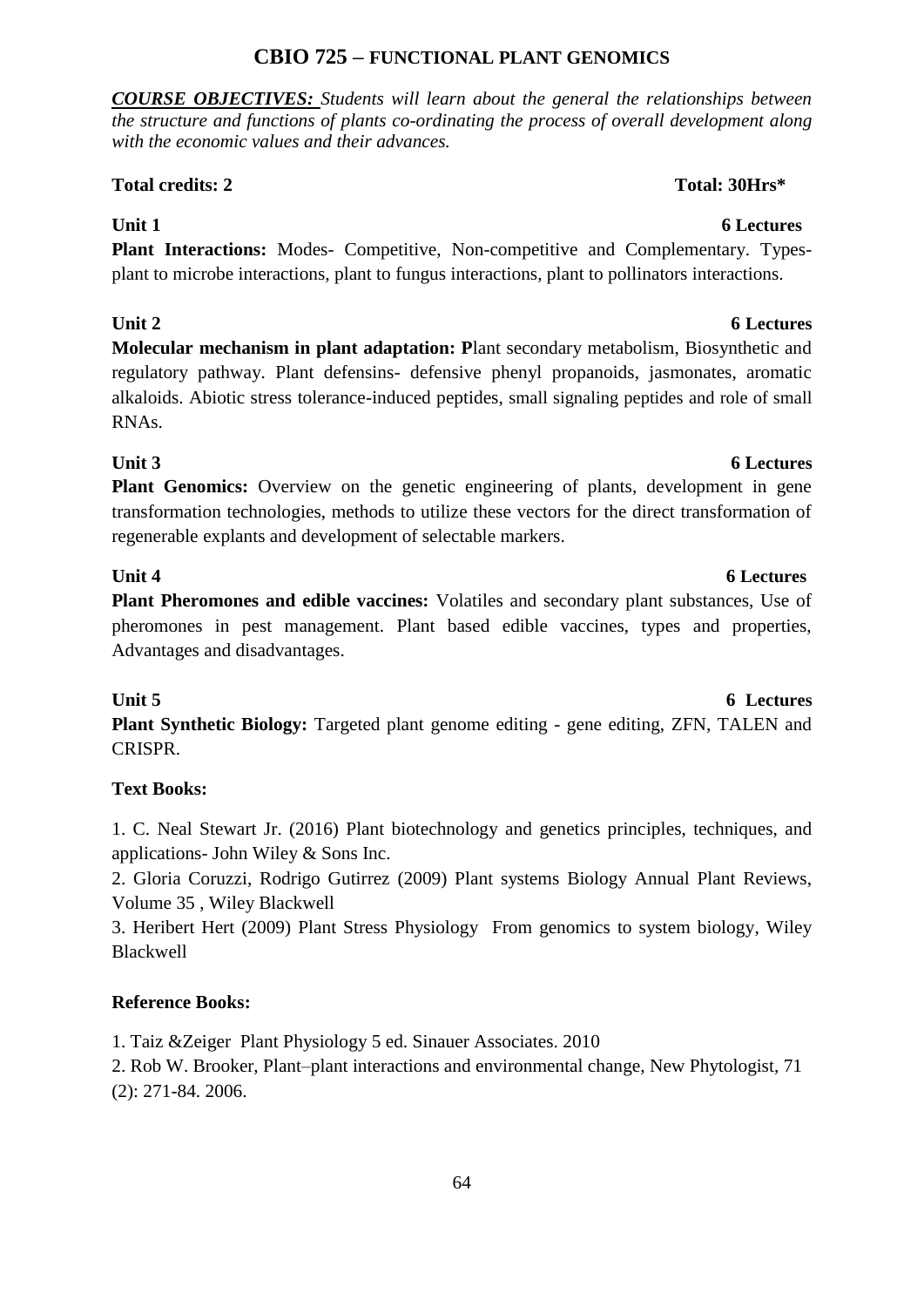*COURSE OUTCOME: The course will enable the learners to explain the basic concepts of plant molecular and synthetic plant functional biology and help them understand the potential benefits of the plant canopy.*